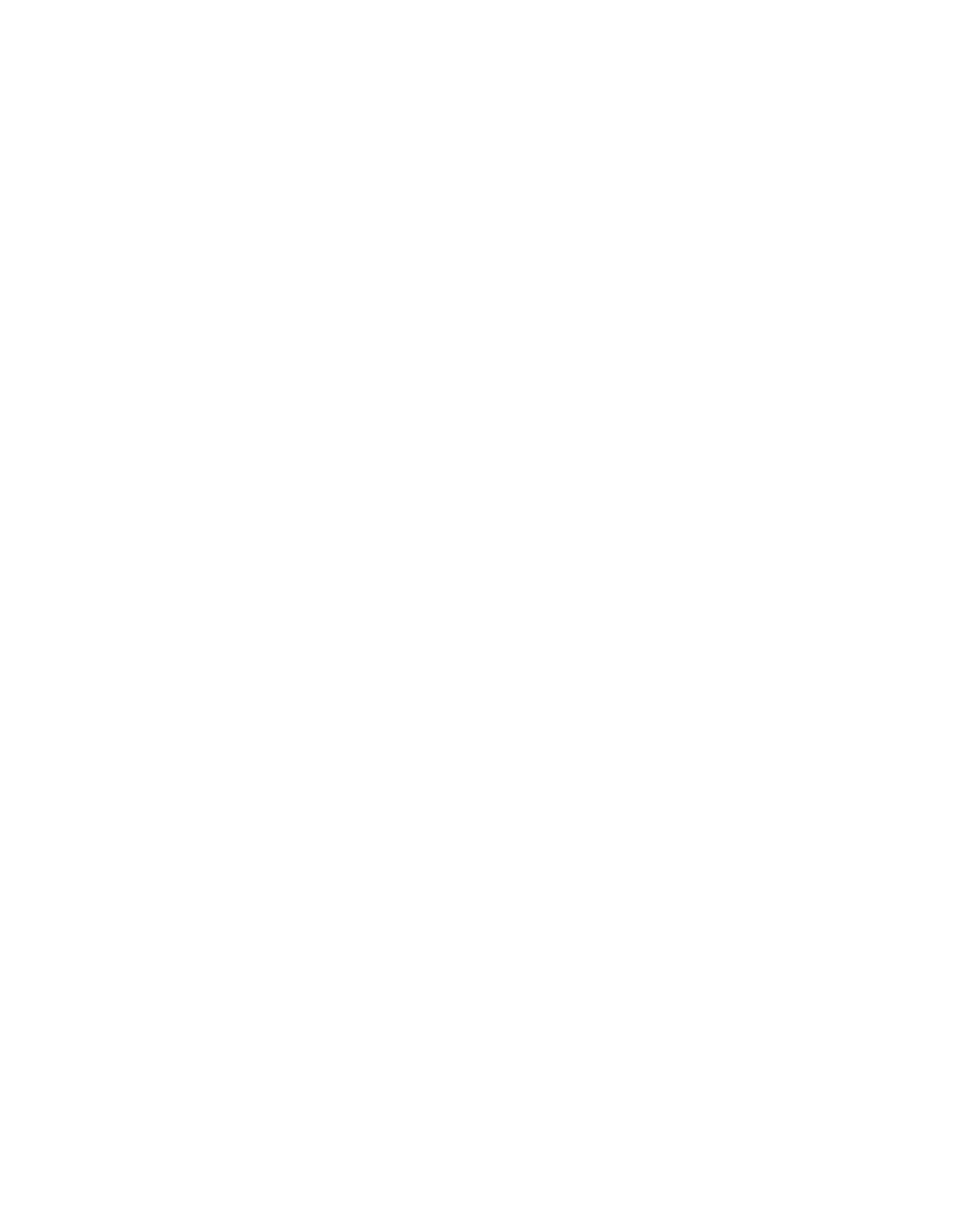# **TMDL Implementation Plan Fourth Annual Status Report November 1, 2012**

### **Introduction**

This *Total Maximum Daily Load (TMDL) Implementation Plan Fourth Annual Status Report* summarizes key activities and accomplishments for the City of Portland (City) during fiscal year (FY) 2011-2012 (July 1, 2011 to June 30, 2012). This is the fourth annual status report submitted by the City following the approval of the Total Maximum Daily Load (TMDL) Implementation Plan (IP) on March 6, 2009, in accordance with the Willamette Basin TMDL Water Quality Management Plan (WQMP). The IP was updated in FY11-12 to reflect the revised National Pollutant Discharge Elimination System (NPDES) Municipal Separate Storm Sewer System (MS4) Stormwater Management Plan (SWMP), and the updated portion was included in the third annual status report.

This report does not encompass all elements of the TMDL Implementation Plan, but rather focuses on the most important implementation actions. It also does not quantify the pollutant load reduction of every activity because reliable, consistent, and universally accepted tools are currently not available to assess pollutant load reduction effectiveness of many of the actions (e.g., pollution prevention, education, stream restoration). For parameters with EPA-approved stormwater-related TMDL Waste Load Allocations (WLAs), pollutant load reductions from structural facilities within the City's MS4 area are estimated as part of NPDES MS4 permit compliance. That evaluation was most recently conducted as part of the 2008 NPDES MS4 Permit Renewal Submittal [\(http://www.portlandonline.com/bes/index.cfm?c=50333&a=246071\)](http://www.portlandonline.com/bes/index.cfm?c=50333&a=246071).

### **Report Organization**

This report is separated into the following sections:

- Temperature TMDL-related activities
- Cold water refugia-related activities
- Appendix A: Information from implementation of the NPDES MS4 permit (organized in accordance with the best management practices (BMPs) included in the MS4 *Stormwater Management Plan),* summarizing progress toward the permit-required measurable goals. Additional information and greater detail can be found in the NPDES MS4 *Annual Compliance Report for Permit Year 17*, submitted to DEQ on November 1, 2012.
- Appendix B: Examples of active watershed or stream restoration projects that are not included in Appendix A because they have been implemented outside areas draining to the MS4.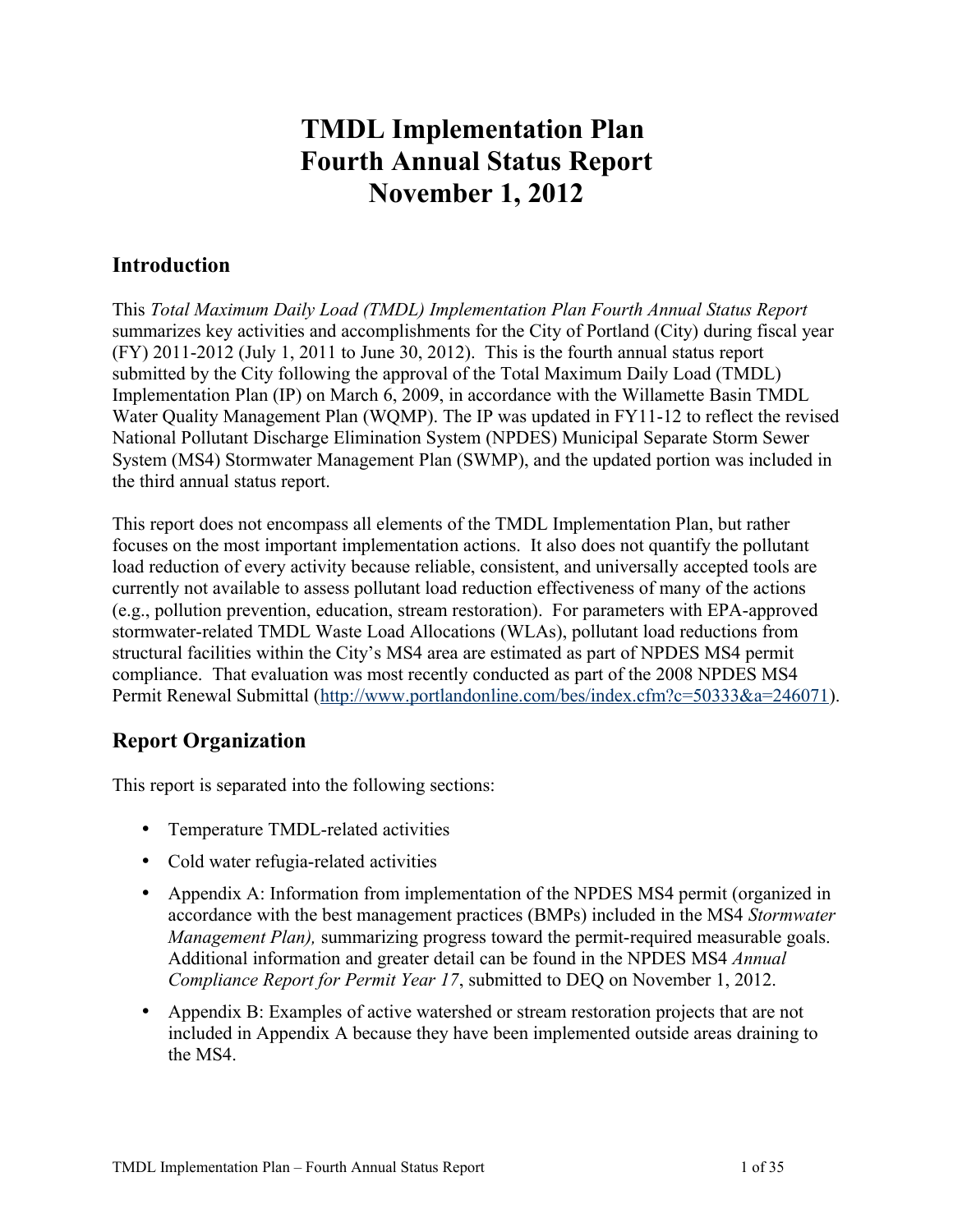• Appendix C: A listing of active, approved, and recently completed projects. Activities shown in Appendix A and described in Appendix B in greater detail are also listed in Appendix C to provide a complete overview of activities by watershed.

### **Temperature TMDL-Related Activities**

The main activity to reduce stream temperature is the planting of trees within the riparian area of streams, with the emphasis on smaller tributaries where increased shading will have the greatest impact.

A total of over 36,752 trees and 81,854 shrubs were planted on 245 acres along approximately 18,000 linear feet of stream bank. The breakdown by watershed is shown in the following table:

| Watershed          | No. of       | No. of        | <b>Linear Feet of</b> | Area     |
|--------------------|--------------|---------------|-----------------------|----------|
|                    | <b>Trees</b> | <b>Shrubs</b> | <b>Stream Bank</b>    | in Acres |
| Willamette River   | 13,230       | 5,408         | 5,930                 | 72.4     |
| Columbia Slough    | 778          | 5,003         | 2,510                 | 6.5      |
| Johnson Creek      | 17,650       | 54,763        | 9.512                 | 133.75   |
| <b>Tryon Creek</b> | 2,459        | 8,630         |                       |          |
| Fanno Creek        | 2,635        | 8,050         |                       | 1 3 2    |

Removal of undersized or high invert elevation culverts that have a tendency to create upstream ponding may also help reduce stream temperature by increasing flow, decreasing surface area and limiting exposure to solar irradiation.

In the Columbia Slough, culvert replacements in the middle and upper slough fall in this category, as well as the culvert replacement along Crystal Springs in the Johnson Creek watershed (see Appendix C).

Any project that promotes infiltration, whether it is a floodplain reconnection or a green street project (see Appendix C), has the potential to increase summer base flow. However, it is difficult to quantify the effect of such projects.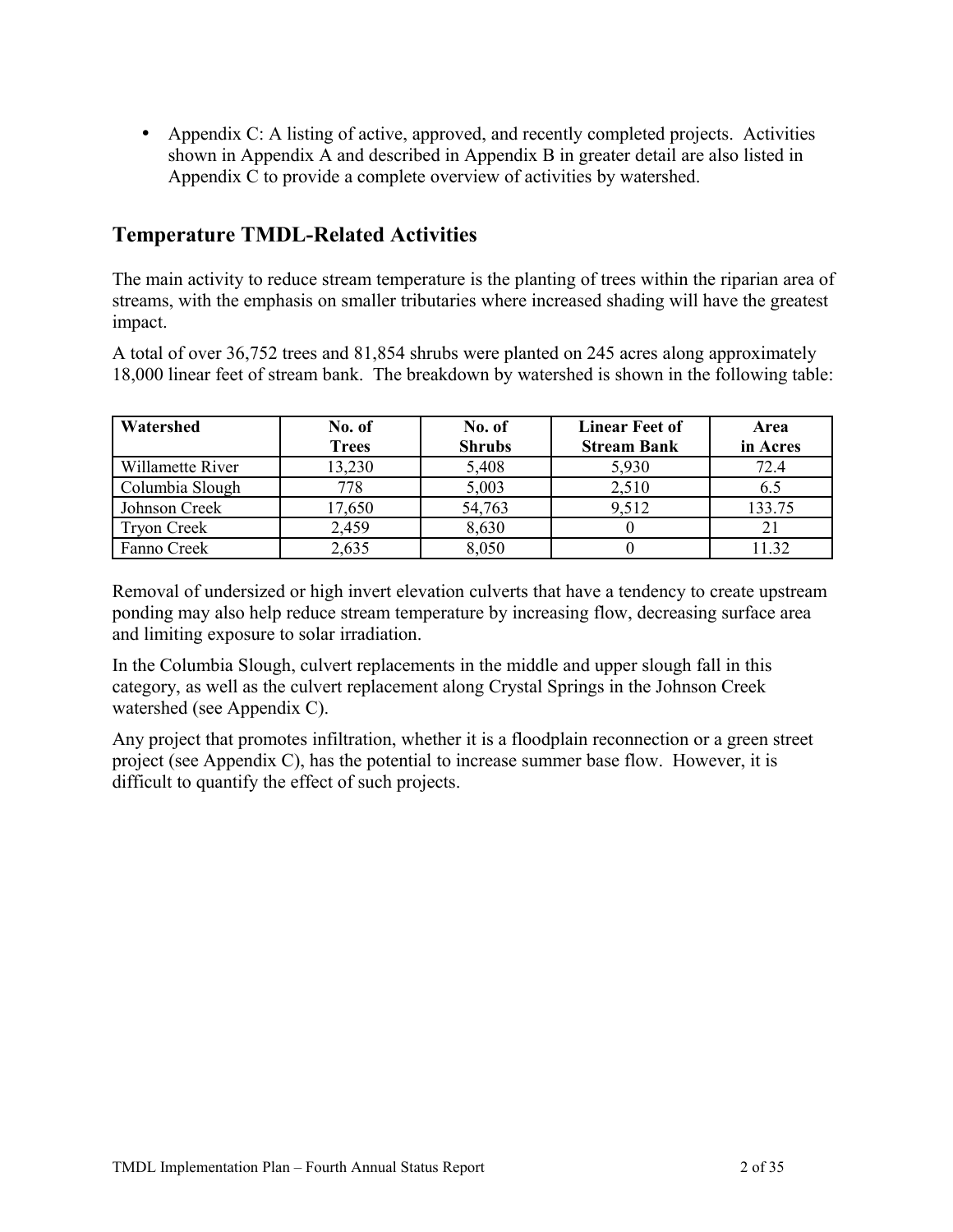### **Cold Water Refugia-Related Activities**

A thermal infrared (TIR) survey was completed on August 28, 2011 for a portion of the Columbia River upstream of Portland, the Columbia Slough, and the Willamette River downstream of the Multnomah Channel, and on September 2, 2011 for the Lower Willamette River from the Willamette Falls to the Multnomah Channel. The purpose was to evaluate, among other things, the presence of cold water inputs to the major salmonid migration corridors. Figure 1 shows the TIR survey areas.

The specific objectives of the TIR image acquisition were to:

- Spatially characterize surface temperatures for portions of the Columbia River, Willamette River, and Columbia Slough.
- Identify and map cool water sources and thermal refugia.
- Create GIS compatible data layers (e.g., thermal image mosaics, spring locations, etc.) that can be used to plan future research, direct ground-based monitoring and analysis, and protect and restore critical habitat.

As part of the TIR survey, nine instream data loggers were deployed during the survey timeframe to calibrate and verify the thermal accuracy of the TIR imagery. The differences between TIR survey and data logger temperatures were consistent with other airborne TIR surveys conducted in the Pacific Northwest and were within the target accuracy of  $\pm 0.5$ °C, with two exceptions.

Median channel temperatures were plotted by river mile for the streams in the survey area. Tributaries, springs, and inflows sampled during the analysis are included on the longitudinal profiles, as well as diversions and relevant landmark features, to provide additional context for interpreting spatial temperature patterns. If there was any doubt about the source of a feature, it was flagged for further review. These locations need to be verified in the field to confirm the presence of groundwater.

Because of the nature of the project, the focus of the survey was to depict the thermal conditions during peak temperatures. However, given the warm temperatures on the days of the survey, features such as warm canals or ponds may not be distinguishable from the surrounding terrain in the thermal image because of similarities in temperature.

It is important to note that temperature changes of less than  $\pm$  0.5 $\degree$ C in the absence of a point source should be interpreted with caution until verified in the field because of the level of accuracy and resolution of the thermal imagery.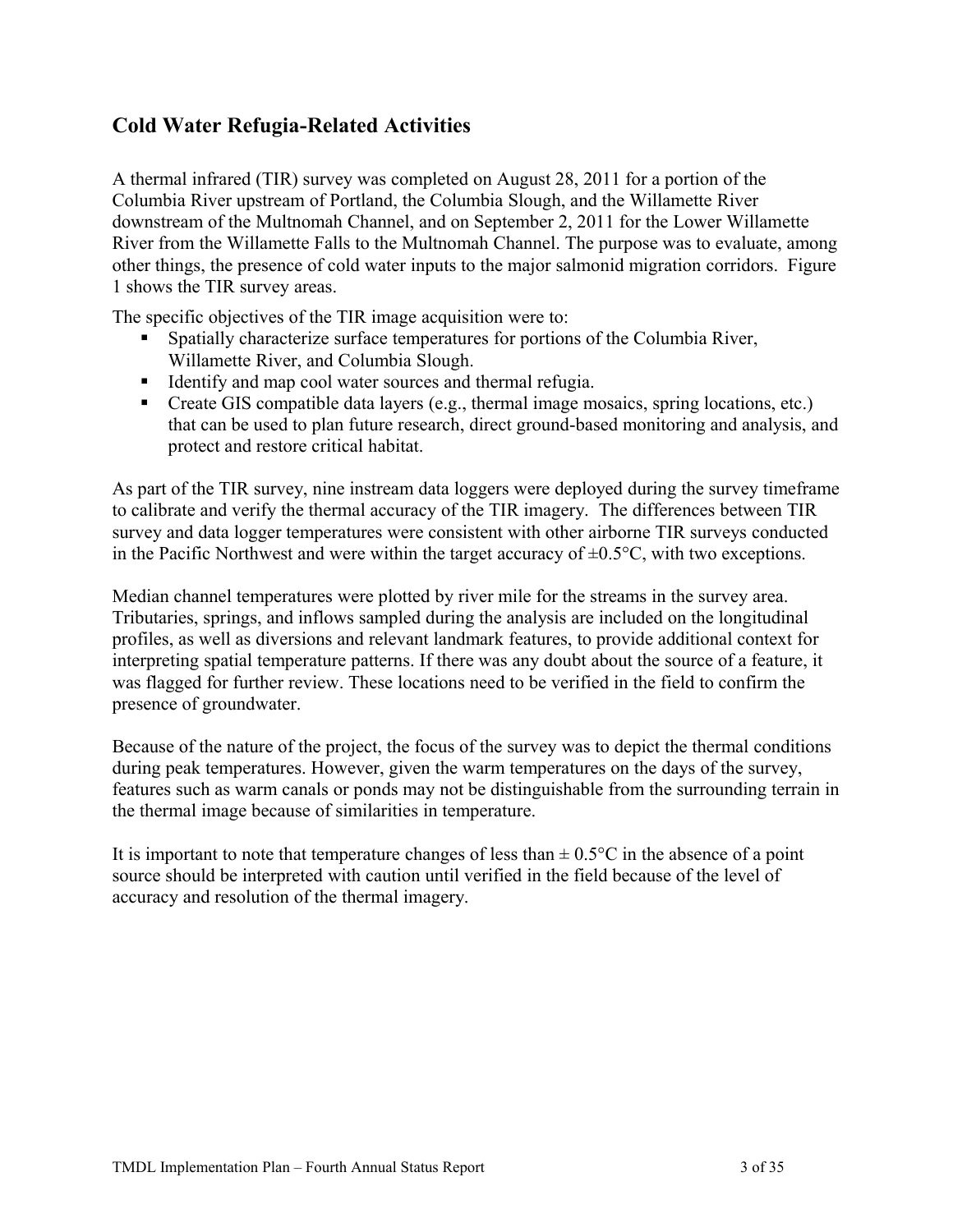

**Figure 1. 2011 Thermal Infrared (TIR) Survey Areas**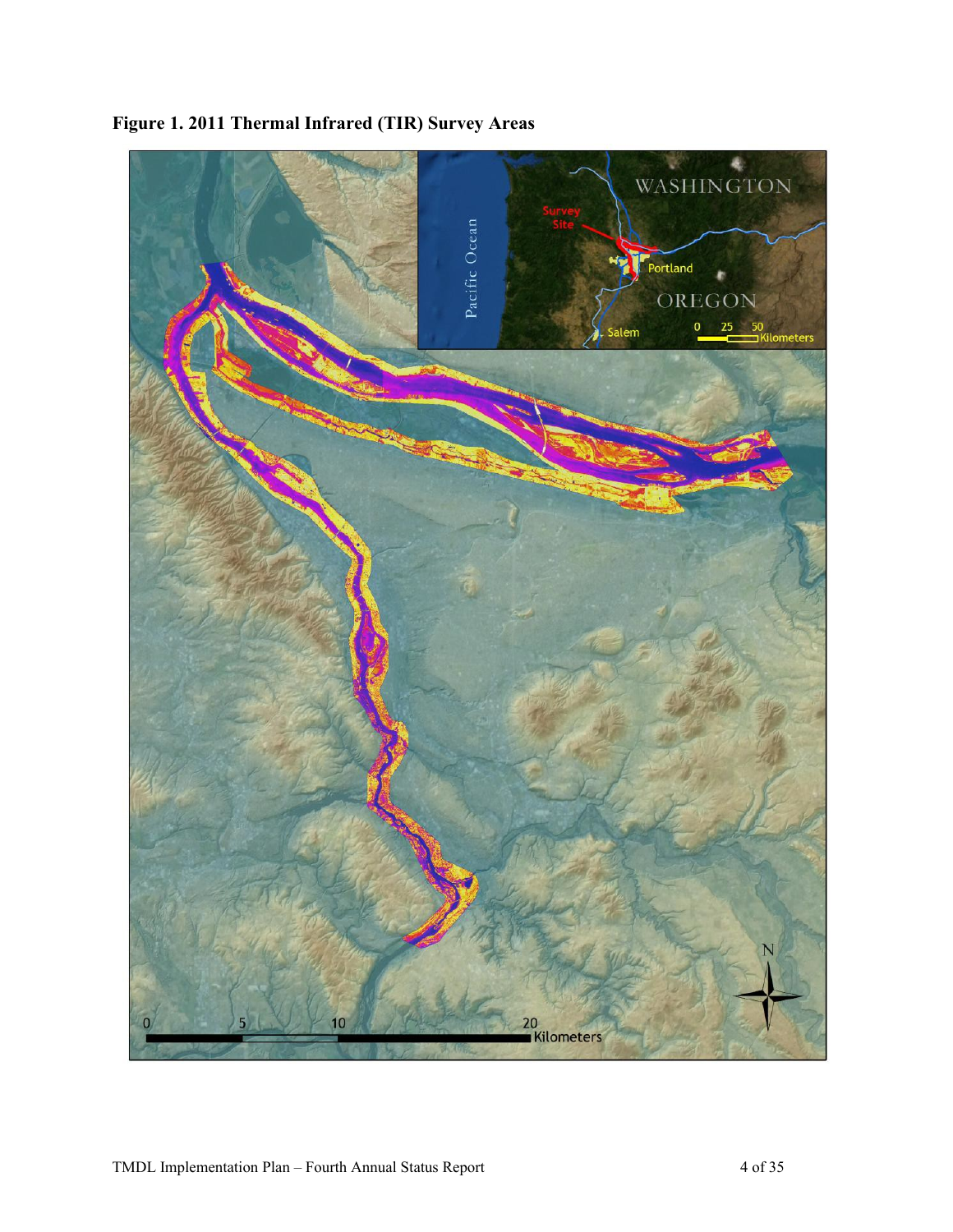#### **Observations—Willamette River**

Figure 2 and Table 1 show the results of the TIR survey for the Willamette River.

Over the reach surveyed on September 2, 2011, radiant temperatures in the Willamette River ranged from a minimum of 19.9°C downstream of Oregon Falls to a local maximum of 22.2°C near Swan Island (mile 8). Surface water temperatures decreased slightly downstream of Oregon Falls and remained consistent until river mile 21.2. A consistent downstream warming trend was observed between river mile 21.2 and river mile 8.0. River temperatures at Multnomah Channel were slightly warmer on August 28 than on September 2. These differences were likely because of cooler ambient temperatures on August 28.

Twenty-seven surface inflows were detected and sampled during the survey of the Willamette River. Of these, 19 contributed flows that were colder than the mainstem. The Clackamas River (17.1°C) at mile 25.1 was the largest tributary and contributed flow that was 3.3°C cooler than the mainstem. Johnson Creek (19.1°C) at mile 18.5 and Kellogg Creek (18.5°C) at mile 18.6 both contributed cooler water to the Willamette River. There were a large number of smaller, mainly unnamed inflows to the river. Very few of the inflows to the Willamette River had temperatures higher than the mainstem.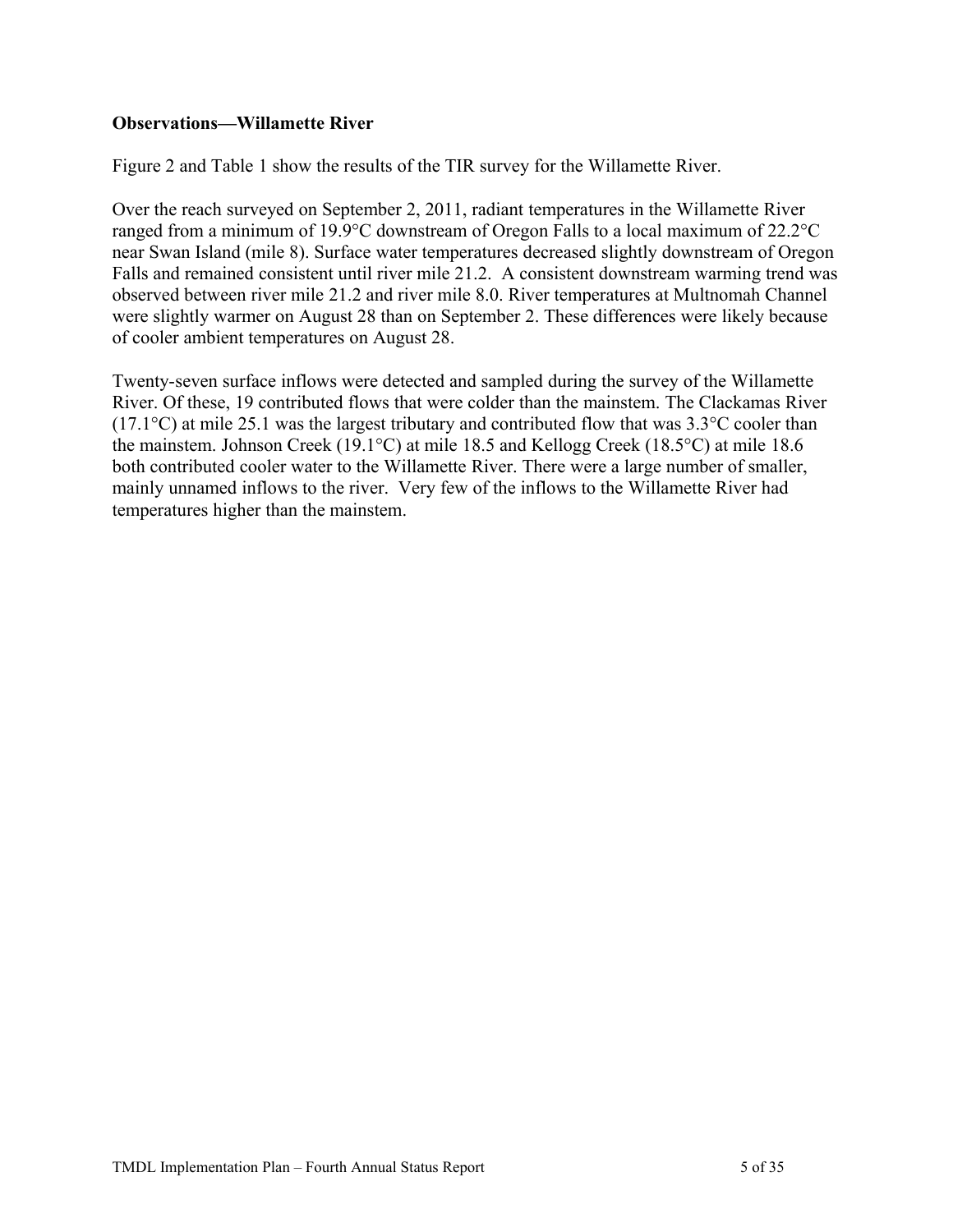

**Figure 2. Longitudinal Median Temperature in the Willamette River**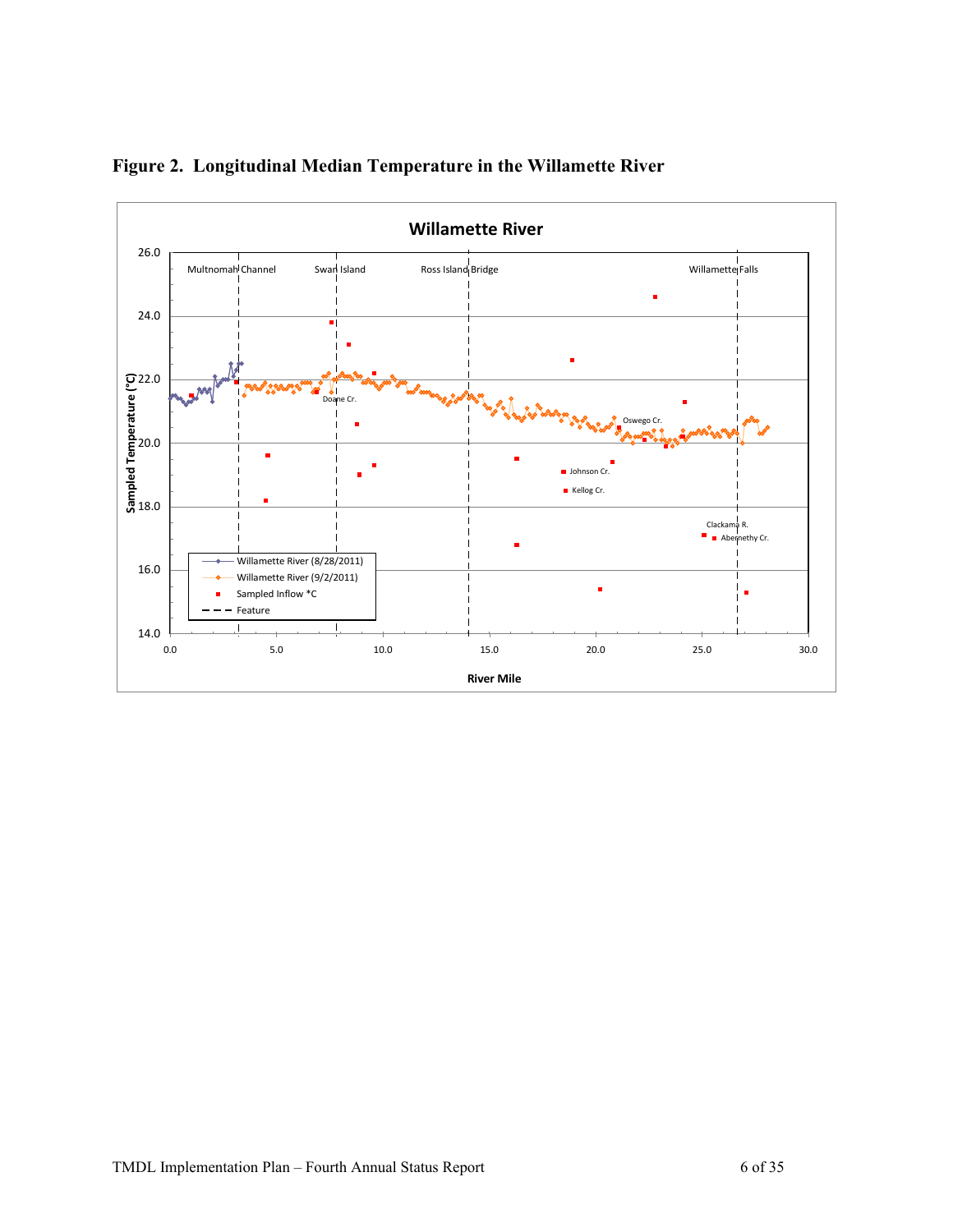| <b>Sampled Inflow</b> | <b>River Mile</b> | Willamette   | <b>Sampled</b> | <b>Difference</b> |
|-----------------------|-------------------|--------------|----------------|-------------------|
|                       |                   | River $[°C]$ | Inflow $[°C]$  | $\rm ^{\circ}C$ ] |
| Columbia Slough (R)   | 1.0               | 21.4         | 21.5           | $-0.1$            |
| Mulnomath Channel (L) | 3.1               | 21.9         | 21.9           | 0.0               |
| Unnamed Inflow (R)    | 4.5               | 22.8         | 18.2           | 4.6               |
| Unnamed Inflow (R)    | 4.6               | 22.3         | 19.6           | 2.7               |
| Doane Creek (L)       | 6.9               | 22.3         | 21.6           | 0.7               |
| Saltzman Creek (L)    | 7.6               | 22.0         | 23.8           | $-1.8$            |
| Very Small Inflow (R) | 8.4               | 21.4         | 23.1           | $-1.7$            |
| Unnamed Creek (L)     | 8.8               | 23.6         | 20.6           | 3.0               |
| Very Small Inflow (R) | 8.9               | 24.2         | 19.0           | 5.2               |
| Unnamed Inflow (L)    | 9.6               | 23.8         | 22.2           | 1.6               |
| Unnamed Inflow (L)    | 9.6               | 23.8         | 19.3           | 4.5               |
| Unnamed Inflow $(L)$  | 16.3              | 23.6         | 16.8           | 6.8               |
| Stephens Creek (L)    | 16.3              | 21.2         | 19.5           | 1.7               |
| Johnson Creek (R)     | 18.5              | 21.1         | 19.1           | 2.0               |
| Kellogg Creek (R)     | 18.6              | 21.4         | 18.5           | 2.9               |
| Unnamed Inflow $(R)$  | 18.9              | 23.0         | 22.6           | 0.4               |
| Tryon Creek (L)       | 20.2              | 21.3         | 15.4           | 5.9               |
| Very Small Inflow (L) | 20.8              | 20.8         | 19.4           | 1.4               |
| Oswego Creek (L)      | 21.1              | 22.0         | 20.5           | 1.5               |
| Unnamed Inflow (L)    | 22.3              | 20.1         | 20.1           | 0.0               |
| Off Channel Pond (R)  | 22.8              | 20.4         | 24.6           | $-4.2$            |
| Pond/Backwater (L)    | 23.3              | 21.3         | 19.9           | 1.4               |
| Off Channel Pond (L)  | 24.1              | 21.3         | 20.2           | 1.1               |
| Off Channel Pond (R)  | 24.2              | 19.5         | 21.3           | $-1.8$            |
| Clackamas River (R)   | 25.1              | 20.5         | 17.1           | 3.4               |
| Abernethy Creek (R)   | 25.6              | 20.3         | 17.0           | 3.3               |
| Unknown Inflow (L)    | 27.1              | 21.0         | 15.3           | 5.7               |

**Table 1. Tributaries and other surface inflows sampled along the Willamette River with left (L) or right (R) bank designation (looking downstream)**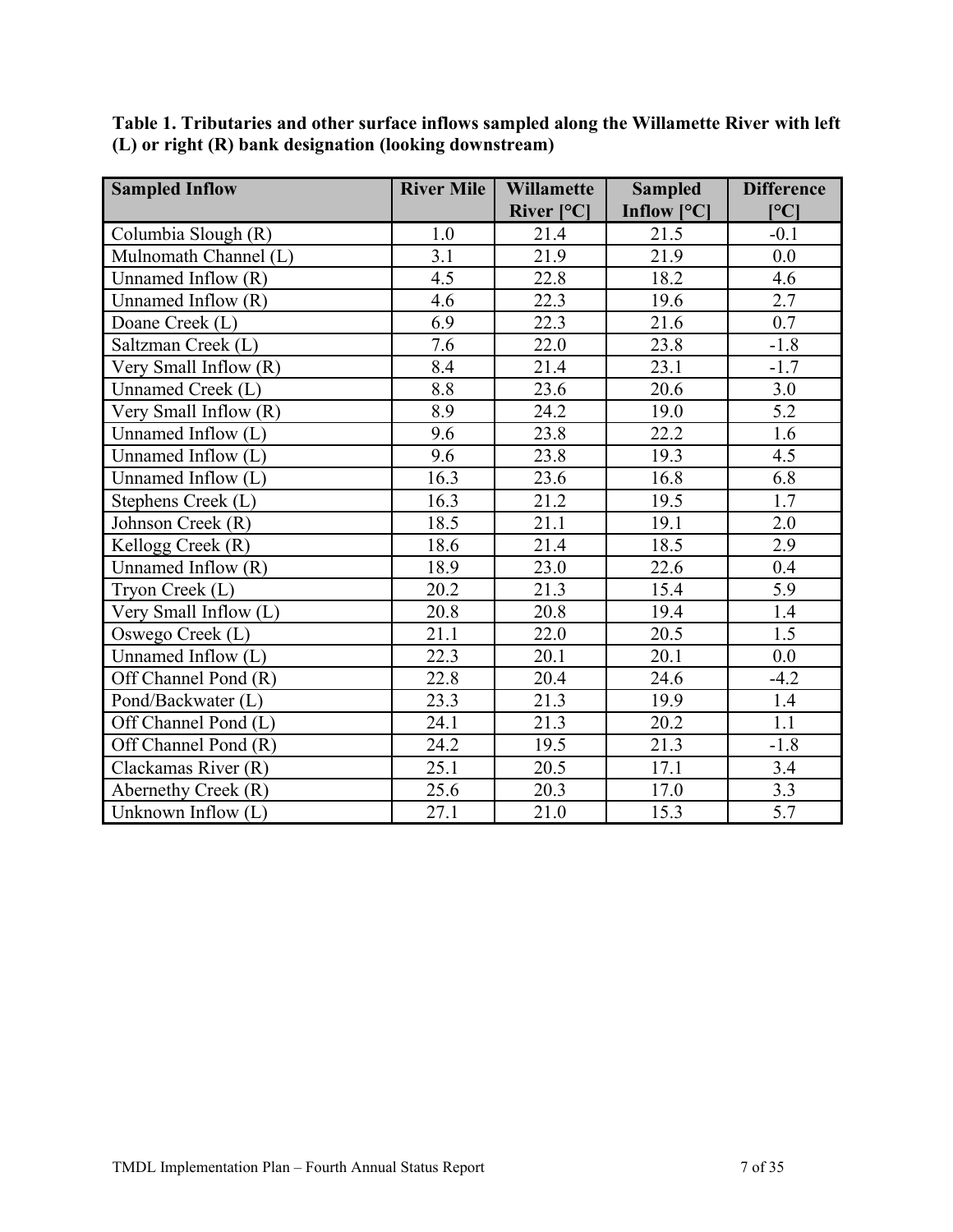#### **Observations—Columbia Slough**

Figure 3 and Table 2 show the results of the TIR survey for the Columbia Slough.

Seventeen miles of the Columbia Slough were surveyed on August 28, 2011, from the confluence with the Willamette River upstream to Fairview Lake. Surface water temperatures between the Multnomah County Drainage District's pump station and Fairview Lake were warm, with sampled temperatures close to 25°C. The warm temperatures and observed spatial variability suggest low flows in this part of the slough. Downstream of an area known as the Four Corners, the surface temperatures dropped to about 18.0°C. The stream surface was somewhat masked by vegetation through this reach, and radiant temperatures were sampled only where the stream was visible. Surface temperatures in this reach showed a high degree of variability that is indicative of relatively low flows and differential heating at the surface.

At river mile 14.0, the southern arm (17.0°C) has a cooling influence to the Columbia Slough. Downstream of this confluence, radiant stream temperatures continue to decrease to a survey minimum of 15.9°C at river mile 13.3, most likely because of groundwater inflows through the stream bed. From this location, stream temperatures rise steadily downstream before leveling off at 24.5°C at river mile 4.0. The surface temperature variability observed upstream of the Peninsula Drainage Canal appears to result from differential surface heating in this fairly stagnant portion of the slough that is often covered by algal mats.

The cooling downstream of mile 1.0 is caused by mixing of cooler Willamette River water with Columbia Slough water because of tidal influence.

Of the seven surface inflows sampled, the southern arm of the Columbia Slough at mile 14.0 was the only cold-water source detected during the analysis of the imagery. However, the decreasing temperature observed in the upper slough is most likely related to the influx of cool groundwater.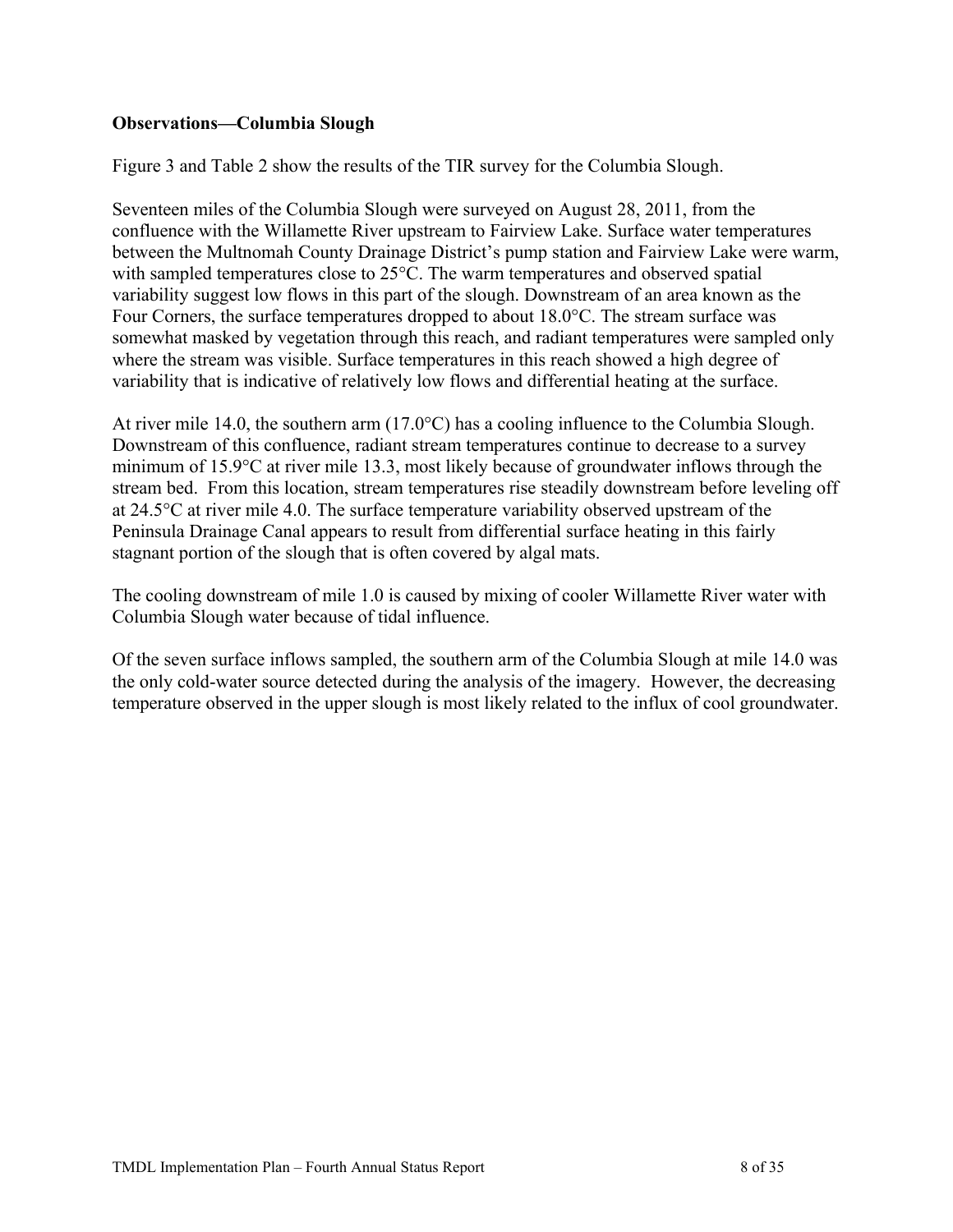

**Figure 3. Longitudinal Median Temperature in the Columbia Slough**

**Table 2. Tributaries and other surface inflows sampled along the Columbia Slough with left (L) or right (R) bank designation (looking downstream)**

| <b>Sampled Inflow</b>            | <b>River Mile</b> | Columbia<br>Slough $[°C]$ | <b>Sampled</b><br>Inflow $[°C]$ | <b>Difference</b><br>$\mathsf{I}^\mathsf{o}\mathbf{C}$ |
|----------------------------------|-------------------|---------------------------|---------------------------------|--------------------------------------------------------|
| Unnamed Stream (R)               | 1.9               | 24.7                      | 24.6                            | 0.1                                                    |
| Pond; Stratified (R)             | 6.5               | 22.0                      | 24.6                            | $-2.6$                                                 |
| Peninsula Drainage Canal (R)     | 8.7               | 20.4                      | 27.5                            | $-7.1$                                                 |
| Outflow from Ponds (L)           | 9.3               | 20.4                      | 20.4                            | 0.0                                                    |
| Unnamed Tributary (L)            | 10.2              | 19.2                      | 19.2                            | 0.0                                                    |
| Southern Arm (L) at Four Corners | 14.0              | 22.3                      | 17.0                            | 5.3                                                    |
| <b>Fairview Lake</b>             | 17.1              | 19.9                      | 25.0                            | $-5.1$                                                 |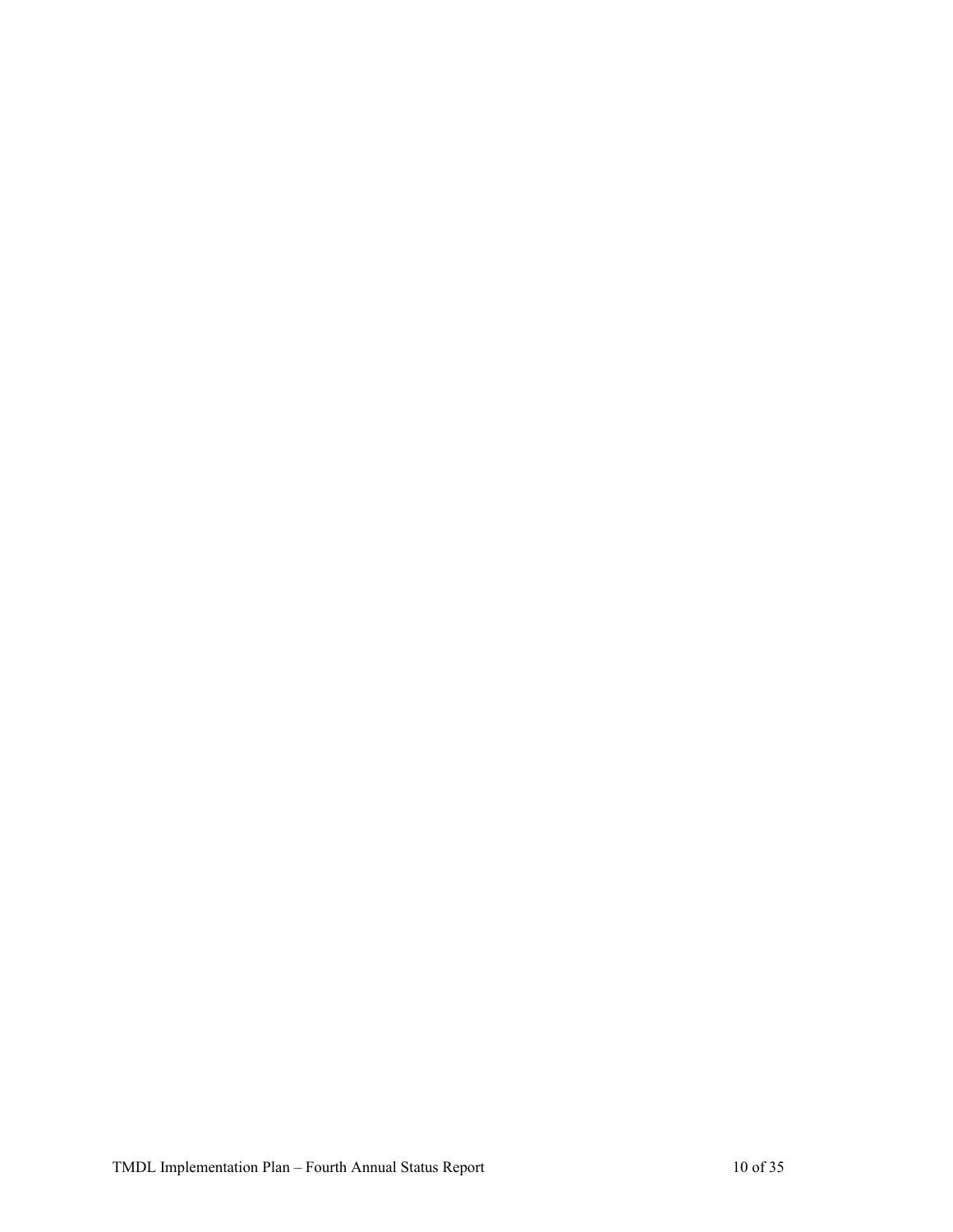# **Appendix A**

# **Summary of Specific Activities Required by the MS4 Permit**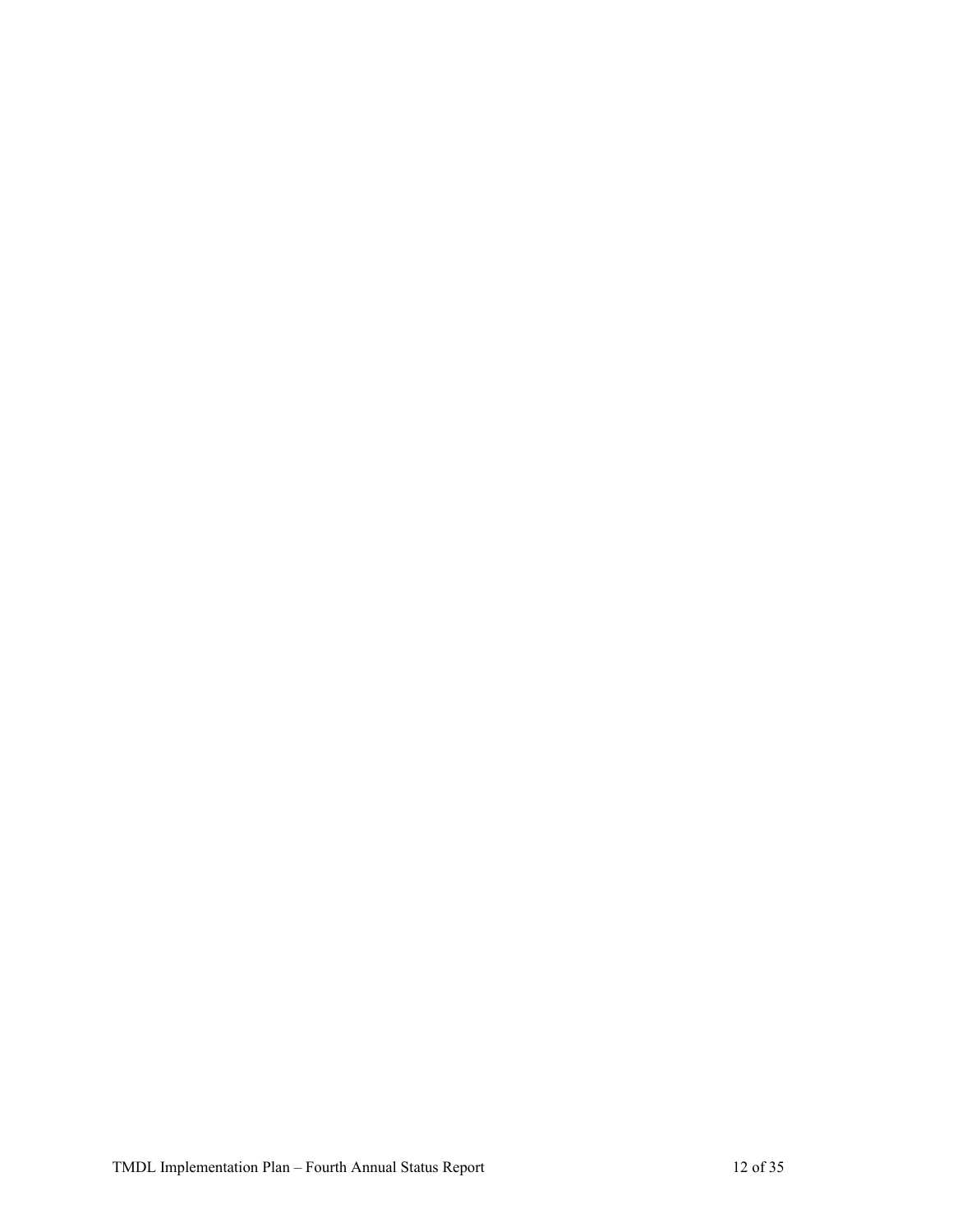| <b>BMP</b> | <b>Measurable Goals</b>                                                                                                                                                                                                                                                                                                                                                                                                                                                                                                                                                                                                                                            | <b>Status as of 6/30/2012</b>                                                                                                                                                                                                                                                                                                                                                                                                                                                                                                                                                        |
|------------|--------------------------------------------------------------------------------------------------------------------------------------------------------------------------------------------------------------------------------------------------------------------------------------------------------------------------------------------------------------------------------------------------------------------------------------------------------------------------------------------------------------------------------------------------------------------------------------------------------------------------------------------------------------------|--------------------------------------------------------------------------------------------------------------------------------------------------------------------------------------------------------------------------------------------------------------------------------------------------------------------------------------------------------------------------------------------------------------------------------------------------------------------------------------------------------------------------------------------------------------------------------------|
| $PI-1:$    |                                                                                                                                                                                                                                                                                                                                                                                                                                                                                                                                                                                                                                                                    | Implement public information, education, involvement, and stewardship activities that will raise                                                                                                                                                                                                                                                                                                                                                                                                                                                                                     |
|            |                                                                                                                                                                                                                                                                                                                                                                                                                                                                                                                                                                                                                                                                    | awareness, foster community stewardship, and promote pollution prevention and stormwater management.                                                                                                                                                                                                                                                                                                                                                                                                                                                                                 |
| $PI-1$     | Provide outreach to approximately 15,500 K-<br>$\bullet$<br>12 students annually (classroom programs,<br>education field programs).<br>Award at least \$50,000 in community<br>$\bullet$<br>stewardship grants annually.<br>Involve approximately 10,000 participants in<br>$\bullet$<br>community events, workshops, stewardship<br>projects, and restoration events annually.<br>By May 2011, develop and distribute a public<br>$\bullet$<br>education bill insert to over 200,000 water and<br>sewer customers.                                                                                                                                                | Provided outreach to approximately 15,000 students.<br>$\bullet$<br>Awarded 15 stewardship grants totaling \$95,500 in FY11-12.<br>Involved over 19,500 participants citywide.<br>$\bullet$<br>Done (as reported in Annual Compliance Report No. 16)<br>$\bullet$                                                                                                                                                                                                                                                                                                                    |
|            |                                                                                                                                                                                                                                                                                                                                                                                                                                                                                                                                                                                                                                                                    | <b>OM-1:</b> Operate and maintain components of the municipal separate storm sewer system (MS4) to remove and                                                                                                                                                                                                                                                                                                                                                                                                                                                                        |
|            | prevent pollutants in discharges from the MS4.                                                                                                                                                                                                                                                                                                                                                                                                                                                                                                                                                                                                                     |                                                                                                                                                                                                                                                                                                                                                                                                                                                                                                                                                                                      |
| $OM-1$     | Develop a training handbook for PBOT-MO<br>$\bullet$<br>staff during the permit term.<br>Provide the following maintenance actions<br>$\bullet$<br>over the five-year permit cycle:<br>Clean 31,000 lineal feet of culverts.<br>Repair 10,000 lineal feet of culverts.<br>$\qquad \qquad -$<br>Clean 250,000 lineal feet of ditches.<br>$\qquad \qquad -$<br>Clean 38,000 inlets and catch basins.<br>$\overline{\phantom{0}}$<br>Repair 1,500 inlets and inlet leads.<br>$\overline{\phantom{0}}$<br>Clean 135 major stormwater management<br>$\overline{\phantom{m}}$<br>facilities/pollution reduction facilities.<br>Repair 40 pollution reduction facilities. | Continued to develop the training handbook; in process of<br>$\bullet$<br>drafting various standard operating procedures. (The materials<br>management section of the handbook was completed in FY10-<br>11.)<br>Cleaned 30,829 lineal feet of culverts.<br>[ 39,379 lineal feet]*<br>Repaired 4,061 lineal feet of culverts.<br>$[6,235]$ lineal feet]<br>Cleaned 66,976 lineal feet of ditches.<br>$[113,876]$ lineal feet]<br>Cleaned 12,082 inlets and catch basins.<br>[24,470 inlets and catch basins]<br>Repaired 200 inlets and inlet leads.<br>[374 inlets and inlet leads] |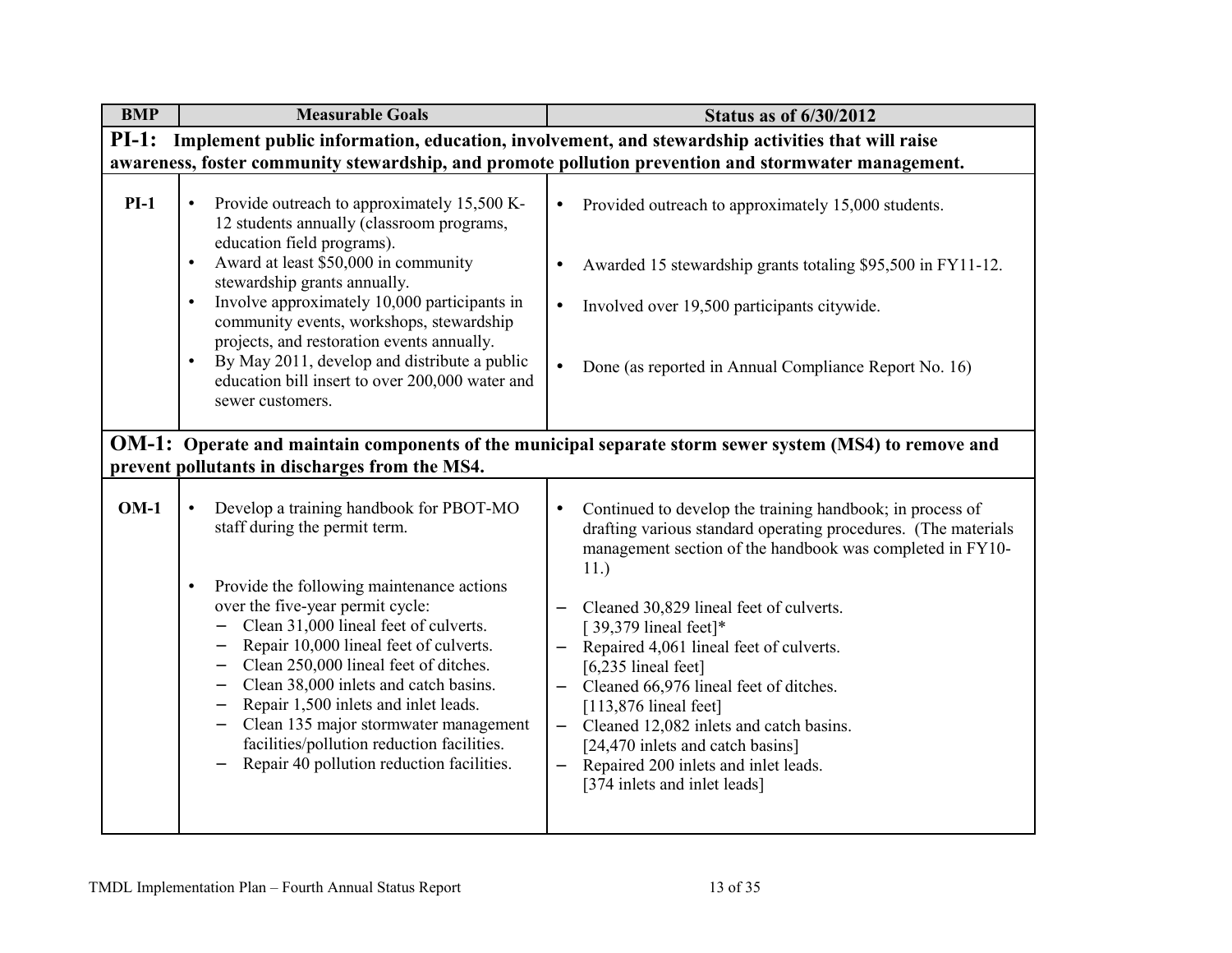| <b>BMP</b> | <b>Measurable Goals</b>                                                                           | <b>Status as of 6/30/2012</b>                                                                                    |
|------------|---------------------------------------------------------------------------------------------------|------------------------------------------------------------------------------------------------------------------|
|            |                                                                                                   | Cleaned 127 major stormwater management facilities/pollution<br>$\equiv$<br>reduction facilities.                |
|            |                                                                                                   | [244 facilities]                                                                                                 |
|            |                                                                                                   | Repaired 8 pollution reduction facilities.                                                                       |
|            |                                                                                                   | [17 facilities]                                                                                                  |
|            |                                                                                                   |                                                                                                                  |
|            |                                                                                                   | * Bracketed numbers show cumulative total to date during this                                                    |
|            |                                                                                                   | permit term.                                                                                                     |
|            |                                                                                                   | OM-2: Operate and maintain components of public rights-of-way, including streets, to remove and prevent          |
|            | pollutants in discharges from the municipal separate storm sewer system.                          |                                                                                                                  |
|            |                                                                                                   |                                                                                                                  |
| $OM-2$     | Sweep arterials six times/year.                                                                   | Done.<br>$\bullet$                                                                                               |
|            | Develop a training handbook for PBOT-MO                                                           | Continued to develop the training handbook; in process of                                                        |
|            | staff during the permit term.                                                                     | drafting various standard operating procedures. (The materials                                                   |
|            |                                                                                                   | management section of the handbook was completed in FY10-                                                        |
|            |                                                                                                   | 11.                                                                                                              |
|            |                                                                                                   | OM-3: Operate and maintain other City facilities and infrastructure (not included in OM-1 or OM-2) to remove     |
|            | and prevent pollutants in discharges from the municipal separate storm sewer system.              |                                                                                                                  |
|            |                                                                                                   |                                                                                                                  |
| $OM-3$     | Inspect, and maintain as necessary, all<br>$\bullet$                                              | Done                                                                                                             |
|            | stormwater and stormwater containment and                                                         |                                                                                                                  |
|            | pollution prevention facilities in City                                                           |                                                                                                                  |
|            | maintenance yards annually.                                                                       |                                                                                                                  |
|            |                                                                                                   | IND-1: Implement the Industrial Stormwater Management Program to control the discharge of pollutants from        |
|            |                                                                                                   | industrial and commercial facilities (both existing and those undergoing changes in operations) to the municipal |
|            | separate storm sewer system.                                                                      |                                                                                                                  |
|            |                                                                                                   |                                                                                                                  |
| $IND-1$    | Inspect all permitted (1200Z, 1200COLS)<br>$\bullet$                                              | Inspected 114 of the 132 facilities with active industrial<br>$\bullet$                                          |
|            | facilities once per year.                                                                         | stormwater permits in FY11-12 that discharge to the MS4. The                                                     |
|            |                                                                                                   | remaining 18 facilities were subsequently inspected by                                                           |
|            | Review each permitted facility's monitoring<br>$\bullet$                                          | November 1, 2012.                                                                                                |
|            | and annual report each year.                                                                      | Reviews done.<br>$\bullet$                                                                                       |
|            | Survey 100 percent of newly identified<br>$\bullet$<br>facilities to determine the need for NPDES |                                                                                                                  |
|            |                                                                                                   | Surveys done.<br>$\bullet$                                                                                       |
|            | permits.                                                                                          |                                                                                                                  |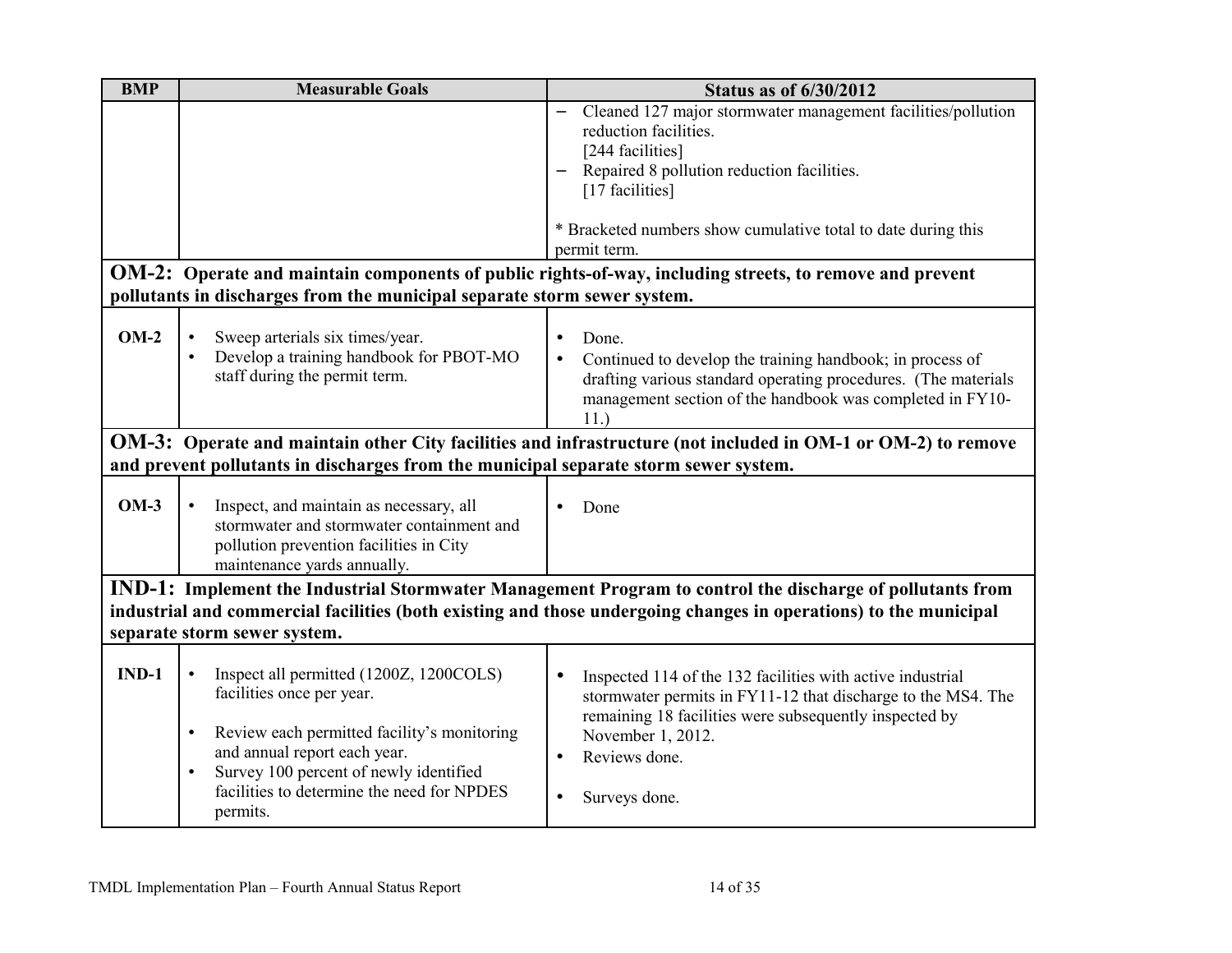| <b>BMP</b> | <b>Measurable Goals</b>                                                                                                                                                                                                                                                                                                                                                                                                                                                                                                                  | <b>Status as of 6/30/2012</b>                                                                                                                                                                                                                                                                                                                                                                                                                                                                                                                                                                                                          |
|------------|------------------------------------------------------------------------------------------------------------------------------------------------------------------------------------------------------------------------------------------------------------------------------------------------------------------------------------------------------------------------------------------------------------------------------------------------------------------------------------------------------------------------------------------|----------------------------------------------------------------------------------------------------------------------------------------------------------------------------------------------------------------------------------------------------------------------------------------------------------------------------------------------------------------------------------------------------------------------------------------------------------------------------------------------------------------------------------------------------------------------------------------------------------------------------------------|
|            | Every 5 years, inspect industries (individual<br>sites) previously identified as having no<br>exposure and not required to obtain a permit.                                                                                                                                                                                                                                                                                                                                                                                              | Inspections done.<br>$\bullet$                                                                                                                                                                                                                                                                                                                                                                                                                                                                                                                                                                                                         |
|            | Complete revision of City Code Title 17.39 by<br>2012.                                                                                                                                                                                                                                                                                                                                                                                                                                                                                   | Done. City Council adopted code revisions in September 2011.<br>$\bullet$                                                                                                                                                                                                                                                                                                                                                                                                                                                                                                                                                              |
|            |                                                                                                                                                                                                                                                                                                                                                                                                                                                                                                                                          | IND-2: Provide educational programs and materials and technical assistance to reduce industrial and                                                                                                                                                                                                                                                                                                                                                                                                                                                                                                                                    |
|            | commercial pollutant discharges to the municipal separate storm sewer system.                                                                                                                                                                                                                                                                                                                                                                                                                                                            |                                                                                                                                                                                                                                                                                                                                                                                                                                                                                                                                                                                                                                        |
| $IND-2$    | Under the Eco-Logical Business Program,<br>$\bullet$<br>certify 10 additional auto shops and 20<br>additional landscape firms that provide<br>services within the City Portland by 2015.<br>Evaluate one new business sector for<br>implementation of the Eco-Logical Business<br>Program.                                                                                                                                                                                                                                               | Certified five additional landscape firms, for a total of 13 firms<br>$\bullet$<br>that have been newly certified to date during this permit term.<br>Certified two additional automotive firms, for a total of two<br>firms that have been newly certified to date during this permit<br>term.<br>Expanded the program into the car washing sector in FY10-11,<br>$\bullet$<br>and added nine new car wash firms in FY11-12, for a total of 12<br>to date during this permit term. Prepared for expansion into the<br>stormwater facility maintenance sector, and developed program<br>materials for launch in the next program year. |
|            | discharges to the municipal separate storm sewer system.                                                                                                                                                                                                                                                                                                                                                                                                                                                                                 | ILL-1: Identify, investigate, control, and/or eliminate illicit discharges (illicit connections, illegal dumping, and<br>spills) to the municipal separate storm sewer system. Evaluate and, if appropriate, control non-stormwater                                                                                                                                                                                                                                                                                                                                                                                                    |
| $ILL-1$    | Conduct dry weather sampling at all major<br>City-owned outfalls at least once annually.<br>Inspect the priority outfalls a minimum of<br>three times a year.<br>Expand the IDEP program to include the CSO<br>$\bullet$<br>system below diversion structures, where the<br>outfalls discharge stormwater only and should<br>have no dry-weather flows. Currently, the<br>program addresses all of the westside outfalls<br>and 25 percent of the eastside outfalls.<br>Expand the program to all eastside outfalls by<br>December 2013. | Done.<br>$\bullet$<br>In accordance with permit requirements, completed the revised<br>$\bullet$<br>list of priority outfalls by July 1, 2012; starting in FY12-13,<br>these priority outfalls will be inspected three times per year.<br>Continued to update eastside storm system and outfall maps to<br>$\bullet$<br>reflect system changes resulting from the East Side Combined<br>Sewer System Tunnel Project.                                                                                                                                                                                                                   |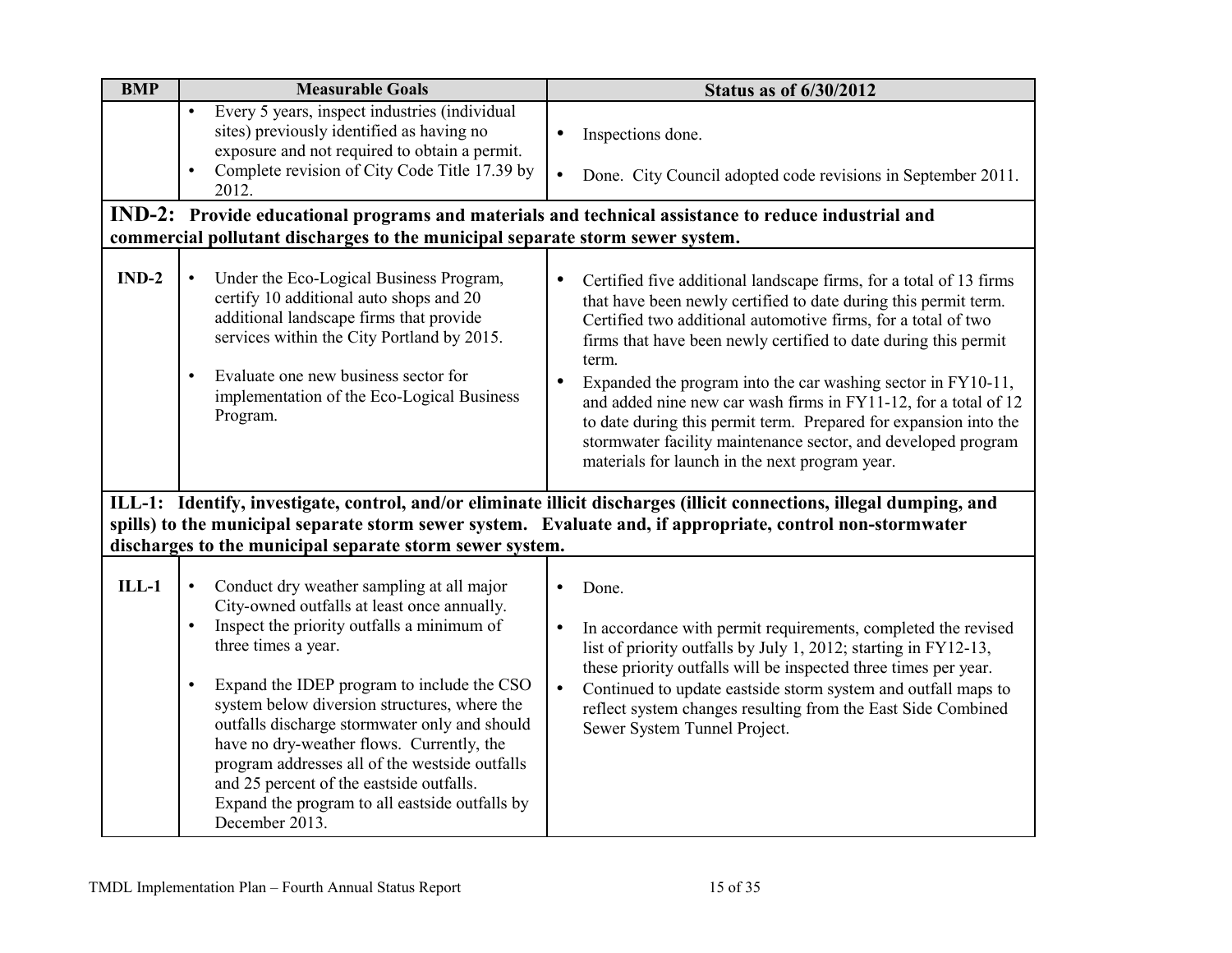| <b>BMP</b> | <b>Measurable Goals</b>                                                                                                                                                                                                                                                                                                                                                                                                           | <b>Status as of 6/30/2012</b>                                                                                                                                                                                                                                                                                                                                                                                                                                           |
|------------|-----------------------------------------------------------------------------------------------------------------------------------------------------------------------------------------------------------------------------------------------------------------------------------------------------------------------------------------------------------------------------------------------------------------------------------|-------------------------------------------------------------------------------------------------------------------------------------------------------------------------------------------------------------------------------------------------------------------------------------------------------------------------------------------------------------------------------------------------------------------------------------------------------------------------|
|            | Maintain the spill response hotline 24 hours a<br>$\bullet$<br>day.                                                                                                                                                                                                                                                                                                                                                               | Done.<br>$\bullet$                                                                                                                                                                                                                                                                                                                                                                                                                                                      |
|            | ND-1: Control erosion, sediment, and pollutant discharges from active construction sites.                                                                                                                                                                                                                                                                                                                                         |                                                                                                                                                                                                                                                                                                                                                                                                                                                                         |
| $ND-1$     | Evaluate the Erosion and Sediment Control<br>Manual and update as needed (at least once<br>during the 2011-2016 permit cycle); conduct<br>public involvement on updates.<br>Inspect public sites with erosion control<br>$\bullet$                                                                                                                                                                                                | No activity this fiscal year.<br>$\bullet$<br>Done.<br>$\bullet$                                                                                                                                                                                                                                                                                                                                                                                                        |
|            | permits daily during construction.                                                                                                                                                                                                                                                                                                                                                                                                |                                                                                                                                                                                                                                                                                                                                                                                                                                                                         |
|            | Inspect 100 percent of active private<br>$\bullet$<br>development construction sites subject to<br>erosion control requirements. At a minimum,<br>inspections will occur (1) after initial<br>temporary erosion control measures are<br>installed, and (2) near completion of<br>development after permanent erosion control<br>measures are in place. Conduct interim checks<br>as part of routine building permit inspections.  | All private development sites with qualifying ground<br>disturbance areas are inspected for temporary and permanent<br>erosion control measures at the beginning and near or at<br>completion of the project. Interim checks are conducted during<br>the course of regular building inspections.                                                                                                                                                                        |
|            |                                                                                                                                                                                                                                                                                                                                                                                                                                   | ND-2: Implement and refine stormwater management requirements for new development and redevelopment                                                                                                                                                                                                                                                                                                                                                                     |
|            | projects to minimize pollutant discharges and erosive stormwater flows.                                                                                                                                                                                                                                                                                                                                                           |                                                                                                                                                                                                                                                                                                                                                                                                                                                                         |
| $ND-2$     | Inspect 1,500 private stormwater facilities or<br>$\bullet$<br>450 properties annually. Use education and<br>enforcement tools to ensure that stormwater<br>management operations and maintenance<br>plans are followed.<br>Revise the SWMM during the 2011-2016<br>$\bullet$<br>permit term.<br>Track number, type, size, drainage area <sup>1</sup> and<br>$\bullet$<br>location of private facilities constructed<br>annually. | Under the Maintenance Inspection Program (MIP), inspected<br>$\bullet$<br>476 tax lots with 1,063 associated private stormwater<br>management facilities. Provided technical assistance and<br>education to ensure facilities are sufficiently operated and<br>maintained.<br>Continued review of Chapter 4 of the manual to identify<br>$\bullet$<br>potential source control requirement updates.<br>Done as part of the Maintenance Inspection Program.<br>$\bullet$ |

<span id="page-17-0"></span><sup>&</sup>lt;sup>1</sup> Drainage area will be tracked for all private stormwater management facilities subject to the SWMM (under an O&M plan).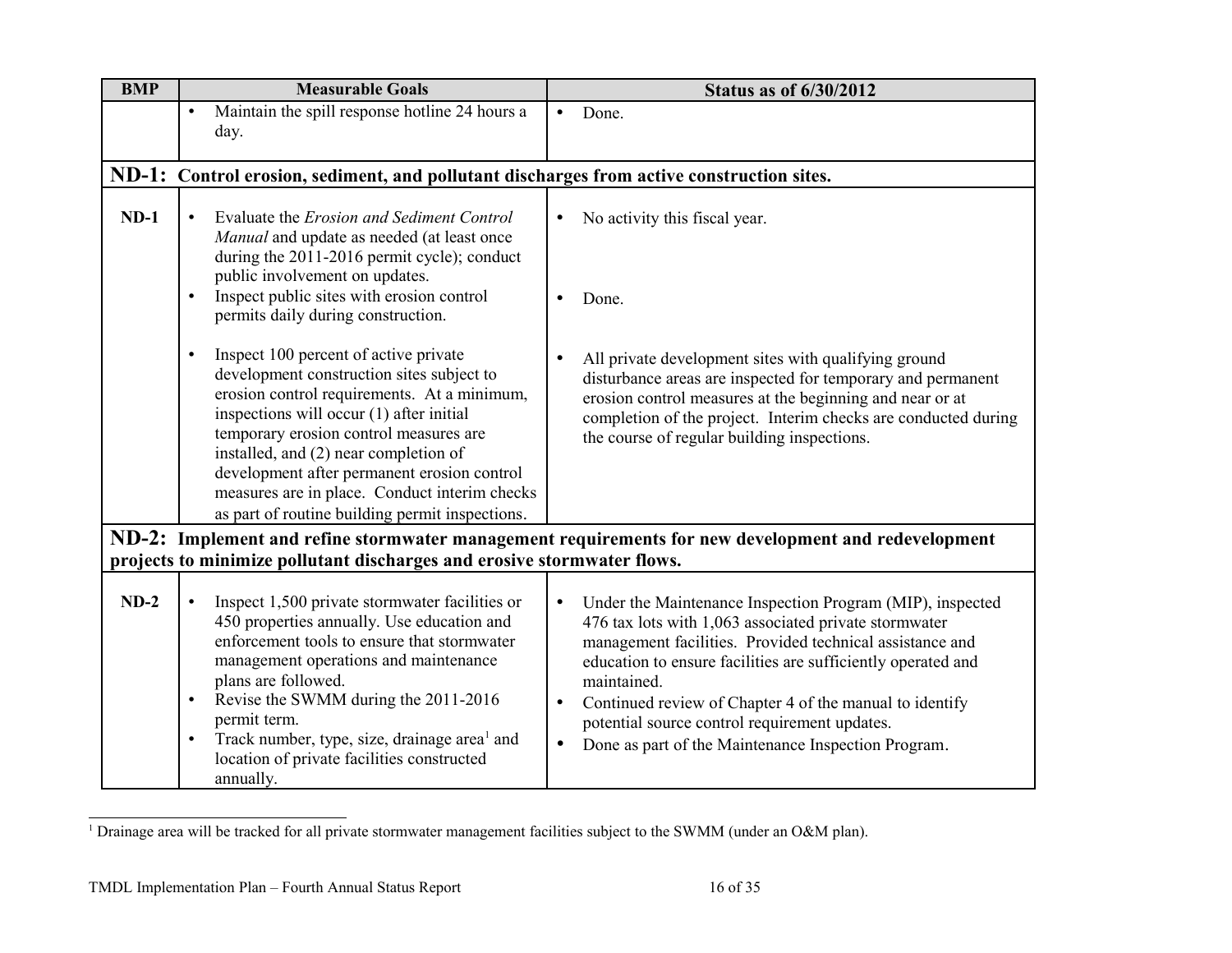| <b>BMP</b>                                                                                            | <b>Measurable Goals</b>                                                                                                                                                                                                                                                                                                                                                                                                                                                                                                                                                                                                                                                                                                                                                                                                                                                                                                                        | <b>Status as of 6/30/2012</b>                                                                                                                                                                                                                                                                                                                                                                                                                                                                                                                                                                                                                                                                                                                                                                                                                                                                                                                                                                                                               |  |  |
|-------------------------------------------------------------------------------------------------------|------------------------------------------------------------------------------------------------------------------------------------------------------------------------------------------------------------------------------------------------------------------------------------------------------------------------------------------------------------------------------------------------------------------------------------------------------------------------------------------------------------------------------------------------------------------------------------------------------------------------------------------------------------------------------------------------------------------------------------------------------------------------------------------------------------------------------------------------------------------------------------------------------------------------------------------------|---------------------------------------------------------------------------------------------------------------------------------------------------------------------------------------------------------------------------------------------------------------------------------------------------------------------------------------------------------------------------------------------------------------------------------------------------------------------------------------------------------------------------------------------------------------------------------------------------------------------------------------------------------------------------------------------------------------------------------------------------------------------------------------------------------------------------------------------------------------------------------------------------------------------------------------------------------------------------------------------------------------------------------------------|--|--|
| $STR-1:$                                                                                              |                                                                                                                                                                                                                                                                                                                                                                                                                                                                                                                                                                                                                                                                                                                                                                                                                                                                                                                                                | Structurally modify components of the storm drainage system to reduce pollutant discharges.                                                                                                                                                                                                                                                                                                                                                                                                                                                                                                                                                                                                                                                                                                                                                                                                                                                                                                                                                 |  |  |
| Implement structural improvements on existing development to reduce pollutants in discharges from the |                                                                                                                                                                                                                                                                                                                                                                                                                                                                                                                                                                                                                                                                                                                                                                                                                                                                                                                                                |                                                                                                                                                                                                                                                                                                                                                                                                                                                                                                                                                                                                                                                                                                                                                                                                                                                                                                                                                                                                                                             |  |  |
|                                                                                                       | municipal separate storm sewer system.                                                                                                                                                                                                                                                                                                                                                                                                                                                                                                                                                                                                                                                                                                                                                                                                                                                                                                         |                                                                                                                                                                                                                                                                                                                                                                                                                                                                                                                                                                                                                                                                                                                                                                                                                                                                                                                                                                                                                                             |  |  |
| STR-1                                                                                                 | Construct the following public facilities to<br>$\bullet$<br>provide treatment for stormwater runoff from<br>approximately 336 acres:<br>• Construct the NE $148th$ Avenue<br>stormwater management facility<br>by FY 2014-15.<br>Construct stormwater<br>$\bullet$<br>management facilities in the NE<br>$122nd$ Ave subbasin by December<br>2012 (Columbia Slough<br>Watershed).<br>Convert 5,000 linear feet of<br>$\bullet$<br>roadside ditches to swales or<br>porous shoulder (Tryon Creek and<br>Fanno Creek watersheds) during<br>the permit term.<br>Construct stormwater<br>$\bullet$<br>management facilities along SW<br>Beaverton-Hillsdale Highway and<br>SW Barbur Blvd. and in<br>commercial and multi-family<br>residential areas (Tryon Creek and<br>Fanno Creek watersheds) during<br>the permit term.<br>Track the number, type, drainage area, and<br>$\bullet$<br>location of public facilities constructed<br>annually. | Completed 60 percent design for NE 148 <sup>th</sup> Avenue Water<br>$\bullet$<br>Quality Facility.<br>Completed. This project included construction of eight water<br>$\bullet$<br>quality planters along NE 122nd Avenue between NE Fremont<br>and NE Shaver, designed to treat stormwater runoff from 2.89<br>acres.<br>Converted 2,180 linear feet of roadside ditches to swales or<br>$\bullet$<br>porous shoulder in the Fanno Creek watershed, managing<br>approximately 1.0 acre of road runoff.<br>[Total conversion to date during this permit term is<br>approximately 3,835 linear feet, managing approximately 1.75<br>acres of road runoff, in the Tryon Creek and Fanno Creek<br>watersheds.]<br>Constructed five stormwater facilities to treat 1.5 acres of<br>$\bullet$<br>existing impervious area as part of the SW Multnomah Blvd.<br>Stormwater Project.<br>[Total facilities constructed to date during this permit term treat<br>a total of 12.8 acres.]<br>Done (using GIS to track this information)<br>$\bullet$ |  |  |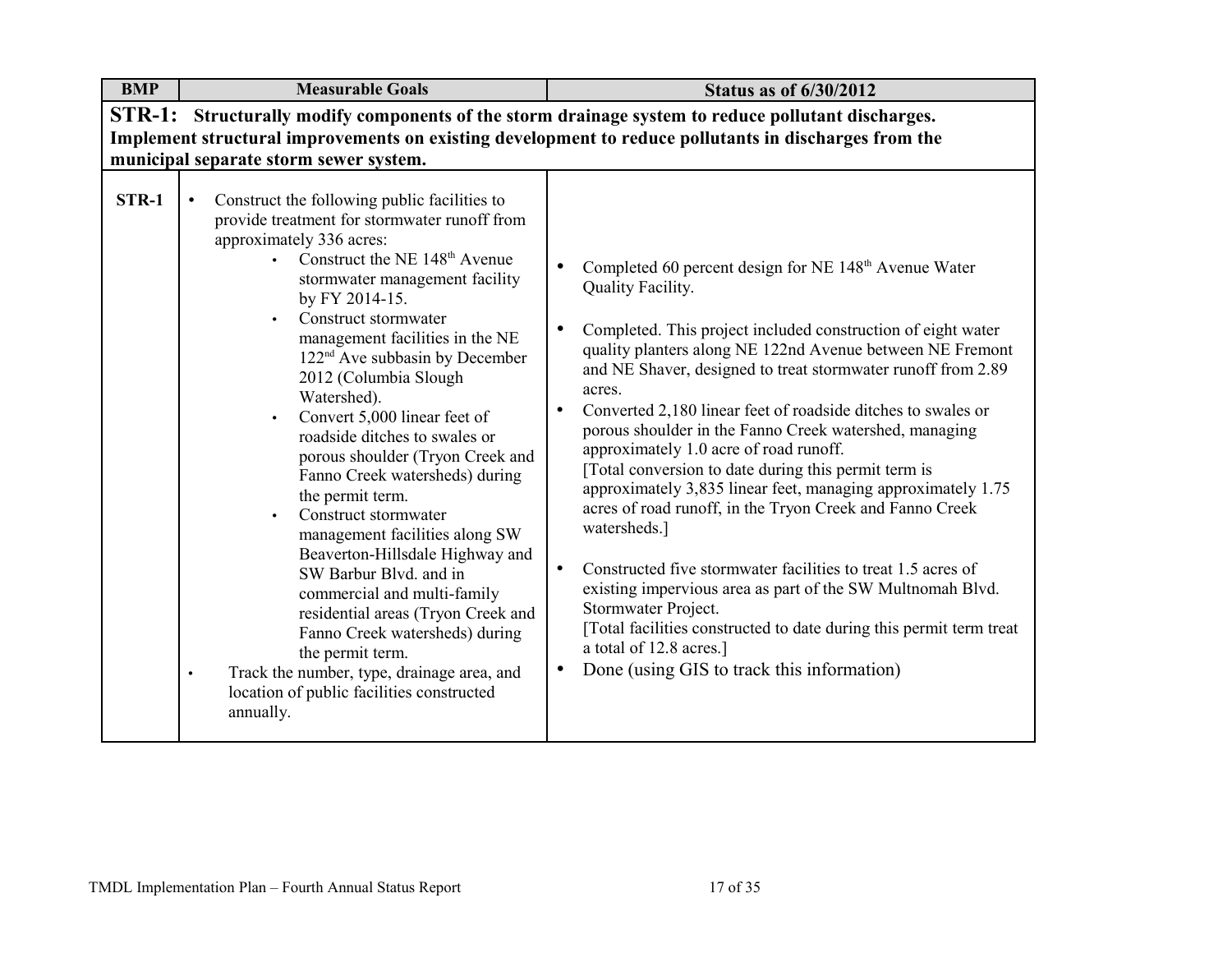| <b>BMP</b> | <b>Measurable Goals</b>                                                                                                                                                                                                                                                    | <b>Status as of 6/30/2012</b>                                                                                                                                                                                                                                                                                                                                                             |
|------------|----------------------------------------------------------------------------------------------------------------------------------------------------------------------------------------------------------------------------------------------------------------------------|-------------------------------------------------------------------------------------------------------------------------------------------------------------------------------------------------------------------------------------------------------------------------------------------------------------------------------------------------------------------------------------------|
|            | municipal separate storm sewer system.                                                                                                                                                                                                                                     | NS-1: Protect and enhance natural areas and vegetation that help prevent pollutants from entering into the                                                                                                                                                                                                                                                                                |
| $NS-1$     | Plant 20,000 trees and initiate revegetation<br>work on 70 acres by the end of the permit<br>cycle.<br>Acquire 50 acres of land by the end of the<br>permit cycle.<br>Update the <i>Portland Plan</i> (an update to the<br>City's Comprehensive Plan) by December<br>2013. | Planted 36,752 trees (29,232 deciduous and 7,520 coniferous)<br>$\bullet$<br>on 245 acres. [Total to date during this permit term: Planted<br>78,201 trees (63,293 deciduous and 14,908 coniferous) on 389.5<br>acres<br>Acquired 203 acres of land. [Total to date during this permit<br>term: $416.4$ acres]<br>Completed. City Council adopted the Portland Plan on April<br>25, 2012. |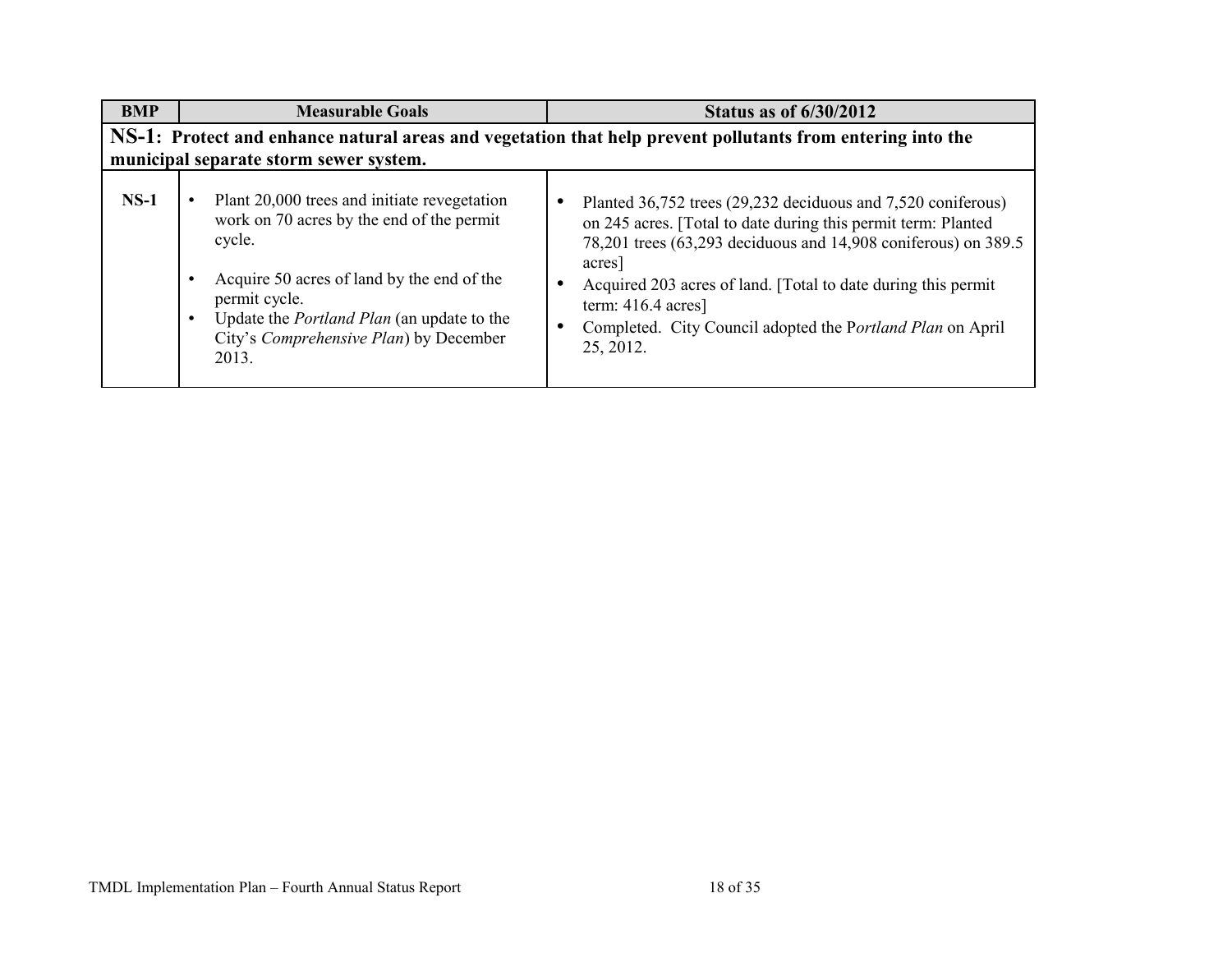## **Appendix B**

### **Examples of Non-MS4 Permit Related Watershed Activities**

### **Columbia Slough Watershed**

• Began construction of the Mason Flats project, which will improve in-stream, riparian, and wetland habitat; protect and improve water quality by providing additional stormwater treatment; and provide other groundwater, stream, and habitat benefits.

#### **Johnson Creek Watershed**

- Completed 60 percent design on the Luther Road Habitat Restoration to address an exposed combined sewer/stormwater interceptor. The project will bury the sewer pipe crossing, restore a portion of Johnson Creek and its floodplain, improve stream habitat, provide stormwater treatment, and protect natural areas.
- Completed phase I of the East Lents Floodplain Restoration project. Through the Johnson Creek willing seller program, the City of Portland helped over 60 property owners move outside of the floodplain. The project removed over 50,000 cubic yards of soil in this 70-acre site to improve stream conditions and add flood storage to reduce the frequency of flooding on local streets and residences. As floodwater accesses the site, flows slow and sediment settles out onto the floodplain. The project reduces the frequency that floodwaters access major arterials and industrial areas, including Foster Road and several auto wrecking yards, reducing the input of pollutants such as heavy metals and PAHs.
- Completed 60 percent design for the East Lents Floodplain Restoration Project, which will reduce nuisance flooding while improving water quality.
- Coordinated with the Army Corps of Engineers on design of the Springwater Wetlands Restoration Project, which will include water quality elements as part of a habitat restoration project.

#### **Willamette Watershed**

• Completed construction of the Tryon Creek Habitat Enhancement Project, which created a floodplain bench along approximately 400 feet of lower Tryon Creek; regraded the floodplain at the confluence of Tryon Creek and the Willamette River to restore hydrologic connectivity; installed large wood and boulder structures along the banks of the lower 900 feet of Tryon Creek to improve aquatic habitat; and revegetated with native plants to improve near-channel floodplain and riparian habitat.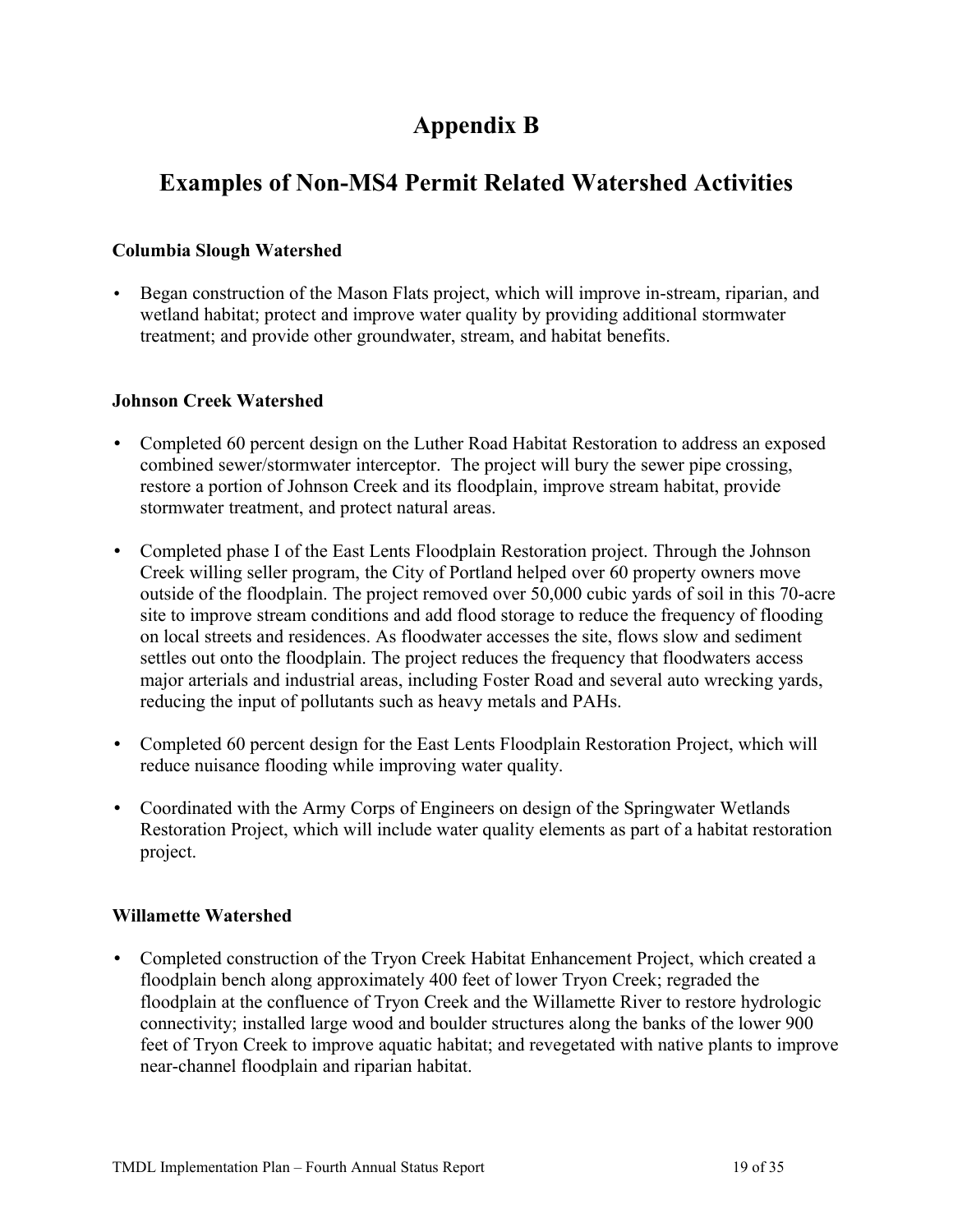- Completed predesign and received permits to retrofit the Willamette Park boat ramp water bioswale. The project will increase the facility's capacity to treat stormwater from the parking area.
- Continued predesign of the Willamette Park off-leash area water quality facility to treat runoff from Willamette Park's off-leash dog area as well as from roads and parking lots.

#### **Fanno and Tryon Creek Watersheds**

• Designed and began construction on the Tryon Creek Sanitary Sewer Protection Project in the lower Tryon Creek watershed. The project includes approximately 200 feet of reconstructed stream banks and instream habitat improvements.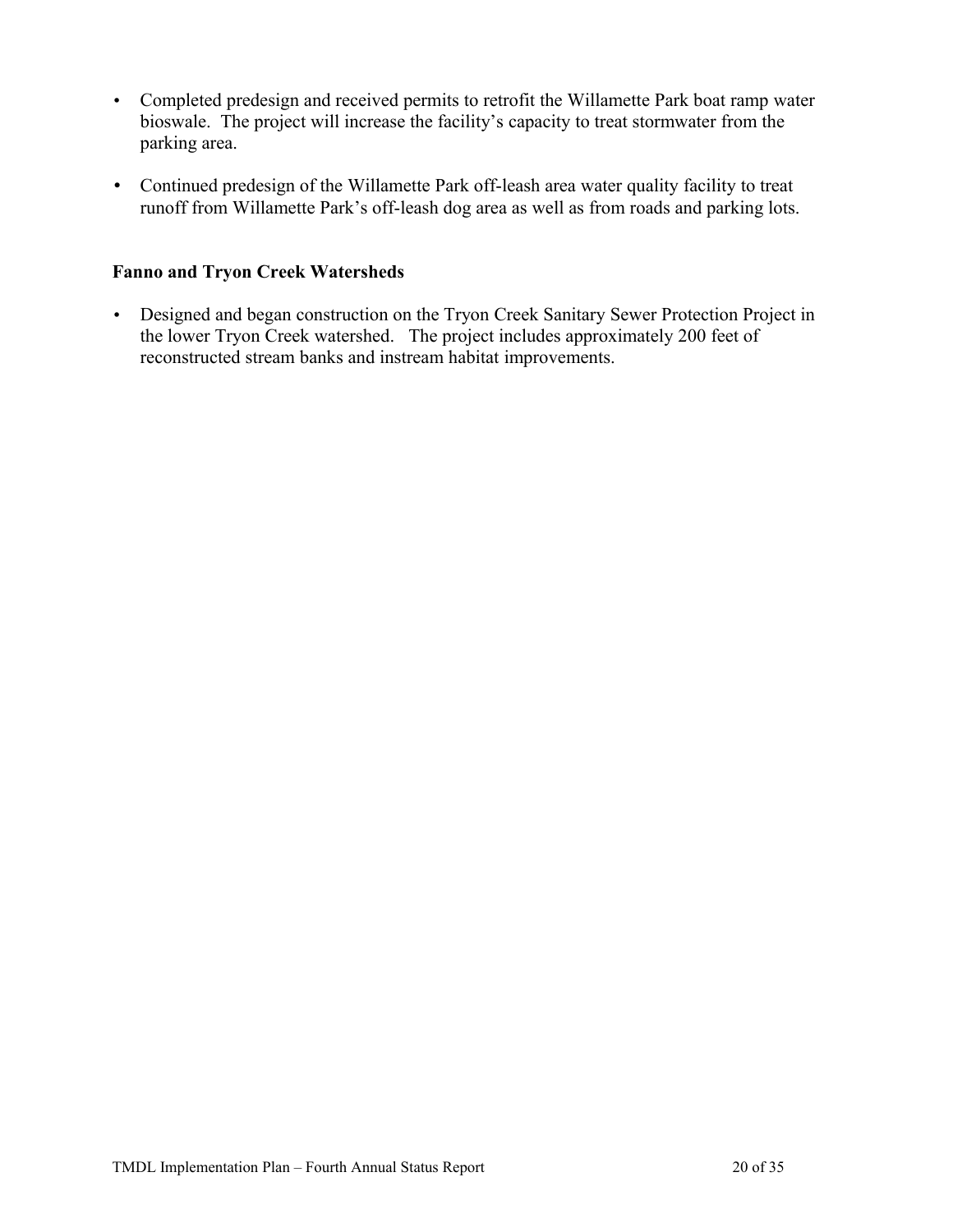# **Appendix C**

## **Active Projects (Excerpted from City of Portland Project Database)**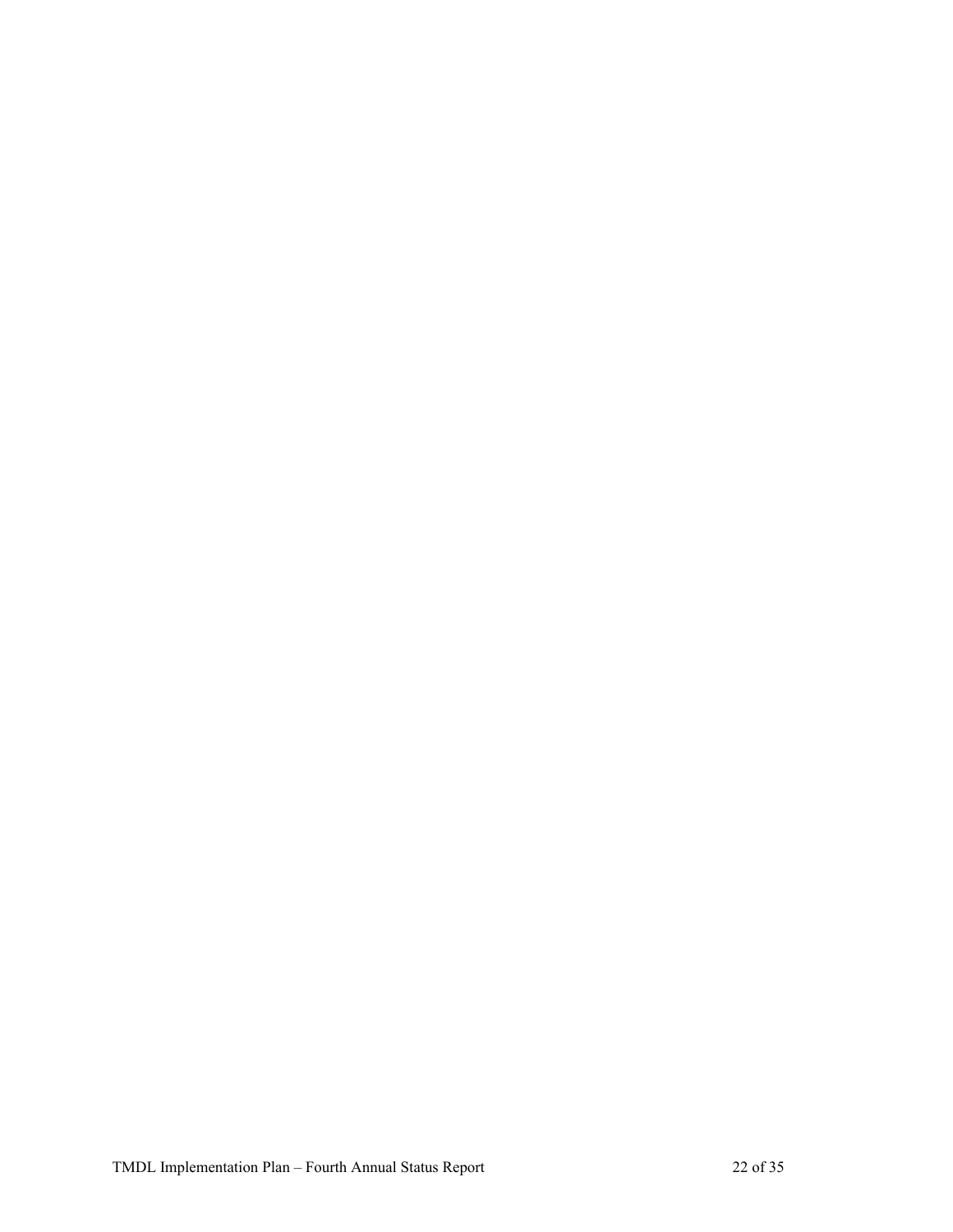| <b>ACTIVE PROJECTS</b> |                                                           |                                                                                                                                                                                                                                                                                                                                                                                             |                                                                                 |                                                                                                                                 |                                                        |
|------------------------|-----------------------------------------------------------|---------------------------------------------------------------------------------------------------------------------------------------------------------------------------------------------------------------------------------------------------------------------------------------------------------------------------------------------------------------------------------------------|---------------------------------------------------------------------------------|---------------------------------------------------------------------------------------------------------------------------------|--------------------------------------------------------|
| ID                     | <b>Project Name</b>                                       | <b>Description</b>                                                                                                                                                                                                                                                                                                                                                                          | <b>Watershed</b><br>(Subwatershed)                                              | <b>Project Types</b>                                                                                                            | <b>Location</b>                                        |
| 204                    | Lents 1 & 2                                               | This project is a predesign study for Lents Basins 1 & 2. These two basins are<br>combined sewer basins located in the Johnson Cr watershed in SE Portland.<br>Specifically, this study will address three types of identified system deficiencies:<br>Basement flooding (system capacity problems), structurally deteriorated pipes,<br>and CSO at levels in excess of ASFO design storms. | 1-Johnson<br>Creek(Lower<br>Mainstem Johnson<br>Creek)                          | 1-Facility Construction(Drywell)                                                                                                | Lents 1 and 2 sewer<br>basins                          |
| 330                    | ODOT Maintenance Yard Stormwater<br>Retrofits             | Stormwater retrofits at ODOT Maintenance Yard                                                                                                                                                                                                                                                                                                                                               | $\overline{1}$ -Tryon<br>Creek(Falling Creek)                                   | 1-Facility Construction(Planter:Flow-<br>through)                                                                               | 9637 SW 37th Drive                                     |
| 338                    | PCC Sylvania Parking Lot Stormwater<br>Retrofits          | Parking lot stormwater retrofit. DEQ SEP Project                                                                                                                                                                                                                                                                                                                                            | 1-Fanno Creek(Red<br>Rock Creek)                                                | 1-Facility Construction(Swale:Flow-<br>through)                                                                                 | PCC Parking Lot                                        |
| 366                    | Water Quality Facility at NE 148th<br>Avenue              | Water Quality Facility at NE 148th Avenue                                                                                                                                                                                                                                                                                                                                                   | 1-Columbia<br>Slough(Upper<br>Slough)                                           | 1-Facility Construction(Filtration)                                                                                             | NE 148 south of Sandy<br>Blvd                          |
| 367                    | NE 122nd Ave Green Streets                                | Construct 6 green street facilities on NE 122nd between Freemont and Shaver.<br>The unlined facilities will filter stormwater before it enters the Columbia Slough<br>NE 122nd drains to OF 100. This is in the upper slough.                                                                                                                                                               | 1-Columbia<br>Slough(Lower<br>Slough)<br>2-Columbia<br>Slough(Middle<br>Slough) | 1-Facility Construction(Green<br>Street: Planter, flow-through)                                                                 | NE 122nd Ave                                           |
| 382                    | 1135 Culvert Replacement at NE<br>33rd Avenue             | This project is a component of the 1135 Partnership with the Army Corps of<br>Engineers. It consists of replacing the 4' culvert at NE 33rd Drive and Buffalo<br>Slough with a lower, higher, bigger culvert in order to improve hydrology,<br>water quality and upstream wetland habitat.                                                                                                  | 1-Columbia<br>Slough(Middle<br>Slough)                                          | 1-Facility Construction<br>(Culvert:Rehabilitation)<br>2-Restoration(Structure Removal:Culvert)<br>3-Revegetation(Installation) | NE 33rd Drive and<br><b>Buffalo Slough</b>             |
| 389                    | Capitol Highway Improvement                               | PBOT is undergoing a refinement planning process for SW Capitol Highway<br>between SW Taylors Ferry and Multnomah Boulevard. BES funded the design<br>survey, provided a drainage analysis, and will provide technical support to<br>PBOT as part of the Capitol Hwy Refinement Planning process.                                                                                           | 1-Fanno<br>Creek(Vermont<br>Creek)                                              | 1-Facility Construction (Green<br>Street: Swale, flow-through)                                                                  | Capitol Hwy between<br>Taylors Ferry and<br>Multnomah  |
| 418                    | Ramsey Refugia Phase II                                   | Ramsey Refugia Phase II                                                                                                                                                                                                                                                                                                                                                                     | 1-Columbia<br>Slough(Lower<br>Slough)                                           | 1-Restoration(Floodplain)<br>2-Restoration(Stream)                                                                              |                                                        |
| 429                    | <b>Westmoreland Park</b>                                  | Work with PP&R and USACOE at Westmoreland Park on pond removal and<br>restoration.                                                                                                                                                                                                                                                                                                          | 1-Johnson<br>Creek(Crystal<br>Springs Creek)                                    | 1-Restoration(Stream)<br>2-Restoration(Structure Removal:Other)                                                                 | Westmoreland Park<br>7125 SE McLoughlin<br><b>Blvd</b> |
| 432                    | Parkrose Middle School Parking<br>Swale                   | Parkrose Middle School Parking Swale                                                                                                                                                                                                                                                                                                                                                        |                                                                                 |                                                                                                                                 |                                                        |
| 434                    | Tryon Headwaters - SW Dolph Ct &<br>30th                  | Tryon Headwaters - SW Dolph Ct & 30th                                                                                                                                                                                                                                                                                                                                                       |                                                                                 |                                                                                                                                 |                                                        |
| 436                    | Tryon Headwaters - SW 30th West                           | Tryon Headwaters - SW 30th West                                                                                                                                                                                                                                                                                                                                                             |                                                                                 |                                                                                                                                 |                                                        |
| 490                    | Barbur Blvd Transit Center<br><b>Stormwater Retrofits</b> | <b>Stormwater Retrofits</b>                                                                                                                                                                                                                                                                                                                                                                 | 1-Tryon<br>Creek(Falling Creek)                                                 | 1-Facility Construction(Swale:Flow-<br>through)                                                                                 |                                                        |
| ID                     | <b>Project Name</b>                                       | <b>Description</b>                                                                                                                                                                                                                                                                                                                                                                          | <b>Watershed</b><br>(Subwatershed)                                              | <b>Project Types</b>                                                                                                            | <b>Location</b>                                        |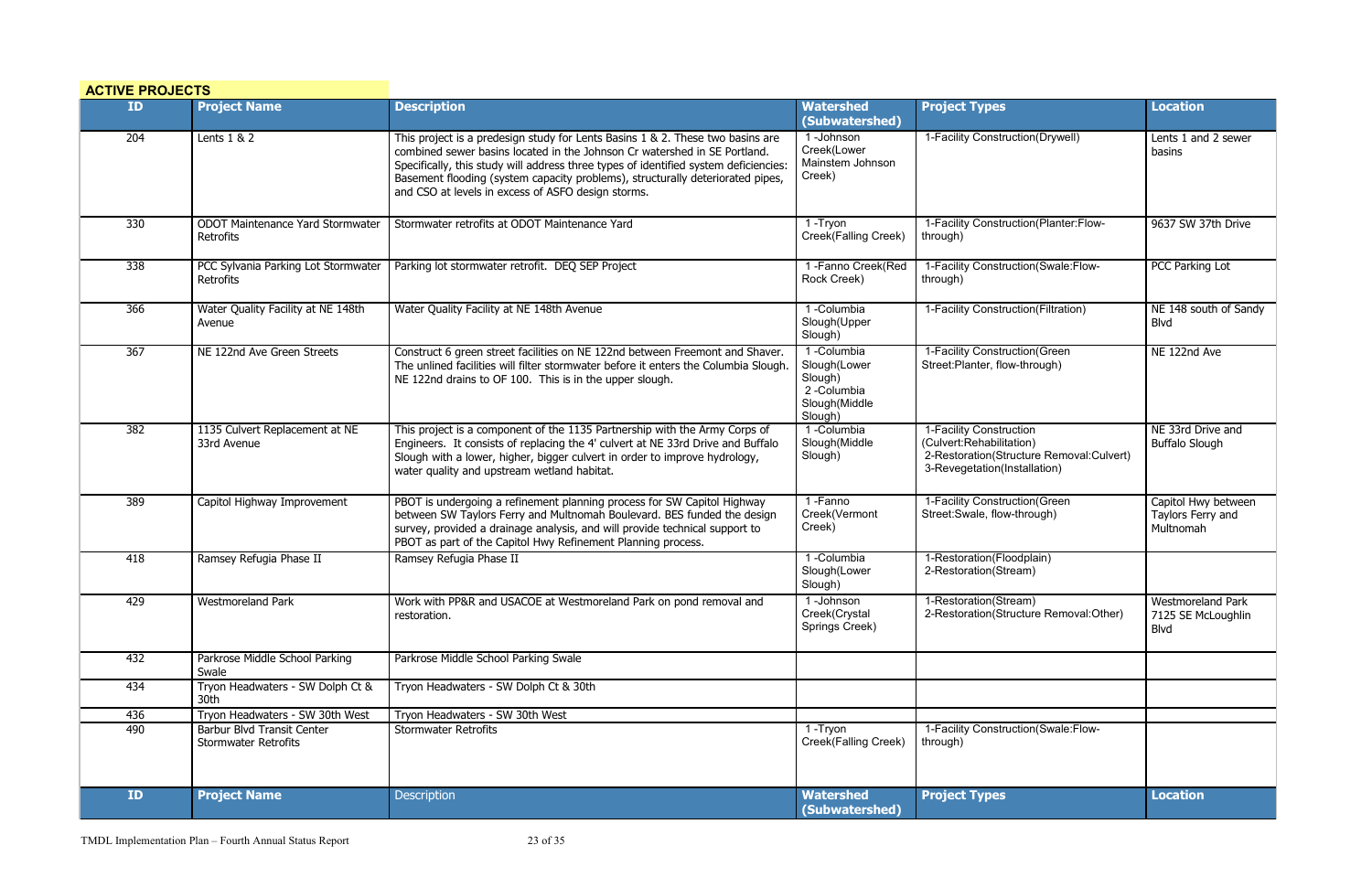| 493 | Multnomah Village Green Street:<br>Raindrop Walk             | Design and construction of a sidewalk expansion and vegetated stormwater<br>facilities along SW Capitol Highway between SW 35th and SW 36th in<br>Multnomah Village to treat 8,500 square feet of impervious right-of-way.                                                                                                                                                                                                                                                                                                 | 1-Fanno<br>Creek(Vermont<br>Creek)                                                                                                      | 1-Facility Construction (Green<br>Street: Swale, flow-through)                                                                                                         | Capitol Hwy between<br>35th to 36th Ave                        |
|-----|--------------------------------------------------------------|----------------------------------------------------------------------------------------------------------------------------------------------------------------------------------------------------------------------------------------------------------------------------------------------------------------------------------------------------------------------------------------------------------------------------------------------------------------------------------------------------------------------------|-----------------------------------------------------------------------------------------------------------------------------------------|------------------------------------------------------------------------------------------------------------------------------------------------------------------------|----------------------------------------------------------------|
| 647 | RICAP Policy Project                                         | Update package to the Zoning Code. BES desirable outcomes - exempt<br>ecoroofs from design review. Part A passed Feb 2010. Part B to planning<br>commission in May.                                                                                                                                                                                                                                                                                                                                                        | 1 - Columbia River(-)<br>2-Columbia<br>Slough(-)<br>3-Fanno Creek(-)<br>4 -Johnson Creek(-)<br>5-Tryon Creek(-)<br>6 - Willamette River | 1-Regulatory(Code)                                                                                                                                                     |                                                                |
| 652 | Multnomah Stormwater<br>Improvements CIP #E09168             | Design and construction of stormwater retrofits along SW Multnomah Blvd in<br>conjunction with Fanno Pressure Line Repair Project - #E09168                                                                                                                                                                                                                                                                                                                                                                                | 1-Fanno<br>Creek(Woods Creek)                                                                                                           | 1-Facility Construction (Green<br>Street: Swale, flow-through)<br>2-Facility Construction(Planter:Flow-<br>through)<br>3-Facility Construction(Swale:Flow-<br>through) | <b>Various Locations Mult</b><br>Blvd - SW 30th -<br>Garden Hm |
| 653 | Stephens Creek Confluence<br>Restoration & Monitoring        | Conduct effectiveness monitoring for five years to determine if the desired<br>outcomes for vegetation, hydrology/sedimentation, and aquatic/terrestrial<br>enhancement are being met for the Stephens Creek Confluence Habitat<br>Enhancement Project. This 3.5 acre site provides critical rearing and refuge<br>habitat for native Chinook/coho salmon and steelhead trout, and for rainbow<br>and cutthroat trout. This project improved in-stream, stream bank, and<br>floodplain habitat for native fish & wildlife. | 1 -Willamette<br>River(Stephens)                                                                                                        | 1-Environmental Monitoring(Habitat)<br>2-Restoration(Riparian)                                                                                                         | <b>Stephens Creek</b><br>confluence                            |
| 657 | Green Streets: Bridlemile                                    | Design and construct stormwater management facilities on SW 44th between<br>SW Bancroft and SW Tunnelwood Streets and on the north side of SW<br>Seymour Street between SW 50th and SW 47th Avenues to treat over 60,000<br>square feet of impervious area.                                                                                                                                                                                                                                                                | 1-Fanno<br>Creek(Mainstem<br>Fanno Creek)                                                                                               | 1-Facility Construction (Green<br>Street:Planter, Infiltration)<br>2-Facility Construction (Green<br>Street: Swale, infiltration)                                      | SW 44th and SW<br>Seymour                                      |
| 658 | Tabor to the River: ECOPIP                                   | Outreach and education strategy for Tabor to the River Program                                                                                                                                                                                                                                                                                                                                                                                                                                                             | 1 -Willamette<br>River(Taggart)                                                                                                         | 1-Public Engagement(Education)<br>2-Public Engagement(Involvement)<br>3-Public Engagement(Stewardship)                                                                 | Taggart D subbasin<br>(Tabor to River basin)                   |
| 659 | Grey to Green- Crystal Springs<br><b>Culvert Improvement</b> | Improving culvert passage for all salmonids in Crystal Springs. Sites are SE<br>Umatilla, Tenino, 28th Ave, Eastmoreland Golf Course and newly acquired<br>property at 8220 SE 21st Ave.                                                                                                                                                                                                                                                                                                                                   | 1-Johnson Creek(-)                                                                                                                      | 1-Restoration(Stream)                                                                                                                                                  | Crystal Springs focus<br>but can occur in other<br>sheds       |
| 660 | <b>Stark Inflow Controls</b>                                 | This CIP project was recommended as part of the 2002 Hollday, Stark, and<br>Sullivan Predesign. It comprises three separate inflow control projects<br>designed to relieve the risk of sewer backups in the vicinity of Laurelhurst<br>Elementary School, NE 45th & Davis, and SE 56th & Ankeny. The work is<br>being bundled together because of the proximity of the areas and the similarity<br>of the work in the areas. Approximately 30 green streets will be built.                                                 | 1 - Willamette River<br>$(-)$                                                                                                           | 1-Facility Construction (Green<br>Street: Swale, infiltration)                                                                                                         | Multiple                                                       |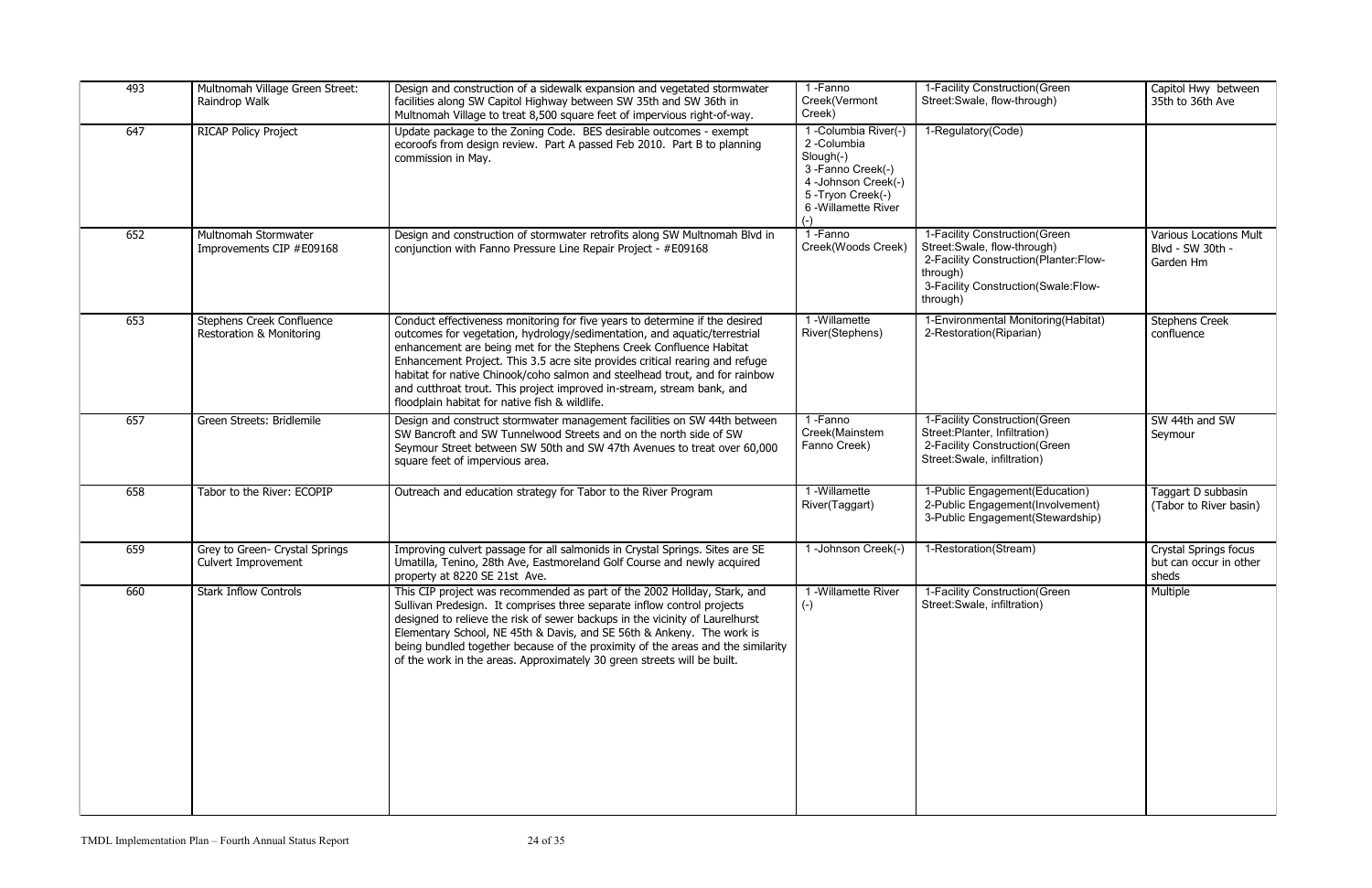| <b>ID</b> | <b>Project Name</b>                                   | <b>Description</b>                                                                                                                                                                                                                                                                                                                                                                                                                                            | <b>Watershed</b><br>(Subwatershed)                     | <b>Project Types</b>                                                                                                                                                                                                          | Location                                                        |
|-----------|-------------------------------------------------------|---------------------------------------------------------------------------------------------------------------------------------------------------------------------------------------------------------------------------------------------------------------------------------------------------------------------------------------------------------------------------------------------------------------------------------------------------------------|--------------------------------------------------------|-------------------------------------------------------------------------------------------------------------------------------------------------------------------------------------------------------------------------------|-----------------------------------------------------------------|
| 662       | Oaks Bottom                                           | A habitat enhancement project to improve the hydrologic connection between<br>Oaks Bottom and the Willamette River. Project elements include removing<br>water control structure, replacing existing culvert with a 12-foot box culvert,<br>extensive revegetation work, and channel excavation and interpretation<br>enhancements. Funded with grant from LCREP and pending Army Corps of<br>Engineers funding. Also small grant awarded from USFWS - NAWCA. | 1 - Willamette<br>River(Lents-Insley-<br>Sellwood)     | 1-Restoration(Floodplain)<br>2-Restoration(Riparian)<br>3-Restoration(Structure Removal:Culvert)<br>4-Restoration(Wetland)<br>5-Revegetation(Installation)<br>6-Revegetation(Invasive Removal)<br>7-Revegetation(Maintenance) | East banks Willamette<br>River, N. of Sellwood<br><b>Bridge</b> |
| 678       | NE Sandy Blvd (47th - 82nd) Green<br><b>Street</b>    | PBOT street reconstruction with the opportunity for four large green street<br>basin facilities in triangular spaces along alignment (48th, 60th, 64th, & 78th).<br>Additional curb extensions and planters will be installed to improve drainage<br>from 72nd to 82nd.                                                                                                                                                                                       | 1-Willamette<br><b>River(East Willamette</b><br>River) | 1-Facility Construction (Green Street: Basin<br>rain garden, infiltratio<br>2-Facility Construction(Green<br>Street: Planter, Infiltration)                                                                                   | NE Sandy Blvd, from<br>47th to 82nd                             |
| 679       | NE 102nd and Wygant Green Street                      | A curb extension that incorporates safe route to school and EPAP identified<br>need.                                                                                                                                                                                                                                                                                                                                                                          | 1-Columbia<br>Slough(-)                                | 1-Facility Construction(Green<br>Street: Planter, flow-through)                                                                                                                                                               | NE 102nd and Wygant                                             |
| 682       | NE Durham and Dekum Stormwater,<br>Art, Bike Corral   | A prototype for incorporating art, stormwater, and bike parking.                                                                                                                                                                                                                                                                                                                                                                                              | 1 - Columbia River(-)                                  | 1-Facility Construction(Green<br>Street: Swale, infiltration)                                                                                                                                                                 | NE Durham and Dekum                                             |
| 683       | NW Pettygrove and 16th Green<br><b>Street</b>         | An early action project for the Pettygrove green connector. The green street is<br>an addition to an adjacent existing private development project.                                                                                                                                                                                                                                                                                                           | 1 - Willamette River<br>$(-)$                          | 1-Facility Construction(Green<br>Street: Swale, infiltration)                                                                                                                                                                 | NW Pettygrove and<br>16th                                       |
| 685       | NE Fremont and 9th-11th Green<br><b>Street</b>        | Green street adjacent to Irving Park. Project initiated and managed by the<br>neighborhood.                                                                                                                                                                                                                                                                                                                                                                   | 1 - Willamette River<br>$(-)$                          | 1-Facility Construction (Green<br>Street: Swale, infiltration)                                                                                                                                                                | NE Fremont and 9th                                              |
| 686       | SE 28th Green Street Reed College                     | Green street adjacent to Reed College property improvements                                                                                                                                                                                                                                                                                                                                                                                                   | 1-Johnson<br>Creek(Crystal<br>Springs Creek)           | 1-Facility Construction (Green<br>Street: Swale, infiltration)                                                                                                                                                                | SE <sub>28th</sub>                                              |
| 690       | JC/Mitchell Creek Restoration at<br>Centennial School | Restore Mitchell Creek on Centennial School property                                                                                                                                                                                                                                                                                                                                                                                                          | 1-Johnson<br>Creek(Kelley Creek)                       | 1-Restoration(Stream)<br>2-Restoration(Structure Removal)                                                                                                                                                                     | SE 172nd and Foster                                             |
| 706       | Davenport Residential Garage<br>Ecoroof - NE Schuyler | Residential ecoroof on top of a new garage addition; phase one was begun<br>December 2008 and completed in February 2010. Expansion began in June<br>2011.                                                                                                                                                                                                                                                                                                    | 1 - Willamette River<br>$(-)$                          | 1-Facility Construction(Ecoroof)                                                                                                                                                                                              | 2730 NE Schuyler St                                             |
| 753       | Multnomah Arts Center Stormwater<br>Retrofits         | A stormwater retrofit project at the Multnomah Arts Center                                                                                                                                                                                                                                                                                                                                                                                                    |                                                        |                                                                                                                                                                                                                               | 7688 SW Capitol Hill<br>Hwy                                     |
| 754       | SW Hamilton Drainage<br>Improvements                  | Drainage and road shoulder improvements along SW Hamilton between<br>Shattuck and Dosch Roads.                                                                                                                                                                                                                                                                                                                                                                | 1-Fanno<br>Creek(Mainstem<br>Fanno Creek)              | 1-Facility Construction(Swale:Flow-<br>through)                                                                                                                                                                               | SW Hamilton between<br>Shattuck and Dosch                       |
| 755       | SW Stephenson Drainage<br>Improvements                | Drainage and road shoulder improvements along SW Stephenson between SW<br>35th and SW Boones Ferry Road                                                                                                                                                                                                                                                                                                                                                       | 1-Tryon<br>Creek(Tryon Creek<br>Mainstem)              | 1-Facility Construction(Swale:Flow-<br>through)                                                                                                                                                                               | SW Stephenson<br>between SW 35th and<br>Boones Ferry Rd         |
| 763       | SE Tibbetts-Harrison Green Streets                    | Tabor to the River project (TGD-12/14) to manage basement sewer backups.<br>Will include approx. 67 green street facilities.                                                                                                                                                                                                                                                                                                                                  | 1-Willamette<br>River(Taggart)                         | 1-Facility Construction(Green<br>Street: Planter, Infiltration)<br>2-Facility Construction (Green<br>Street: Swale, infiltration)                                                                                             |                                                                 |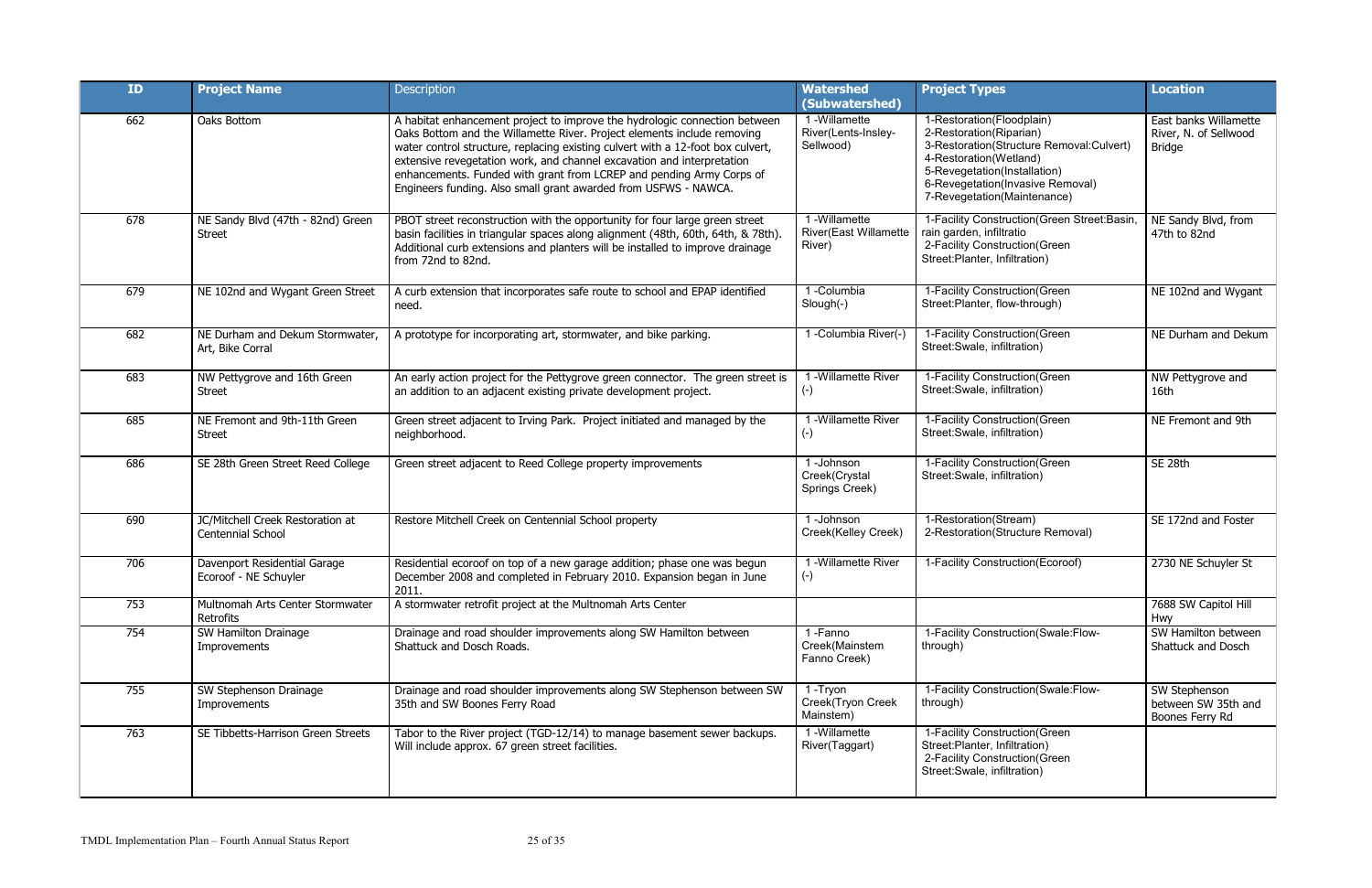| ID  | <b>Project Name</b>                                          | <b>Description</b>                                                                                                                                                                                                                                                                                                                                                                                                                                                                | <b>Watershed</b><br>(Subwatershed) | <b>Project Types</b>                                                                                                                     | <b>Location</b>                             |
|-----|--------------------------------------------------------------|-----------------------------------------------------------------------------------------------------------------------------------------------------------------------------------------------------------------------------------------------------------------------------------------------------------------------------------------------------------------------------------------------------------------------------------------------------------------------------------|------------------------------------|------------------------------------------------------------------------------------------------------------------------------------------|---------------------------------------------|
| 764 | SE Clay-Taylor Green Streets                                 | Tabor to the River project. SE Clay-Taylor Reconstruction and Green Streets<br>(TGD-24/31) to manage basement sewer backups. It is the combination of the<br>first two of 35 capital projects recommended for implementation in the Taggart<br>D Final Pre-design. Project includes: installation of 70 vegetated stormwater<br>facilities, 7,734 linear feet of 12" sewer pipe, 258 feet of mainline 36" sewer<br>pipe, and the removal of 10 party sewer laterals by extension. | 1 - Willamette<br>River(Taggart)   | 1-Facility Construction (Green<br>Street:Planter, Infiltration)<br>2-Facility Construction (Green<br>Street: Swale, infiltration)        |                                             |
| 765 | <b>SE Division Green Streets</b>                             | Tabor to the River project. SE Division Green Streets (TGD-09) project is one<br>of 35 capital projects recommended for implementation in the Taggart D Final<br>Pre-design Report. The project will relieve basement sewer backups. The area<br>extends from SE Division St. and SE Woodward St. between SE 13th Ave and<br>SE 40th Ave. Project specifics include the installation of an estimated 47<br>vegetated stormwater facilities.                                       | 1 -Willamette<br>River(Taggart)    | 1-Facility Construction (Green<br>Street:Planter, Infiltration)<br>2-Facility Construction (Green<br>Street: Swale, infiltration)        |                                             |
| 766 | Stephens Central Canyon<br><b>Stormwater Facility Projec</b> | Facility on Stephens Creek tributary, treating runoff from I-5, Barbur Blvd.,<br>residential areas.                                                                                                                                                                                                                                                                                                                                                                               | 1 - Willamette<br>River(Stephens)  | 1-Facility Construction(Swale:Infiltration)<br>2-Property Acquisition(Riparian)<br>3-Restoration(Stream)<br>4-Revegetation(Installation) | Stephens Creek near<br>SW Brier & SW Custer |
| 776 | Nurture Development LLC                                      | 31,597 sq. ft. ecoroof on a multifamily bldg                                                                                                                                                                                                                                                                                                                                                                                                                                      |                                    | 1-Facility Construction(Ecoroof)                                                                                                         | NW 13th and Quimby                          |
| 779 | Rebecca Clark Residential Ecoroof                            | 120 sq. ft. ecoroof on a residential building                                                                                                                                                                                                                                                                                                                                                                                                                                     |                                    |                                                                                                                                          | 5035 N Depauw St.                           |
| 781 | DeBlasis Residence                                           | 200 sq. ft. ecoroof on a residential bldg                                                                                                                                                                                                                                                                                                                                                                                                                                         |                                    | 1-Facility Construction(Ecoroof)                                                                                                         | 1532 SW Davenport St.                       |
| 783 | Omey Residential Ecoroof                                     | 355 sq. ft. ecoroof on a residential building                                                                                                                                                                                                                                                                                                                                                                                                                                     |                                    | 1-Facility Construction(Ecoroof)                                                                                                         | 2105 N Webster St.                          |
| 784 | <b>Berk Residential Ecoroof</b>                              | 506 sq. ft. ecoroof on a residential building                                                                                                                                                                                                                                                                                                                                                                                                                                     |                                    | 1-Facility Construction(Ecoroof)                                                                                                         | 1531 N Jessup Ave.                          |
| 785 | Inner City Investors                                         | 1200 sq. ft. ecoroof on a multi-family building                                                                                                                                                                                                                                                                                                                                                                                                                                   |                                    | 1-Facility Construction(Ecoroof)                                                                                                         | 1913-1917 1927-1923<br><b>NW Northrup</b>   |
| 790 | <b>Twigg Residence</b>                                       | 2,767 sq. ft. ecoroof on a residential building                                                                                                                                                                                                                                                                                                                                                                                                                                   |                                    | 1-Facility Construction(Ecoroof)                                                                                                         | 3117 SW Cascade Dr.                         |
| 792 | Housing Authority of Portland                                | 3,391 sq. ft. ecoroof on a multi-family building                                                                                                                                                                                                                                                                                                                                                                                                                                  |                                    | 1-Facility Construction(Ecoroof)                                                                                                         | NW Broadway & Hoyt                          |
| 799 | <b>Eberdt Residence</b>                                      | 322 sq. ft. ecoroof on a residential building                                                                                                                                                                                                                                                                                                                                                                                                                                     |                                    | 1-Facility Construction (Ecoroof)                                                                                                        | 7055 N Lancaster Ave.                       |
| 801 | Yamhill House LLC - Rubin<br><b>Residential Ecoroof</b>      | 300 sq. ft. ecoroof on a residential building                                                                                                                                                                                                                                                                                                                                                                                                                                     |                                    | 1-Facility Construction(Ecoroof)                                                                                                         | 2182 SW Yamhill St.                         |
| 803 | Andriash Residence                                           | 600 sq. ft. ecoroof on a residential building                                                                                                                                                                                                                                                                                                                                                                                                                                     |                                    | 1-Facility Construction(Ecoroof)                                                                                                         | 11608 SE Yamhill St.                        |
| 805 | Latoski Residence                                            | 995 sq. ft. ecoroof on a residential building                                                                                                                                                                                                                                                                                                                                                                                                                                     |                                    | 1-Facility Construction(Ecoroof)                                                                                                         | 4510 NE Going St.                           |
| 860 | Orpin Residential Ecoroof on<br>Vermont St                   | 1,290 sq. ft. ecoroof on a residential building                                                                                                                                                                                                                                                                                                                                                                                                                                   |                                    | 1-Facility Construction(Ecoroof)                                                                                                         | 5078 SW Vermont St.                         |
| 861 | Oregon College of Oriental Medicine                          | 1,358 sq. ft. ecoroof on a commercial building                                                                                                                                                                                                                                                                                                                                                                                                                                    |                                    | 1-Facility Construction(Ecoroof)                                                                                                         | 88 NW Couch St.                             |
| 867 | N Concord Bike Boulevard                                     | PBOT project incorporating 2 stormwater facilities.                                                                                                                                                                                                                                                                                                                                                                                                                               |                                    |                                                                                                                                          |                                             |
| 868 | NE/SE 80's Neighborhood Greenway                             | PBOT project with bicycle and pedestrian improvements that will incorporate 12<br>stormwater facilities.                                                                                                                                                                                                                                                                                                                                                                          |                                    |                                                                                                                                          |                                             |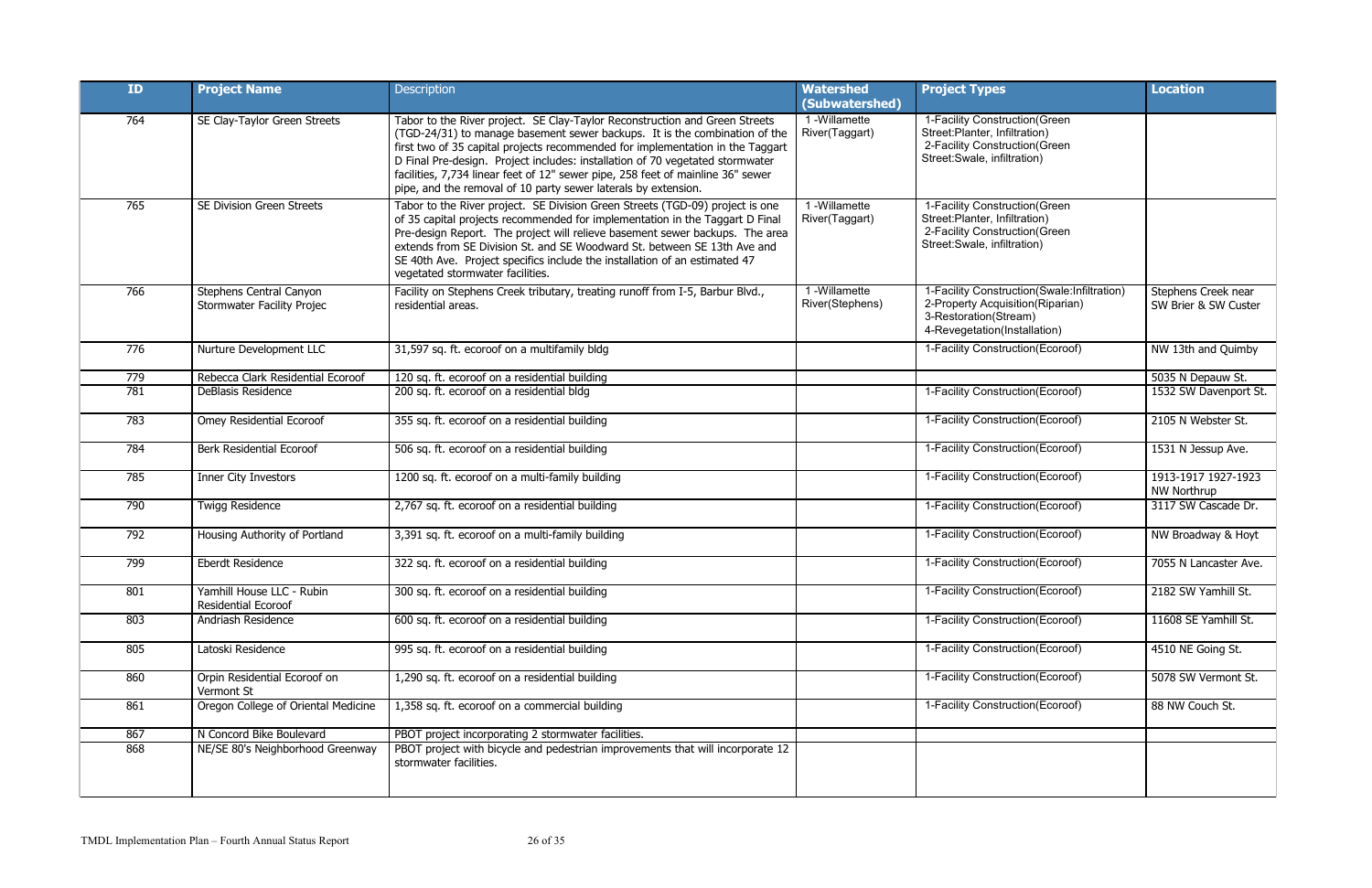| ID  | <b>Project Name</b>                                        | <b>Description</b>                                                                                       | <b>Watershed</b><br>(Subwatershed) | <b>Project Types</b>              | <b>Location</b>                       |
|-----|------------------------------------------------------------|----------------------------------------------------------------------------------------------------------|------------------------------------|-----------------------------------|---------------------------------------|
| 869 | N Holman Neighborhood Greenway                             | PBOT project with bicycle and pedestiran improvements that will incorporate 10<br>stormwater facilities. |                                    |                                   |                                       |
| 871 | <b>Innovative Housing Block</b>                            | Ecoroof on Innovative Housing Block                                                                      |                                    | 1-Facility Construction(Ecoroof)  | 1962-1968 SW 5th &<br>1975 SW College |
| 873 | PSU College Station Housing Ecoroof                        | Ecoroof on PSU College Station Housing                                                                   |                                    | 1-Facility Construction(Ecoroof)  | SW 6th and college                    |
| 875 | Cahill Residential Ecoroof                                 | Residential ecoroof                                                                                      |                                    | 1-Facility Construction(Ecoroof)  | 7345 SW 29th                          |
| 877 | Rathbun Egan Residential Ecoroof                           | Residential ecoroof                                                                                      |                                    | 1-Facility Construction(Ecoroof)  | 6834 NE Garfield                      |
| 878 | Armstrong Residential Ecoroof - NE<br>13th Ave             | Residential ecoroof                                                                                      |                                    | 1-Facility Construction(Ecoroof)  | 6215 NE 13th Ave                      |
| 879 | Fixe Chapin Residential Ecoroof                            | Residential ecoroof                                                                                      |                                    | 1-Facility Construction(Ecoroof)  | 4103 SE Yamhill St                    |
| 880 | <b>Wolsey Corner Ecoroof</b>                               | Ecoroof on multifamily building                                                                          |                                    |                                   | 4475 N Trenton St                     |
| 881 | Sarah Richardson Green Residential<br>Ecoroof              | Residential ecoroof                                                                                      |                                    |                                   | 8005 SE Market                        |
| 883 | N Sumner - Jacobsen Residence<br>Ecoroof                   | Residential ecoroff                                                                                      |                                    | 1-Facility Construction(Ecoroof)  | 2313 N Sumner St                      |
| 886 | SE 52nd Katz Residential Ecoroof                           | Residential ecoroof                                                                                      |                                    | 1-Facility Construction(Ecoroof)  | 1226 SE 52nd Ave                      |
| 887 | SE Ankeny - Dobrot Residential<br>Ecoroof                  | Residential ecoroof                                                                                      |                                    | 1-Facility Construction(Ecoroof)  | 2846 SE Ankeny                        |
| 889 | N Borthwick - King Residential<br>Ecoroof                  | Residential ecoroof                                                                                      |                                    | 1-Facility Construction(Ecoroof)  | 4805 N Borthwick Ave                  |
| 890 | NE Schuyler - Jacobs Residential<br>Ecoroof                | Residential ecoroof                                                                                      |                                    | 1-Facility Construction(Ecoroof)  | 3033 NE Schuyler St                   |
| 891 | SW Miles - Shafi Residential Ecoroof                       | Residential ecoroof                                                                                      |                                    | 1-Facility Construction(Ecoroof)  | 4925 SW Miles                         |
| 892 | SE Oak St- Dearborn Residential<br>Ecoroof                 | Residential ecoroof                                                                                      |                                    | 1-Facility Construction(Ecoroof)  | 225 SE 16th Ave                       |
| 893 | SE Division - Tabor Commons<br>Ecoroof                     | Commercial ecoroof                                                                                       |                                    | 1-Facility Construction(Ecoroof)  | 5633 SE Division                      |
| 894 | SW Sunset Blvd - Ferriday<br><b>Residential Ecoroof</b>    | Residential ecoroof                                                                                      |                                    | 1-Facility Construction(Ecoroof)  | 2611 SW Sunset Blvd                   |
| 895 | SE Clinton - CYRK Building<br><b>Multifamily Ecoroof</b>   | Multifamily ecoroof                                                                                      |                                    |                                   | 2002 SE Clinton                       |
| 897 | SE 30th Ave - Cheek Residential<br>Ecoroof                 | Residential ecoroof                                                                                      |                                    |                                   | 4531 SE 30th Ave                      |
| 898 | N Winchell St - Ransom Green<br><b>Residential Ecoroof</b> | Residential ecoroof                                                                                      |                                    | 1-Facility Construction (Ecoroof) | 4339 N Winchell St                    |
| 899 | NE Skidmore St - Stern Residential<br>Ecoroof              | 1500 sq. ft. residential ecoroof                                                                         |                                    | 1-Facility Construction(Ecoroof)  | 4410 NE Skidmore St                   |
| 900 | N Vancouver - Lobdell Multifamily<br>Ecoroof               | 2000 sq. ft. multifamily ecoroof                                                                         |                                    | 1-Facility Construction(Ecoroof)  | 3615 N Vancouver                      |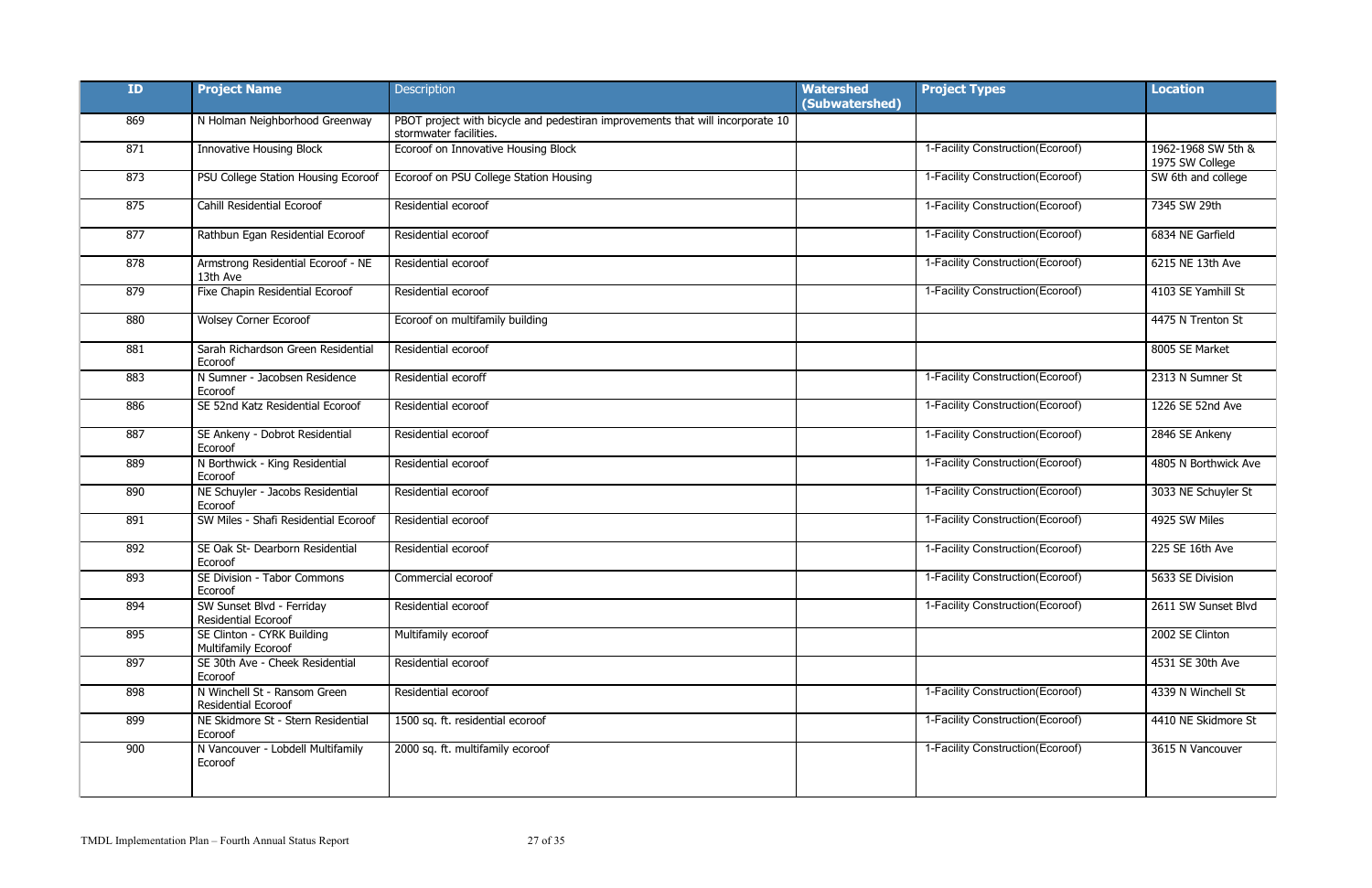| ID  | <b>Project Name</b>                                | Description                                                           | <b>Watershed</b><br>(Subwatershed) | <b>Project Types</b>              | <b>Location</b>                |
|-----|----------------------------------------------------|-----------------------------------------------------------------------|------------------------------------|-----------------------------------|--------------------------------|
| 901 | SW Montgomery - PSU Canopy<br>Ecoroof              | 2445 sq. ft. insitutional PSU canopy ecoroof                          |                                    | 1-Facility Construction(Ecoroof)  | 617 SW Montgomery              |
| 903 | SE Taylor - Michael Kauth Industrial<br>Ecoroof    | 5750 sq. ft industrial ecoroof                                        |                                    | 1-Facility Construction(Ecoroof)  | 79 SE Taylor St                |
| 905 | NE 11th Ave - 905 US Gen Services<br>Admin Ecoroof | 10,400 sq ft commercial ecoroof                                       |                                    | 1-Facility Construction(Ecoroof)  | 905 NE 11th Ave                |
| 906 | NE 11th - 911 US Gen Services<br>Admin Ecoroof     | 13,200 sq ft commercial ecoroof                                       |                                    | 1-Facility Construction(Ecoroof)  | 911 NE 11th Ave                |
| 908 | Geoff Hildreth Residential Ecoroof                 | Residential ecoroof                                                   |                                    | 1-Facility Construction(Ecoroof)  | 6318 SW 32nd Ave               |
| 909 | James Thomson Residential Ecoroof                  | Residential eEcoroof                                                  |                                    | 1-Facility Construction(Ecoroof)  | 2534 SE 31st Ave               |
| 910 | Aaron McDuffie Residential Ecoroof                 | Residential ecoroof                                                   |                                    | 1-Facility Construction(Ecoroof)  | 10930 SW Boones<br>Ferry Rd    |
| 911 | Jon Stine Residential Ecoroof                      | Residential ecoroof                                                   |                                    | 1-Facility Construction(Ecoroof)  | 3333 NE Fremont St             |
| 912 | Brent Foster Residential Ecoroof                   | Residential ecoroof                                                   |                                    | 1-Facility Construction (Ecoroof) | 2021 SE 44th Ave               |
| 913 | American College of Healthcare<br>Sciences Ecoroof | American College of Healthcare Sciences ecoroof                       |                                    | 1-Facility Construction(Ecoroof)  | 5940 SW Hood Ave               |
| 914 | Mary Jo Levine Residential Ecoroof                 | Residential ecoroof                                                   |                                    | 1-Facility Construction(Ecoroof)  | 4067 SE Pardee St              |
| 915 | <b>Brown Residential Ecoroof</b>                   | Residential ecoroof                                                   |                                    | 1-Facility Construction(Ecoroof)  | 4527 SW Cameron Rd             |
| 916 | Empress Condominium Ecoroof - NW<br>16th Ave       | Ecoroof for Empress Condominiums Owners Association                   |                                    | 1-Facility Construction (Ecoroof) | 20 NW 16th Ave,<br>Portland    |
| 917 | <b>OHSU Hospital Ecoroof</b>                       | 1344 sq ft. institutional ecoroof                                     |                                    | 1-Facility Construction(Ecoroof)  | 3181 SW Sam Jackson<br>Park Rd |
| 919 | SW Boundary- Manning Shop<br>Ecoroof               | Residential ecoroof on shop building; second ecoroof at this property |                                    | 1-Facility Construction(Ecoroof)  | 2926 SW Boundary               |
| 921 | Commercial Ecoroof on Globe Hotel                  | 2030 sq ft ecoroof on Globe Hotel                                     |                                    | 1-Facility Construction(Ecoroof)  | 75 NW Couch                    |
| 922 | AnkenyNest/ Ankeny Lofts<br>Commercial Ecoroof     | 1224 sq. ft. commercial ecoroof                                       |                                    |                                   | 2501-2507 SE Ankeny            |
| 923 | Omey Residential Garage Ecoroof                    | 258 sf ecoroof on garage                                              |                                    | 1-Facility Construction(Ecoroof)  | 2105 N Webster St              |
| 924 | Lewis Residential Ecoroof on SE<br>Hazel St        | Residential garage ecoroof                                            |                                    | 1-Facility Construction(Ecoroof)  | 1842 SE Hazel St               |
| 926 | Killingsworth Station Multifamily<br>Ecoroof       | Multifamily ecoroof of 20,614 sq. ft.                                 |                                    | 1-Facility Construction(Ecoroof)  | 1455 N Killingsworth           |
| 927 | Fred Meyer commercial ecoroof at<br>NW 20th Place  | 25,000 sq. ft. commerical ecoroof                                     |                                    | 1-Facility Construction(Ecoroof)  | 100 NW 20th Place              |
| 928 | Price Mart Industrial Ecoroof at N<br>Vancouver    | 30,000 sq. ft. industrial ecoroof                                     |                                    | 1-Facility Construction(Ecoroof)  | 8700 N Vancouver               |
| 929 | NE Sumner - Bohne Residential<br>Ecoroof           | 432 sq. ft. residential ecoroof                                       |                                    | 1-Facility Construction(Ecoroof)  | 5721 NE Sumner St              |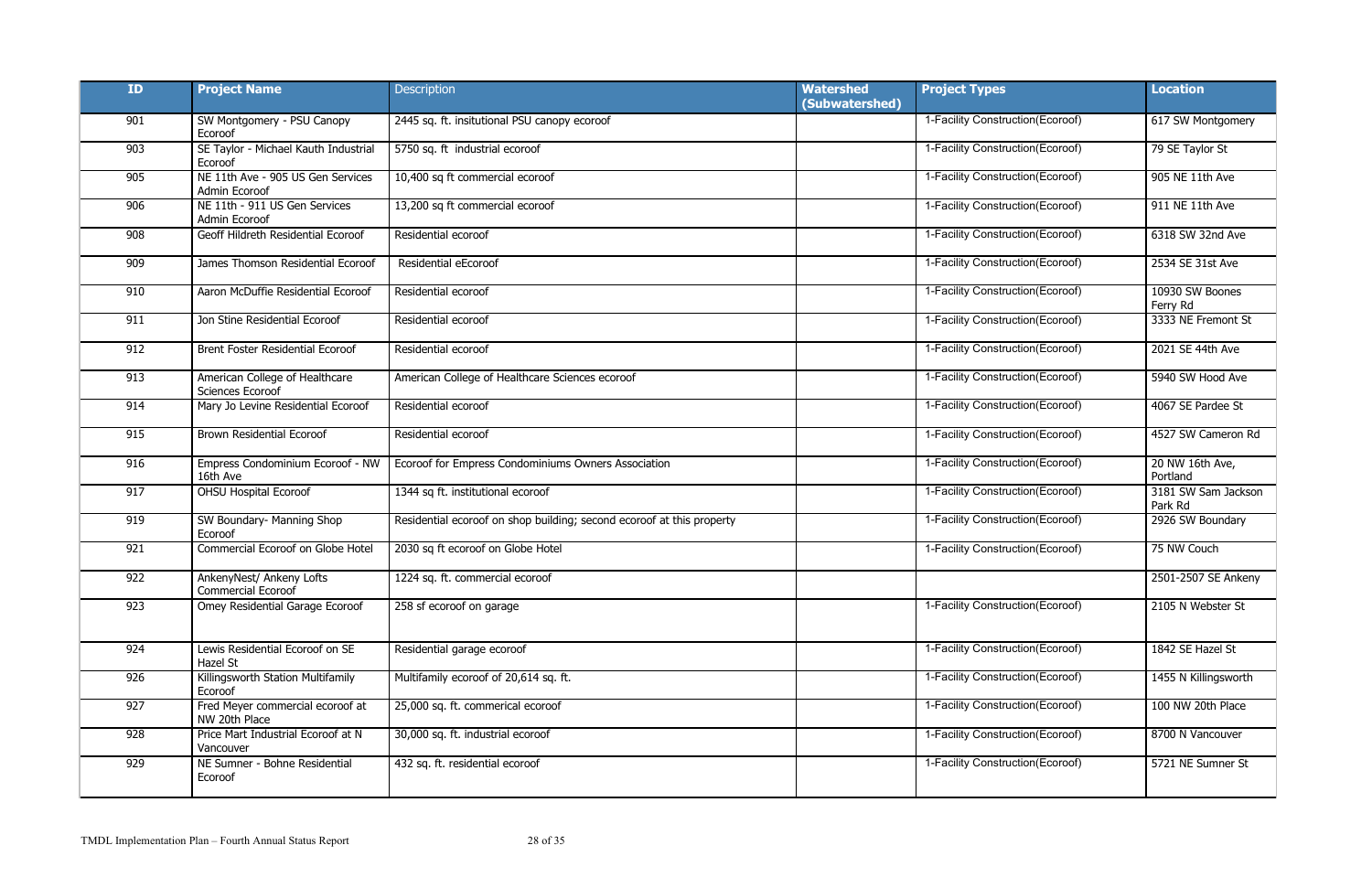| ID  | <b>Project Name</b>                                  | Description                                                                | <b>Watershed</b><br>(Subwatershed) | <b>Project Types</b>              | <b>Location</b>                |
|-----|------------------------------------------------------|----------------------------------------------------------------------------|------------------------------------|-----------------------------------|--------------------------------|
| 930 | SE Kelly - Gregg Residential Ecoroof                 | 506 sq. ft. residential ecroof                                             |                                    | 1-Facility Construction(Ecoroof)  | 2634 SE Kelly Street           |
| 931 | Olson-Huddle Residential Ecoroof on<br>N Fenwick Ave | 1000 sq ft residential ecoroof                                             |                                    | 1-Facility Construction(Ecoroof)  | 7235 N Fenwick Ave             |
| 932 | Siri Residential Ecoroof on NE<br>Ainsworth          | 325 sq. ft. residential ecoroof                                            |                                    | 1-Facility Construction(Ecoroof)  | 1135 NE Ainsworth              |
| 935 | Weston Twigg Residential Ecoroof                     | Residential ecoroof at 3135 SW Evergreen Lane;. newly constructioned home. |                                    | 1-Facility Construction(Ecoroof)  | 3135 SW Evergreen<br>Lane      |
| 937 | Knapp Residential Ecoroof                            | Residential ecoroof                                                        |                                    | 1-Facility Construction(Ecoroof)  | 924 NE Harney St               |
| 938 | Children's Museum Ecoroof                            | Institutional ecoroof on Portland Children's Museum                        |                                    | 1-Facility Construction(Ecoroof)  | 4015 SW Canyon Road            |
| 939 | Tachiki Residential Ecoroof                          | Residential ecoroof                                                        |                                    | 1-Facility Construction(Ecoroof)  | 4704 SW 25th Ave               |
| 940 | Pilip/Florea Ecoroof - N Interstate                  | Chicken Coop restaurant ecoroof                                            |                                    | 1-Facility Construction(Ecoroof)  | 6214 N. Interstate Ave.        |
| 941 | Wilbert Bond Ecoroof                                 | Residential ecoroof (50 sq.ft.)                                            |                                    | 1-Facility Construction(Ecoroof)  | 2105 NE 52nd Ave.              |
| 942 | Bryan Steelman ecoroof                               | Ecoroof                                                                    |                                    | 1-Facility Construction(Ecoroof)  | 3524 N. Mississippi Ave        |
| 943 | Southeast Uplift institutional ecoroof               | Institutional ecoroof                                                      |                                    | 1-Facility Construction(Ecoroof)  | 3534 SE Main St                |
| 944 | Hetherington Residential ecoroof -<br>NE 37th Ave    | 250 sq ft residential ecoroof                                              |                                    | 1-Facility Construction(Ecoroof)  | 1937 NE 37th Ave               |
| 945 | McMahon Residential Ecoroof - SE<br>11th Ave         | 256 sq ft residential ecoroof                                              |                                    | 1-Facility Construction(Ecoroof)  | 1616 SE 11th Ave               |
| 946 | Carthel Residential Ecoroof - SE 18th<br>Ave         | 160 sq ft residential ecoroof on garage                                    |                                    | 1-Facility Construction(Ecoroof)  | 521 SE 18th Ave                |
| 947 | Wolsey Corner multi-family ecoroof -<br>N Trenton    | 180 sq ft ecoroof on Wolsey Corner multi-family building                   |                                    | 1-Facility Construction(Ecoroof)  | 4475 N Trenton St              |
| 948 | Dupre/Kowalsky residential ecoroof                   | 186 sq. ft. residential ecoroof                                            |                                    | 1-Facility Construction(Ecoroof)  | 128 NE 74th Ave                |
| 949 | Hursh Residential Ecoroof at SE 45th                 | 58 sq ft residential ecoroof                                               |                                    | 1-Facility Construction (Ecoroof) | 1427 SE 45th Ave               |
| 950 | OHSU- Hatfield Research Center<br>ecoroof            | 910 sq. ft. hospital ecoroof                                               |                                    | 1-Facility Construction(Ecoroof)  | 3251 SW Sam Jackson<br>Park Rd |
| 951 | Copenagle Residential Ecoroof                        | 1,155 sq. ft. residential ecoroof                                          |                                    | 1-Facility Construction(Ecoroof)  | 1542 N. Simpson St.            |
| 952 | Jaclyn McLaughlin/Welter                             | Residential ecoroof                                                        |                                    | 1-Facility Construction(Ecoroof)  | 8747 SE Steele St.             |
| 953 | Northwest Health Foundation<br>Ecoroof               | Ecoroof instatlation on commercial roof                                    |                                    | 1-Facility Construction(Ecoroof)  |                                |
| 955 | Ian Mayer Ecoroof                                    | 154 sq.ft. ecoroof                                                         |                                    | 1-Facility Construction(Ecoroof)  | 4046 NE 11th Ave.              |
| 956 | Lily Copenagle Shed Ecoroofs                         | Two small shed ecoroofs total 665 sq.ft.                                   |                                    | 1-Facility Construction(Ecoroof)  | 1542 N. Simpson St.            |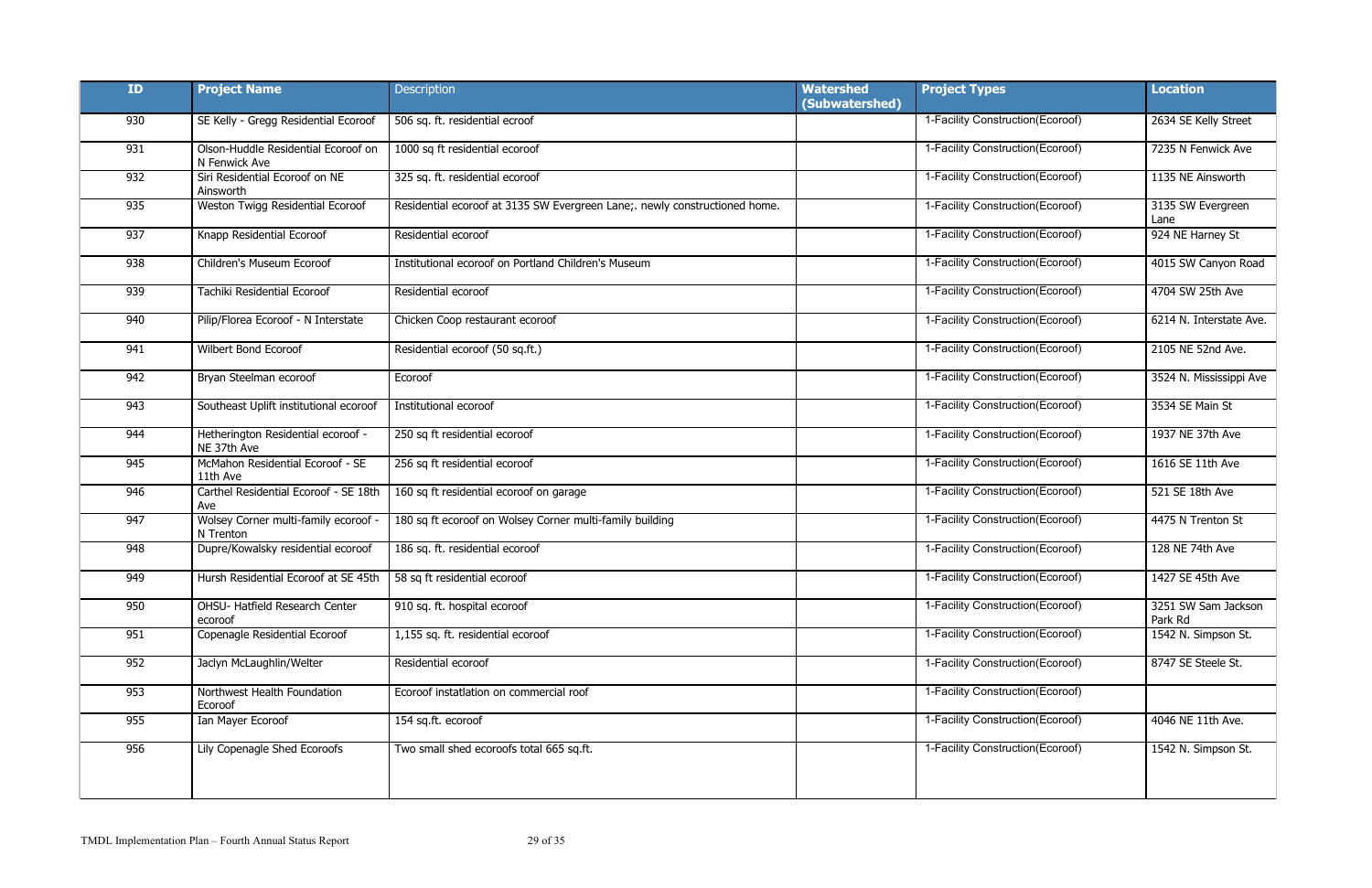| ID  | <b>Project Name</b>                         | <b>Description</b>                       | <b>Watershed</b><br>(Subwatershed) | <b>Project Types</b>              | <b>Location</b>                          |
|-----|---------------------------------------------|------------------------------------------|------------------------------------|-----------------------------------|------------------------------------------|
| 957 | Koehler and Faulkner Residential<br>Ecoroof | 730 sq ft residential ecoroof            |                                    | 1-Facility Construction(Ecoroof)  | 1411 SE 55th Ave,<br>Portland            |
| 958 | Lichau Residential Ecoroof                  | 1592 sq.ft. residential ecoroof          |                                    | 1-Facility Construction(Ecoroof)  | 7916 N Wayland                           |
| 959 | Brian Martin Residential Ecoroof            | 220 sq. ft. residential ecoroof          |                                    | 1-Facility Construction(Ecoroof)  | 903 NE Rosa Parks<br>Way, Portland 97211 |
| 960 | Leland Hanson Residential Ecoroof           | 550 sq. ft. residential ecoroof          |                                    | 1-Facility Construction(Ecoroof)  | 2712 SE Salmon St,<br>Portland 97214     |
| 961 | William Macklin Residential Ecoroof         | Residential ecoroof                      |                                    | 1-Facility Construction(Ecoroof)  | 1825 N. Sumner St,<br>Portland 97217     |
| 962 | Jane Gordon Residential Ecoroof             | 64 sq.ft. residential ecoroof            |                                    | 1-Facility Construction(Ecoroof)  | 910 SW Evans St,<br>Portland 97219       |
| 963 | Marantz-Herzberg Residential<br>Ecoroof     | 360 sq.ft. residential ecoroof           |                                    | 1-Facility Construction(Ecoroof)  | 3527 SE Ankeny St,<br>97214              |
| 964 | Portland State University Ecoroof           | Commercial 315 sq. ft. Park Ave. ecoroof |                                    | 1-Facility Construction(Ecoroof)  | 1914 SW Park Avenue                      |
| 967 | Andrew Leichty Residential Ecoroof          | 395 sq ft residential ecoroof            |                                    | 1-Facility Construction(Ecoroof)  | 3720 SW Vacuna St                        |
| 968 | Jane Ames Residential Ecoroof               | 308 sq. ft residential ecoroof           |                                    | 1-Facility Construction(Ecoroof)  | 6116 SE Stephens St                      |
| 969 | Thomas Fallon Residential Ecoroof           | 200 sq. ft. residential ecoroof          |                                    |                                   | 721 NE Hazelfern Place                   |
| 970 | PSU Ecoroof Research Plots                  | 864 sq. ft. ecoroof                      |                                    | 1-Facility Construction(Ecoroof)  | 506 SW Mill St                           |
| 971 | People's Food Cooperative Ecoroof           | 500 sq. ft. commercial ecoroof           |                                    | 1-Facility Construction (Ecoroof) | 3029 SE 21st Ave                         |
| 972 | Sellin Residential Ecoroof                  | 200 sq. ft. residential ecoroof          |                                    | 1-Facility Construction(Ecoroof)  | 208 SW Marconi Ave                       |
| 973 | Shelby Residential Ecoroof                  | 400 sq. ft. residential ecoroof          |                                    | 1-Facility Construction(Ecoroof)  | 1834 NE 38th Ave                         |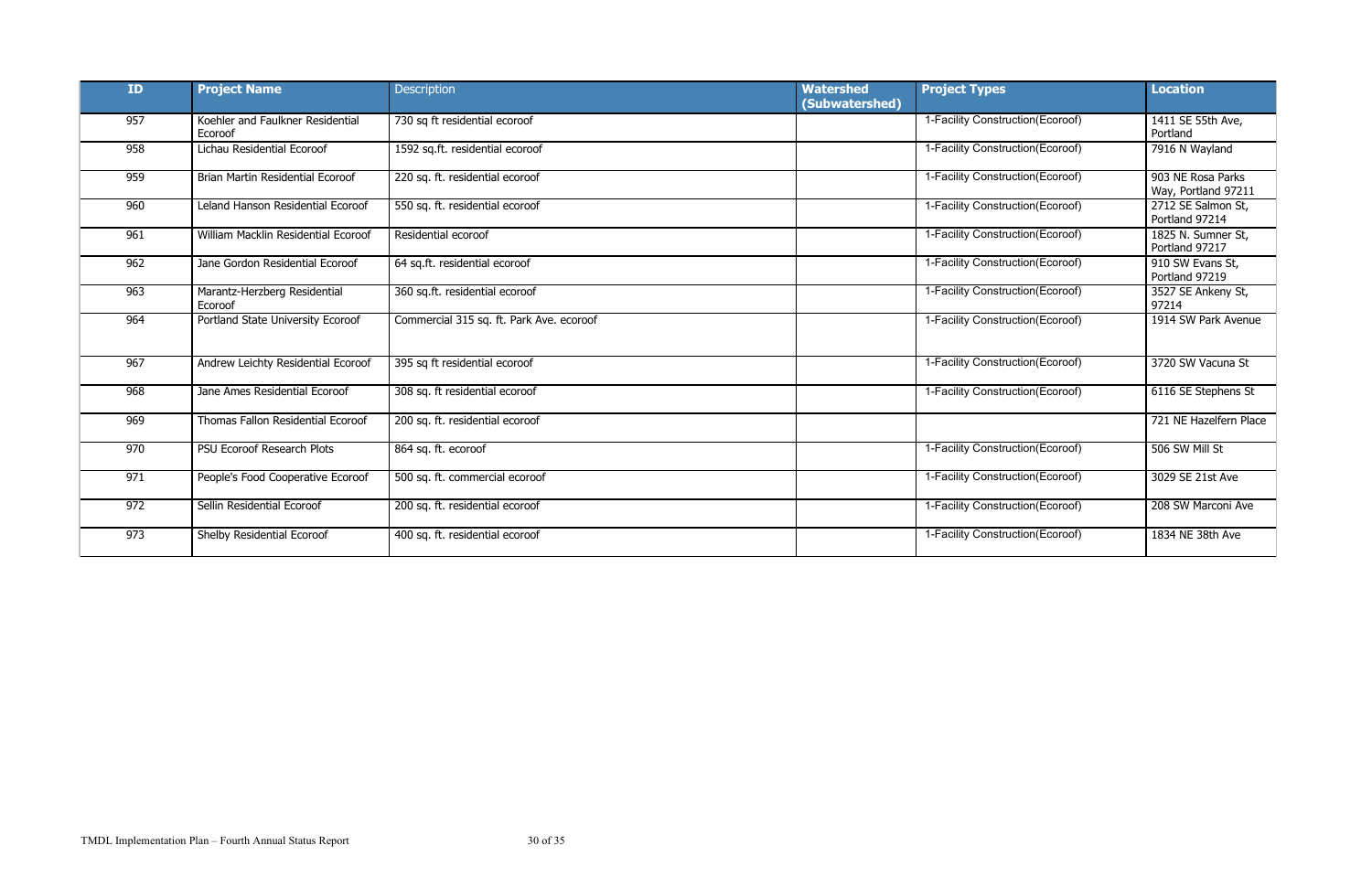| <b>APPROVED CIP</b> |                                                       |                                                                                                                                                                                                                                      |                                                                                     |                                                                                                                                  |                                                       |
|---------------------|-------------------------------------------------------|--------------------------------------------------------------------------------------------------------------------------------------------------------------------------------------------------------------------------------------|-------------------------------------------------------------------------------------|----------------------------------------------------------------------------------------------------------------------------------|-------------------------------------------------------|
| ID <sub>1</sub>     | <b>Project Name</b>                                   | <b>Description</b>                                                                                                                                                                                                                   | <b>Watershed</b><br>(Subwatershed)                                                  | <b>Project Types</b>                                                                                                             | <b>Location</b>                                       |
| 498                 | Fanno/Tryon Stormwater Retrofits<br>CIP #8674         | Design and construction of stormwater retrofit projects identified in the Fanno and<br>Tryon Creeks Water Quality and TMDL CIP Pre-design. Funded FY 2012-2016.                                                                      | 1-Fanno Creek(-)<br>2-Tryon Creek(-)                                                | 1-Facility Construction(Swale:Flow-<br>through)                                                                                  | Fanno and Tryon                                       |
| 499                 | Fanno BeavHills Hwy Drainage<br>Retrofit CIP #8675    | Design and construction of drainage improvements on Beaverton Hillsdale<br>Highway identified in the Fanno and Tryon Creeks Water Quality and TMDL CIP<br>Pre-design. Funded FY 2012-2014.                                           | 1-Fanno Creek(-)                                                                    | 1-Facility Construction(Swale:Flow-<br>through)                                                                                  | <b>Beaverton Hillsdale</b><br>Highway                 |
| 500                 | Fanno SW 45th Avenue Culvert<br>Replacement CIP #8676 | Design and construction of replacement of the SW 45th Ave. culvert identified in<br>the Fanno and Tryon Creeks Water Quality and TMDL CIP Pre-design. Funded FY<br>2014/2015.                                                        | 1-Fanno Creek(-)                                                                    | 1-Facility<br>Construction(Culvert:Replacement)                                                                                  | SW 45th at Fanno<br>Creek                             |
| 501                 | Stormwater Outfall Maintenance CIP<br>#8677           | Design and construction of rehabilitation and replacement of stormwater outfalls<br>along Fanno Creek maintem identified in the Fanno and Tryon Creeks Water<br>Quality and TMDL CIP Pre-design. Funded FY 2012-2014.                | 1-Fanno Creek(-)                                                                    | 1-Facility<br>Construction(Outfall:Rehabilitation)                                                                               | Fanno Creek maintem                                   |
| 502                 | Tryon Barbur Blvd Drainage Retrofits<br>CIP #8678     | Design and construction of drainage improvements on Barbur Boulevard identified<br>in the Fanno and Tryon Creeks Water Quality and TMDL CIP Pre-design. Funded<br>FY 2012-2014.                                                      | 1-Tryon Creek(Tryon<br>Creek Mainstem)                                              | 1-Facility Construction(Swale:Flow-<br>through)                                                                                  | Barbur Boulevard in<br>upper Tryon Creek<br>watershed |
| 503                 | Tryon I-5 at SW 26th WQ Facility<br>CIP #8679         | Design and construction of stormwater facilities between I-5 and Barbur Blvd. at<br>SW 26th identified in the Fanno and Tryon Creeks Water Quality and TMDL CIP<br>Pre-design. Funded FY 2014-2017.                                  | 1-Tryon Creek(Tryon<br>Creek Mainstem)                                              | 1-Facility Construction(Swale:Flow-<br>through)                                                                                  | between I-5 and Barbur<br>Blvd. at SW 26th            |
| 504                 | Jackson MS Strm Daylighting & SW<br>Retro CIP #8680   | Design and construction of daylighting a segment of Falling Creek at Jackson<br>Middle School and stormwater retrofits identified in the Fanno and Tryon Creeks<br>Water Quality and TMDL CIP Pre-design. Funded FY 2015-2017.       | 1-Tryon Creek(Falling<br>Creek)                                                     | 1-Facility Construction(Swale:Flow-<br>through)<br>2-Restoration(Floodplain)<br>3-Restoration(Riparian)<br>4-Restoration(Stream) | Jackson Middle School                                 |
| 506                 | Boones Ferry Road Culvert<br>Replacement CIP #8676    | Replacement of the culvert under Boones Ferry Road at Tryon Creek with an open<br>bottom culvert or bridge. This project was identified in the Fanno and Tryon<br>Creeks Water Quality and TMDL CIP Pre-design. Funded FY 2013-2015. | 1-Tryon Creek(-)                                                                    | 1-Restoration(Stream)                                                                                                            | Boones Ferry Road at<br><b>Tryon Creek</b>            |
| 508                 | Fanno/Tryon Ditch-to-Swale CIP<br>#8686               | Design and construction of ditch-to-swale projects identified in the Fanno and<br>Tryon Creeks Water Quality and TMDL CIP Pre-design. Funded FY 2012-2016.                                                                           | 1-Fanno Creek(-)<br>2-Tryon Creek(-)                                                | 1-Facility Construction(Swale:Flow-<br>through)                                                                                  | Fanno and Tryon                                       |
| 509                 | Fanno/Tryon Water Quality Facilities<br>CIP #8687     | Design and construction of water quality facilities identified in the Fanno and Tryon<br>Creeks Water Quality and TMDL CIP Pre-design. Funded FY 2012-2016.                                                                          | 1-Fanno<br>Creek(Mainstem Fanno<br>Creek)<br>2-Tryon Creek(Tryon<br>Creek Mainstem) | 1-Facility Construction(Swale:Flow-<br>through)                                                                                  | Fanno and Tryon<br>creeks                             |
| 511                 | Fanno/Tryon Sewer Maintenance<br>CIP #8684            | Sewer system rehabilitation projects identified in the Fanno and Tryon Creeks<br>Water Quality and TMDL CIP Pre-design.                                                                                                              |                                                                                     |                                                                                                                                  | Fanno and Tryon                                       |
| 666                 | PSU Urban Plaza Green Street                          | PDC/PSU/BES partnership to implement SW Montgomery Green Street concept at<br>the Urban Studies block.                                                                                                                               | 1 - Willamette River(-)                                                             | 1-Facility Construction(Planter:Flow-<br>through)                                                                                | SW Montgomery<br>between 5th and 6th<br>Avenues       |
| 667                 | NE 97th Street Green Street                           | PDC/BES partnership to develop multi-block green street along NE 97th street<br>according to the Gateway Green Streets Master Plan.                                                                                                  | 1 -Columbia Slough(-)                                                               | 1-Facility Construction (Green<br>Street: Swale, infiltration)                                                                   | NE 97th Street from<br>Everett to Glisan              |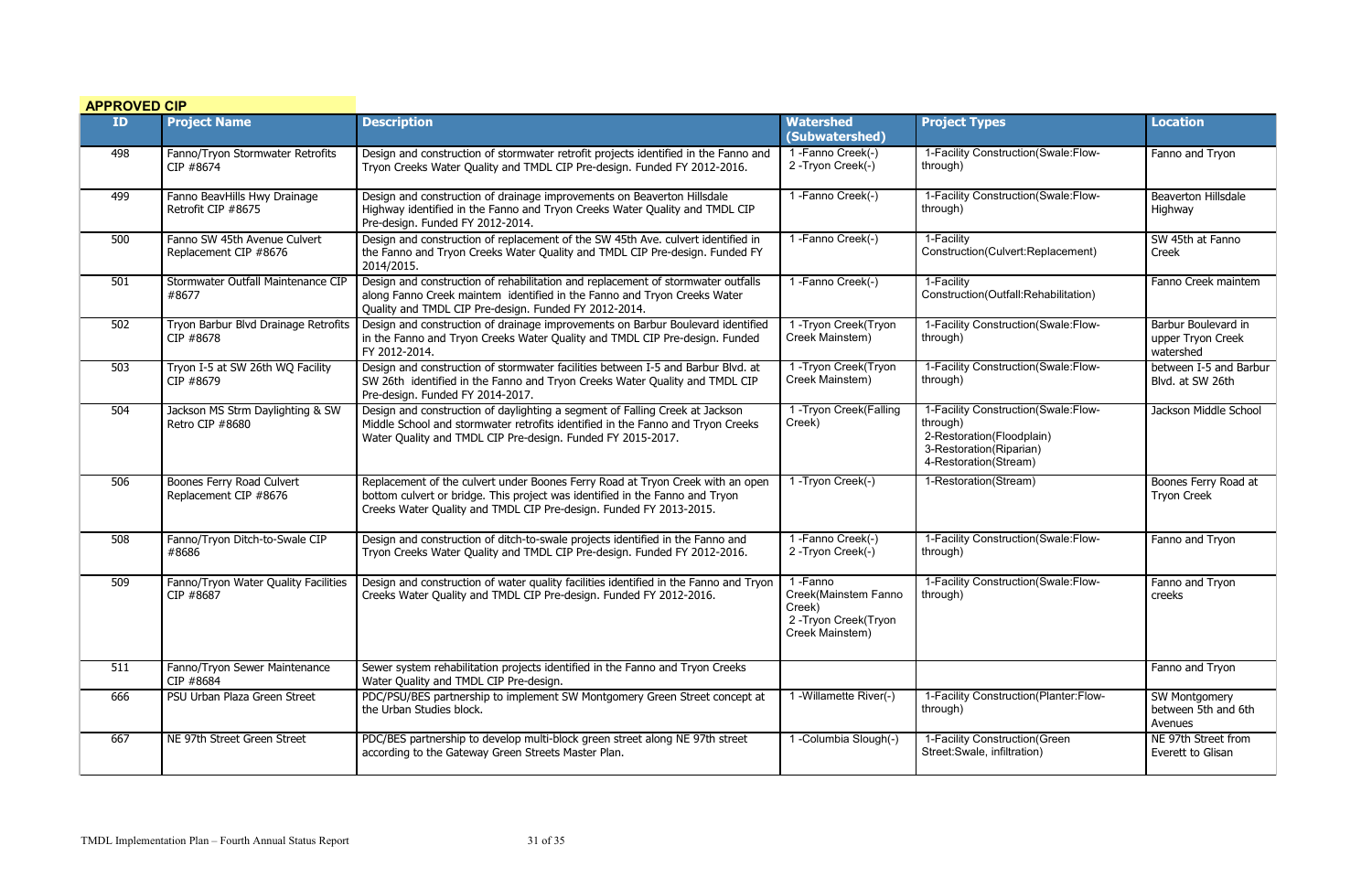|     | <b>COMPLETED PROJECTS</b>                             |                                                                                                                                                                                                                                                                                                              |                                                        |                                                                                                     |                                                  |
|-----|-------------------------------------------------------|--------------------------------------------------------------------------------------------------------------------------------------------------------------------------------------------------------------------------------------------------------------------------------------------------------------|--------------------------------------------------------|-----------------------------------------------------------------------------------------------------|--------------------------------------------------|
| ID  | <b>Project Name</b>                                   | <b>Description</b>                                                                                                                                                                                                                                                                                           | <b>Watershed</b><br>(Subwatershed)                     | <b>Project Types</b>                                                                                | <b>Location</b>                                  |
| 600 | Humboldt & Gantenbein Green<br><b>Street</b>          | Two stormwater extensions with a pedestrian crossing directly in front of<br>Humboldt Elementary School. Built as part of the federally funded Safe Routes to<br>Schools (SR2S) Program. Gantenbein converted to one way traffic (south)<br>between Alberta and Humboldt.                                    | 1 - Willamette<br>River(Beech-Essex-<br>Wheeler)       | 1-Facility Construction(Green<br>Street:Swale, infiltration)                                        | N Gantenbein &<br>Humboldt                       |
| 656 | Multnomah Village Green Street: SW<br>Capitol Hwy @33 | Design and construction of a vegetated curb extension located on SW Capitol Hwy<br>at 33rd in Multnomah Village to treat 3,200 square feet of impervious right-of-way.                                                                                                                                       | 1-Tryon Creek(Tryon<br>Creek Mainstem)                 | 1-Facility Construction(Green<br>Street:Swale, infiltration)                                        | SW Capitol Hwy at 33rd<br>Ave                    |
| 668 | SW Montgomery Green Street<br>Concept Plan            | BES/PDC/PSU partnership to develop multi-block green street concept plan along<br>SW Montgomery through PSU campus.                                                                                                                                                                                          | 1 - Willamette River(-)                                | 1-Planning, Long-Term(Strategy)                                                                     | SW Montgomery<br>between 2nd and 11th<br>Avenues |
| 669 | Tabor Commons swale and porus<br>pavers               | Retrofit of existing building and site for complete on-site stormwater management;<br>remove asphalt, add stormwater swale and porous pavers.                                                                                                                                                                | 1 - Willamette<br>River(Taggart)                       | 1-Facility Construction(Pervious<br>Pavement:Pavers)<br>2-Facility Construction(Swale:Infiltration) | SE 57th and Division<br>St.                      |
| 670 | NE Fremont & 90th Green Street                        | Citizen request green street funded through the Grey to Green Initiative. Facility is<br>an 80-ft-long swale overflowing to the existing storm sewer. Erosion along the<br>frontage was filling the downstream catch basin, causing a maintenance burden.                                                    | 1-Willamette<br><b>River(East Willamette</b><br>River) | 1-Facility Construction(Green<br>Street:Swale, infiltration)                                        | NE Fremont & 90th                                |
| 673 | N Moore & Highland Green Street                       | Citizen request green street funded through the Grey to Green Initiative.                                                                                                                                                                                                                                    | 1 -Columbia Slough(-)                                  | 1-Facility Construction(Green<br>Street:Swale, infiltration)                                        | 6364 N Moore                                     |
| 674 | NW Thurman & 15th Green Street                        | Citizen request green street funded through the Grey to Green Initiative. One<br>parking space on the SW corner will be converted to a green street planter.                                                                                                                                                 | 1 - Willamette<br>River(Tanner)                        | 1-Facility Construction(Green<br>Street:Planter, Infiltration)                                      | NW Thurman & 15th                                |
| 675 | SW Barbur & Sheridan Green Street                     | Green street funded by 1% for Green green street to improve ped, bicycle, and<br>traffic safety. Long, narrow planter on SE corner along Barbur.                                                                                                                                                             | 1 - Willamette<br>River(Marquam-Woods)                 | 1-Facility Construction(Green<br>Street:Planter, flow-through)                                      | SW Barbur & Sheridan                             |
| 676 | SE Foster & Center Green Street                       | One green street facility in a Bike Boulevard project, partially funded by the Grey<br>to Green Initiative.                                                                                                                                                                                                  |                                                        |                                                                                                     | SE Foster Blvd & Center<br><b>St</b>             |
| 677 | SE Gladstone & 42nd Green Street                      | Two green street facilities in a Bike Boulevard project, partially funded by the Grey<br>to Green Initiative.                                                                                                                                                                                                |                                                        |                                                                                                     | SE Gladstone & 42nd<br>Ave                       |
| 681 | N Channel Blvd Green Street                           | Green street adjacent to CBO funded trail extension on Swan Island.                                                                                                                                                                                                                                          | 1 -Willamette River(-)                                 | 1-Facility Construction(Green<br>Street:Swale, infiltration)                                        | N Channel Ave (Swan<br>Island)                   |
| 684 | NW Pettygrove and 26th Green<br>Street                | An early action project for the Pettygrove green connector. Adjacent to Wallace<br>Park and Chapman School, this is also a SR2S improvement and was identified as<br>an inflow control need in the NW Neighborhood Predesign. The funding is coming<br>from NW 23rd reconstruction off-site management fees. | 1 -Willamette River(-)                                 | 1-Facility Construction(Green<br>Street:Swale, infiltration)                                        | NW Pettygrove and<br>26th                        |
| 687 | SE Spokane and 13th Green Street<br>Semi-Diverter     | A green street that is also a traffic semi-diverter. This is a new bike boulevard<br>tool.                                                                                                                                                                                                                   | 1 - Willamette River(-)                                | 1-Facility Construction(Green<br>Street:Swale, infiltration)                                        | SE Spokane and 13th                              |
| 707 | Shiley Hall Ecoroof - University of<br>Portland       | Ecoroof over newly constructed school of engineering building at the University of<br>Portland.                                                                                                                                                                                                              | 1 -Willamette River(-)                                 | 1-Facility Construction(Ecoroof)                                                                    | University of Portland--<br>Shiley Hall          |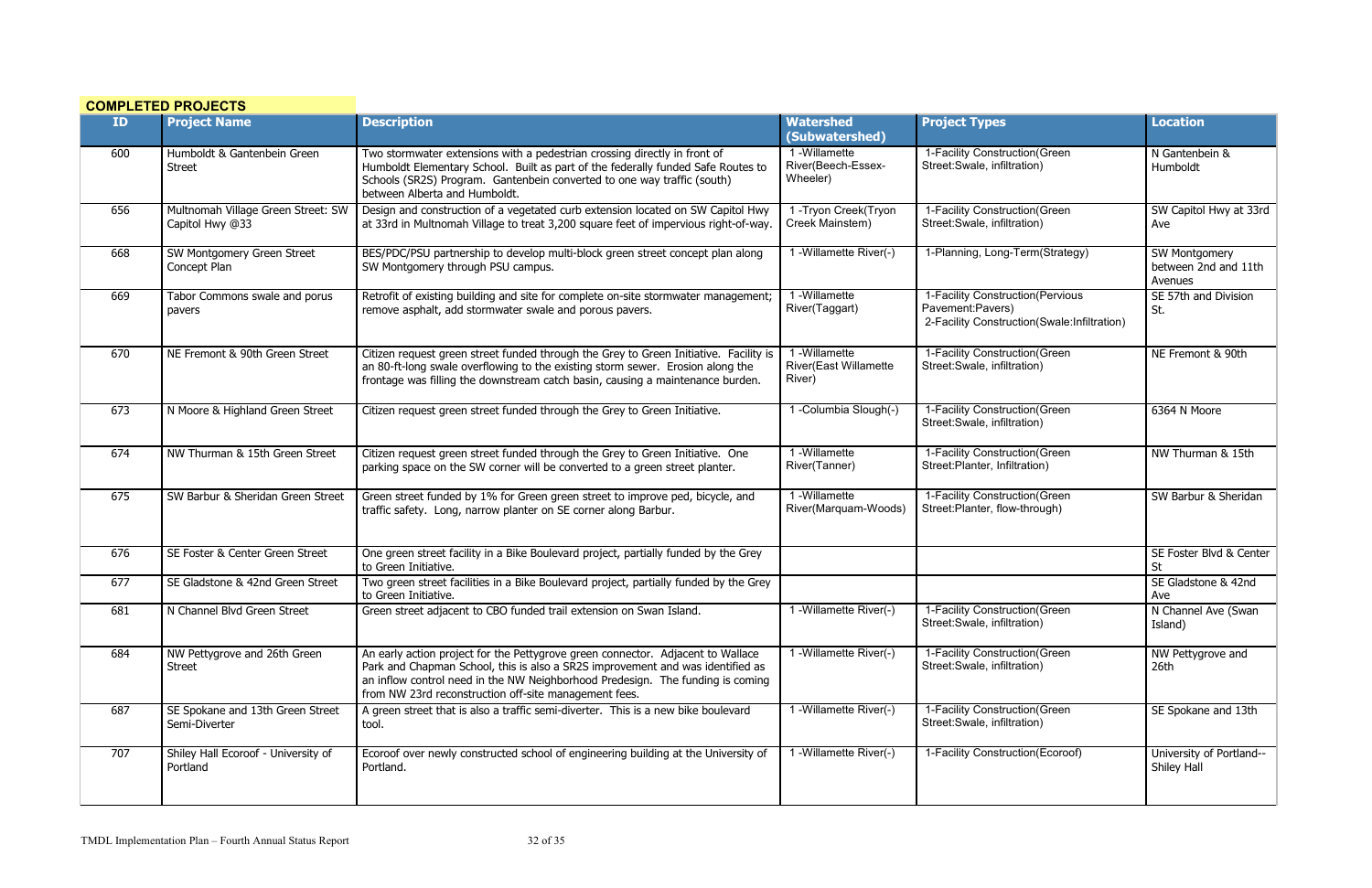| <b>ID</b> | <b>Project Name</b>                                   | <b>Description</b>                                                                                                              | <b>Watershed</b><br>(Subwatershed)       | <b>Project Types</b>                                                                                                            | <b>Location</b>                               |
|-----------|-------------------------------------------------------|---------------------------------------------------------------------------------------------------------------------------------|------------------------------------------|---------------------------------------------------------------------------------------------------------------------------------|-----------------------------------------------|
| 708       | New Residence Hall Ecoroof-<br>University of Portland | Ecoroof over newly constructed residence hall at the University of Portland                                                     |                                          | 1-Facility Construction(Ecoroof)                                                                                                | University of Portland-<br>New Residence Hall |
| 709       | Zuniga Residential Ecoroof                            | Ecoroof over newly constructed residential addition.                                                                            | 1 - Willamette River(-)                  | 1-Facility Construction(Ecoroof)                                                                                                | 301 NE 65th                                   |
| 710       | Wynton Residential Ecoroof                            | Ecoroof over newly constructed residential shed                                                                                 | 1 -Columbia Slough(-)                    | 1-Facility Construction(Ecoroof)                                                                                                | 3121 N Arlington place                        |
| 711       | Sacramento Lofts Ecoroofs                             | 1802 sq. ft ecoroofs over newly constructed condominiums                                                                        | 1 - Willamette River(-)                  | 1-Facility Construction(Ecoroof)                                                                                                | 506-528 NE<br>Sacramento                      |
| 712       | <b>Rust Residential Ecoroof</b>                       | Ecoroofs over newly constructed residential awning                                                                              | 1 - Willamette River(-)                  | 1-Facility Construction (Ecoroof)                                                                                               | 4234 NE Rodney Ave                            |
| 713       | Marsicek-Roberts Residential Ecoroof                  | Ecoroofs over newly constructed residential addition.                                                                           | 1 - Willamette River(-)                  | 1-Facility Construction(Ecoroof)                                                                                                | 4208 NE 8th Ave                               |
| 714       | Martin (Dru) Residential Ecoroof                      | Residential ecoroof over a newly constructed garage                                                                             | 1 - Willamette River(-)                  | 1-Facility Construction(Ecoroof)                                                                                                | 2734 NW Savier                                |
| 715       | Goldman-Armstrong Residential<br>Ecoroof              | Ecoroof over newly constructed residential addition                                                                             | 1 - Willamette River(-)                  | 1-Facility Construction(Ecoroof)                                                                                                | 25 NE 60th                                    |
| 716       | K4 Condominiums Ecoroof                               | Ecoroof project at newly constructed condominium development                                                                    | 1 -Columbia Slough(-)                    | 1-Facility Construction(Ecoroof)                                                                                                | 5506 5514 NE<br>Killingsworth                 |
| 717       | Ladd Tower Ecoroof                                    | Ecoroofs over newly constructed skyscraper in the downtown area                                                                 | 1 - Willamette River(-)                  | 1-Facility Construction(Ecoroof)                                                                                                | 1300 SW Park Ave                              |
| 718       | Dekum Corner Ecoroofs                                 | Two ecoroof projects as part of a multi-use redevelopment project                                                               | 1 -Columbia Slough(-)                    | 1-Facility Construction(Ecoroof)                                                                                                | 818 NE Dekum                                  |
| 723       | N Central & St. John                                  | Two green street curb extensions                                                                                                | 1-Columbia Slough(-)                     | 1-Facility Construction(Green<br>Street:Swale, infiltration)                                                                    | N Central and N St<br>John                    |
| 725       | SW 4th & College                                      | One large green street curb extension with pedestrian crossings.                                                                | 1 - Willamette River(Mill-<br>Jefferson) | 1-Facility Construction(Green<br>Street:Planter, flow-through)                                                                  | SW 4th Ave & College<br>St                    |
| 726       | SE Division & 57th                                    | Two green street curb extensions                                                                                                | 1 - Willamette<br>River(Taggart)         | 1-Facility Construction(Green<br>Street:Planter, Infiltration)<br>2-Facility Construction (Green<br>Street:Swale, infiltration) | SE Division St & 57th<br>Ave                  |
| 727       | NE Royal & 43rd                                       | Two green street curb extensions                                                                                                | 1-Willamette<br>River(Holladay-Sullivan) | 1-Facility Construction(Green<br>Street:Planter, Infiltration)                                                                  | NE Royal Ct & 43rd Ave                        |
| 735       | SE Clay Community Design Plan                         | A design plan that educates about stormwater, creates a unique identity and<br>recognizes the history of the Clay Street route. | 1 - Willamette River(-)                  | 1-Planning, Long-Term(Plan)                                                                                                     | SE Clay Street - SE<br>Water Ave. to 12th St. |
| 757       | Fields Hall & Schoenfeldt Hall<br>Ecoroof, U of P     | Ecoroof over newly constructed residence halls                                                                                  |                                          | 1-Facility Construction(Ecoroof)                                                                                                |                                               |
| 758       | East Multnomah Soil and Water<br>Conservation Dist.   | Retrofit of a 1904 building; 700 sf ft ecoroof over the porch.                                                                  | 1 -Columbia Slough(-)                    | 1-Facility Construction (Ecoroof)                                                                                               | 5211 N WILLIAMS AVE                           |
| 759       | Kirkpatrick Residential Ecoroof                       | 488 sq ft ecoroof on a newly constructed building                                                                               |                                          | 1-Facility Construction(Ecoroof)                                                                                                | 1705 SE Ash St                                |
| 760       | SE 13th Avenue LLC Commercial<br>Ecoroof              | 4,481 sq. ft. on a new commercial, one-story bldg, over modified bitumen<br>waterproofing membrane.                             | 1-Johnson Creek(-)                       | 1-Facility Construction(Ecoroof)                                                                                                | 7853 SE 13th Ave.                             |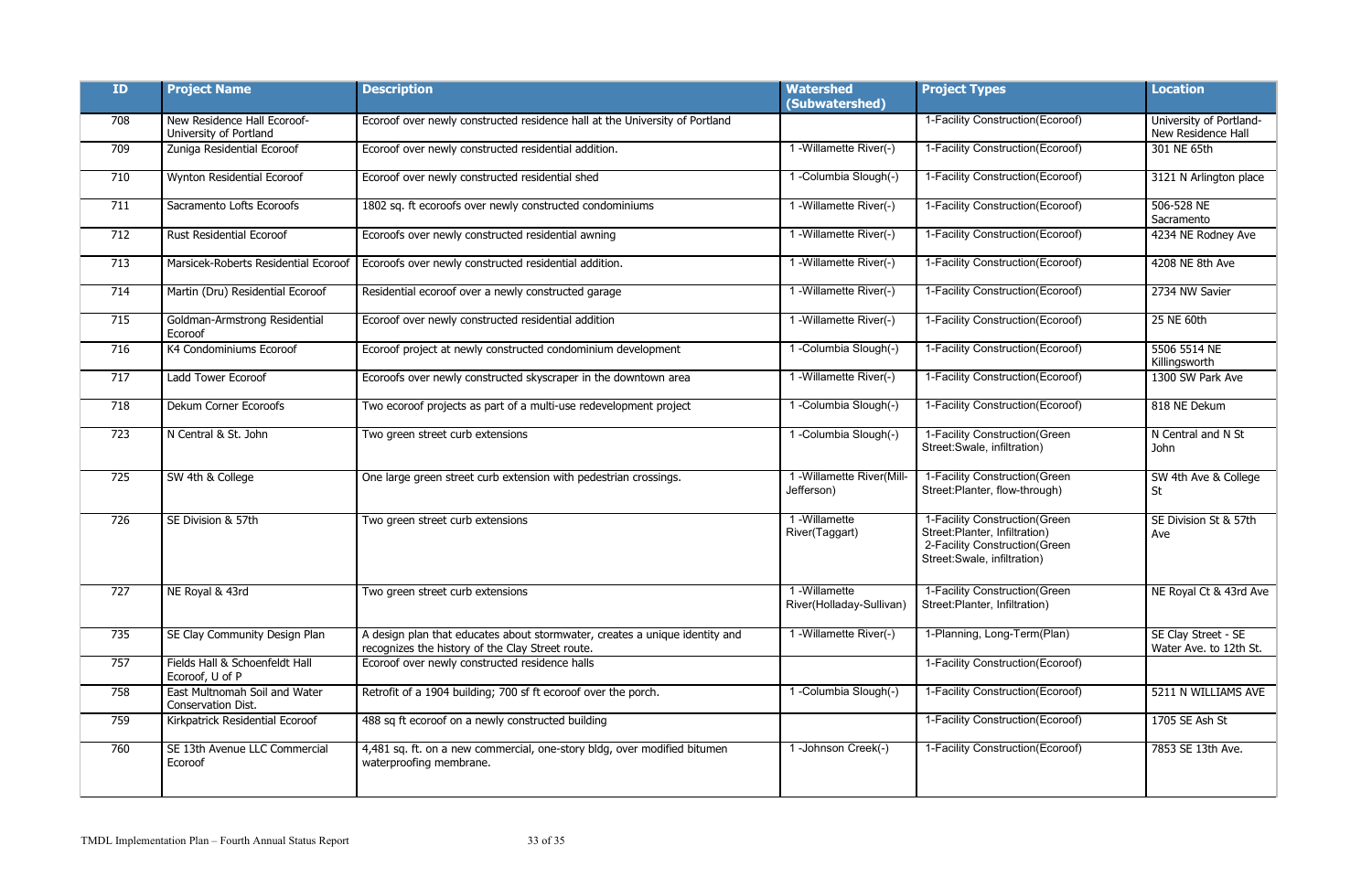| ID <sub>1</sub> | <b>Project Name</b>                                      | <b>Description</b>                                                                                                                                          | <b>Watershed</b><br>(Subwatershed)            | <b>Project Types</b>                                                                                                               | <b>Location</b>                     |
|-----------------|----------------------------------------------------------|-------------------------------------------------------------------------------------------------------------------------------------------------------------|-----------------------------------------------|------------------------------------------------------------------------------------------------------------------------------------|-------------------------------------|
| 761             | 1200 Building Ecoroof                                    | 7500 sq ft lightweight ecoroof retrofit on a multi-family building                                                                                          |                                               | 1-Facility Construction (Ecoroof)                                                                                                  |                                     |
| 762             | Oak Basin CP-B                                           | Green street (14 facilities) and sewer replacement CIP project in the Oak<br>combined sewer basin. Located along Ankeny and side streets from 16th to 20th. | 1-Willamette<br>River(Oak-Alder-<br>Division) | 1-Facility Construction(Green<br>Street:Planter, flow-through)<br>2-Facility Construction (Green<br>Street: Planter, Infiltration) |                                     |
| 767             | Garcia Residential Ecoroof                               | 360 sf ecoroof constructed on a residential home.                                                                                                           |                                               | 1-Facility Construction(Ecoroof)                                                                                                   | 6849 N Missouri St                  |
| 768             | Port of Portland                                         | 10,106 sq ft ecoroof on a commercial building.                                                                                                              | 1 -Columbia Slough(-)                         | 1-Facility Construction (Ecoroof)                                                                                                  | 7200 NE Airport Way                 |
| 769             | PSU Montgomery Street Bike Garage<br>Ecoroof             | 1,120 sq. ft. ecoroof covering a renovated PSU bike shelter.                                                                                                |                                               | 1-Facility Construction (Ecoroof)                                                                                                  |                                     |
| 770             | Cartwright/Lipscomb Residential<br>Ecoroof               | 400 sq ft residential ecoroof on a residential home addition                                                                                                | 1-Fanno Creek(-)                              | 1-Facility Construction(Ecoroof)                                                                                                   | 3808 SW Dosh Rd.                    |
| 772             | Lincoln High School Batting Cage<br>Ecoroof              | 2,800 sq ft ecoroof installed on top of batting cages                                                                                                       |                                               |                                                                                                                                    | 1600 SW Salmon St.                  |
| 773             | Trillium Charter School                                  | 1,000 sq ft institutional ecoroof                                                                                                                           | 1-Columbia Slough(-)                          | 1-Facility Construction (Ecoroof)                                                                                                  | 5420 N Interstate                   |
| 775             | Vertigo LLC                                              | 7,000 sq. ft. commercial ecoroof                                                                                                                            | 1 - Willamette River(-)                       | 1-Facility Construction(Ecoroof)                                                                                                   | 2700 SE Ankeny St.                  |
| 777             | Porque No?                                               | 75 sq. ft. ecoroof on a commercial building                                                                                                                 | 1-Columbia Slough(-)                          | 1-Facility Construction (Ecoroof)                                                                                                  | 3524 N Mississippi                  |
| 786             | SW 48th - Residential Ecoroof on 14<br>House, SEED       | 1,294 sq. ft ecoroof on a residential building                                                                                                              | 1-Fanno Creek(-)                              | 1-Facility Construction (Ecoroof)                                                                                                  | 3344 SW 48th Ave                    |
| 787             | St. Andrew's Church                                      | 1,400 sq. ft. ecoroof on a commercial building                                                                                                              | 1-Columbia Slough(-)                          | 1-Facility Construction (Ecoroof)                                                                                                  | 806 NE Alberta St.                  |
| 793             | Mead Bldg/Multnomah County                               | 5,667 sq. ft.ecoroof on a commercial building                                                                                                               |                                               |                                                                                                                                    | 421 W 55th Ave.                     |
| 796             | <b>Travillian Residence</b>                              | 191 sq. ft. ecoroof on a residential building                                                                                                               | 1 - Willamette River(-)                       | 1-Facility Construction(Ecoroof)                                                                                                   | 3973 NE 7th Ave.                    |
| 797             | Mays Residential Ecoroof                                 | 224 sq. ft. ecoroof on a residential building                                                                                                               |                                               | 1-Facility Construction(Ecoroof)                                                                                                   | 7522 SW 59th Avfe.                  |
| 802             | SW Boundary - Manning Residence<br>Ecoroof               | 488 sq. ft. ecoroof on a residential building                                                                                                               |                                               | 1-Facility Construction (Ecoroof)                                                                                                  | 2926 SW Boundary                    |
| 804             | Left Bank LLC / Beth German<br><b>Commercial Ecoroof</b> | 831 sq. ft. ecoroof on a commercial building                                                                                                                |                                               | 1-Facility Construction(Ecoroof)                                                                                                   | 240 N Broadway St.                  |
| 806             | Caifu1 LLC                                               | 1,020 sq. ft. ecoroof on a commercial building                                                                                                              |                                               | 1-Facility Construction(Ecoroof)                                                                                                   | 5010 NE 33rd Ave.                   |
| 807             | Rivermark Community Credit Union                         | 1267 sq. ft. ecoroof on a commercial building                                                                                                               |                                               | 1-Facility Construction(Ecoroof)                                                                                                   | 2537 SE Hawthorne<br>Blvd.          |
| 866             | NE Going & 33rd Bike Boulevard                           | PBOTcycle track project incorporating 2 stormwater facilities.                                                                                              | -Columbia Slough(-)                           | 1-Facility Construction(Green<br>Street: Planter, Infiltration)<br>2-Facility Construction (Green<br>Street:Swale, infiltration)   |                                     |
| 920             | Doleman Coop Ecoroof                                     | Residential ecoroof on chicken coop                                                                                                                         |                                               | 1-Facility Construction(Ecoroof)                                                                                                   | 4709 SE 64th Ave,<br>Portland 97206 |